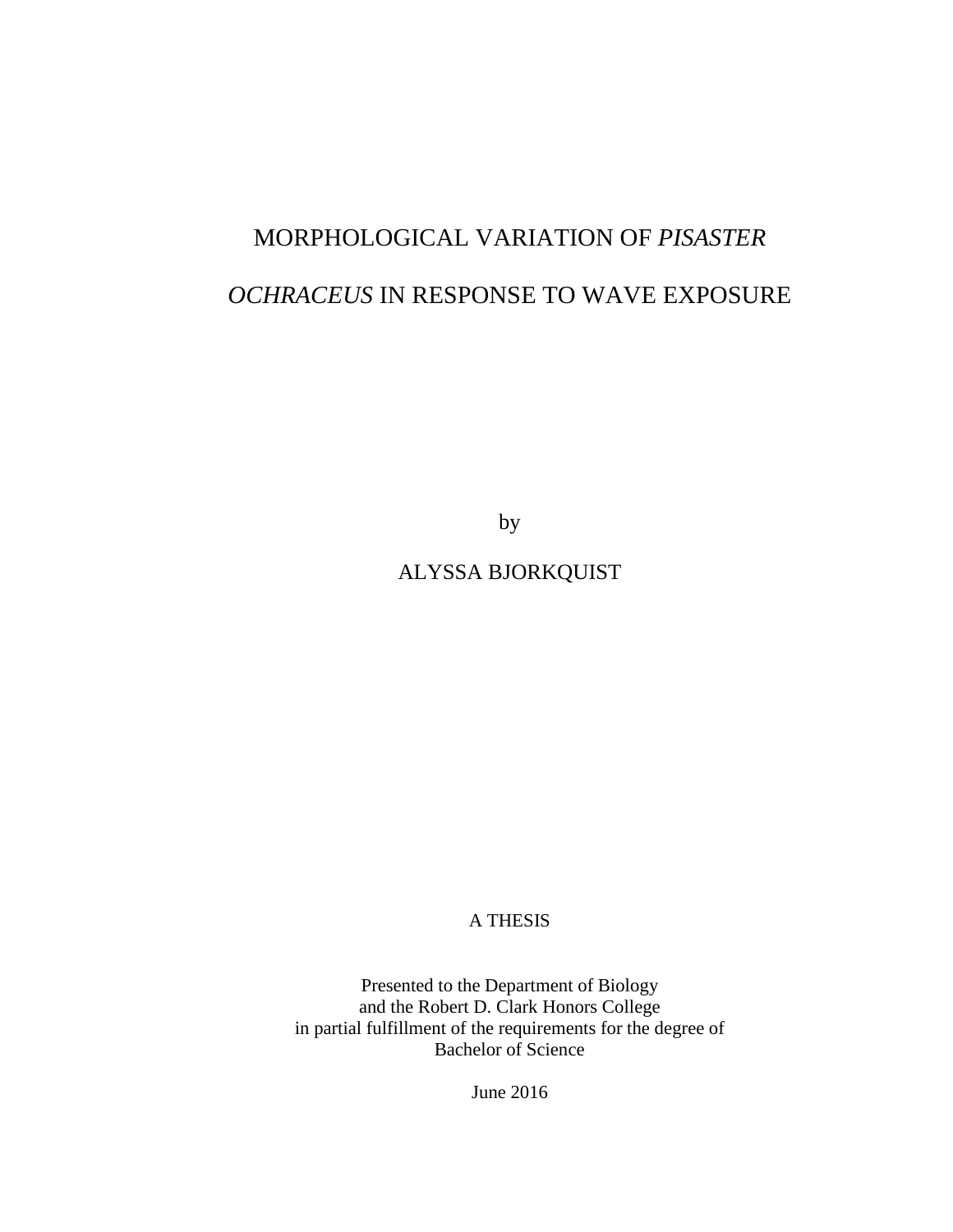# **An Abstract of the Thesis of**

Alyssa Bjorkquist for the degree of Bachelor of Science in the Department of Biology to be taken June 2016

Title: Morphological Variation of *Pisaster ochraceus* in Response to Wave Exposure

Approved: Ruchard

Dr. Richard Emlet

*Pisaster ochraceus* (the Ochre Sea Star) is a keystone predator in the NE Pacific that regulates intertidal diversity through consumption of space-competing organisms. Individuals inhabit a broad range of habitats ranging from sheltered coves to exposed cliffs and experience large temporal and spatial variability in water flow throughout their lifetime. However, it is largely unknown how sea star body shape changes between wave-exposed and wave-sheltered environments throughout an organism's lifetime. Wave exposure was measured at sites near Charleston, OR using dissimilar metal dissolution and intertidal zonation of sessile organisms. At these same sites, I measured shapes and sizes of *Pisaster* juveniles and adults and analyzed how morphology changed as a function of wave exposure.

Average zinc anode mass loss differed significantly between sites during seasonal trials ( $p < 0.001$ ). Mean upper intertidal zone limits were significantly higher at the Middle Cove and 01MB Boathouse sites for *Ba/anus g/andula* (p < 0.01 ), *Mytilus*  spp.  $(p < 0.01)$ , *Neorhodomela oregona*  $(p < 0.001)$ , and *Saccharina sessilis*  $(p < 0.05)$ . Adult sea star populations the Middle Cove site had longer, narrower arms  $(p < 0.001)$ and smaller central discs  $(p < 0.001)$  than individuals from the OIMB Boathouse or Bastendorff Jetty sites for a given weight. Juveniles appeared to exhibit similar morphological trends to respective adult populations but results were inconclusive. The lack of a significant relationship between wave exposure and *Pisaster* morphology is likely due to errors in measurements of exposure and demonstrates that exposure alone does not determine body shape.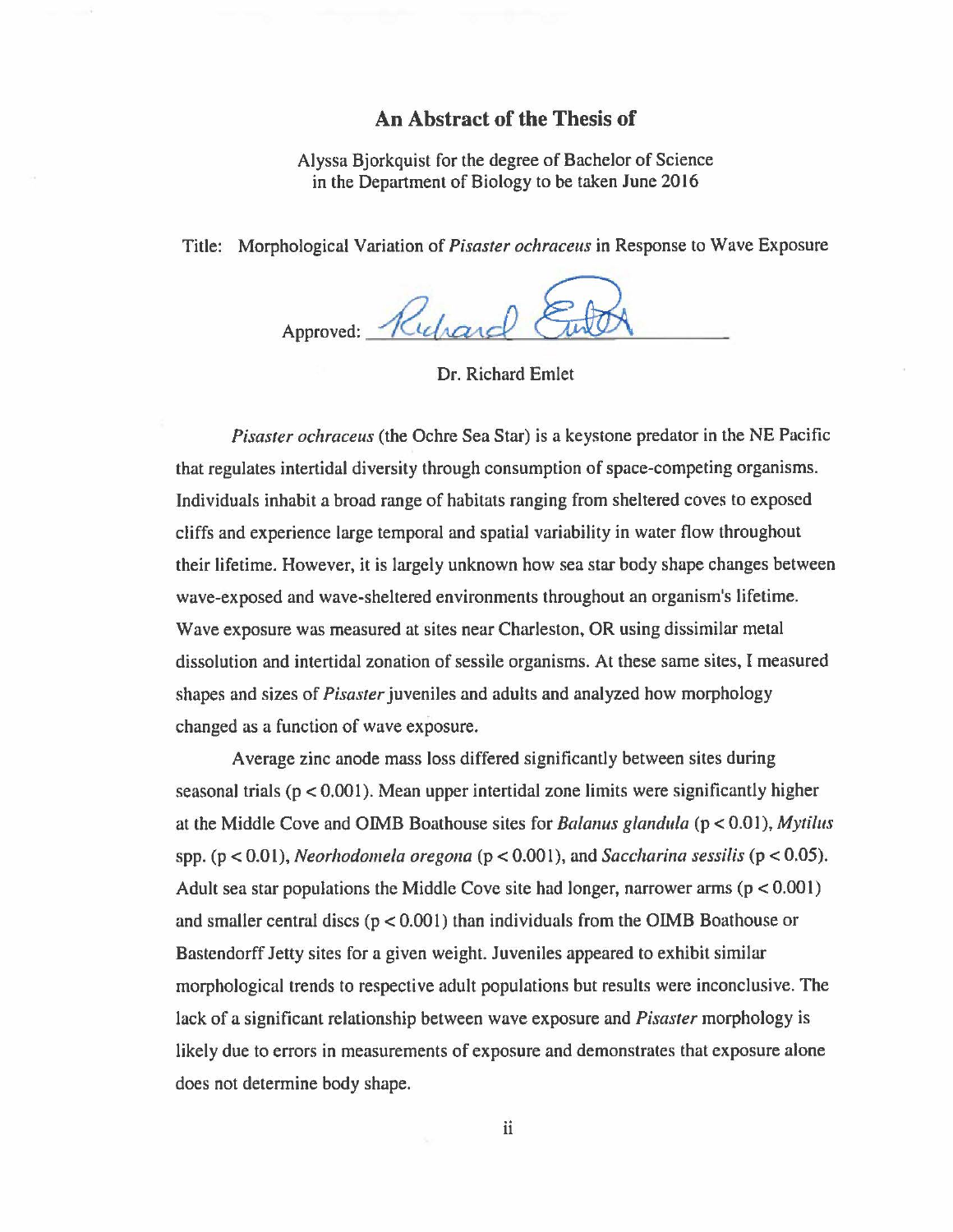### **Acknowledgements**

The journey towards completing my honors thesis has been incredibly rewarding and would have never been possible without support from mentors, faculty, staff, friends, and family at the University of Oregon and beyond.

I would first like to extend my sincerest appreciation to my primary thesis advisor, Dr. Richard Emlet, for his wisdom, generosity, and guidance during every step of this thesis. I owe Dr. Emlet many thanks for his patience and creativity when cultivating the foundations of my scientific research skills. His enthusiasm for studying marine invertebrates is inspiring and I hope to carry on this passion to my future schooling and career opportunities.

I would also like to thank my thesis committee members, Dr. Kelly Sutherland and Dr. Craig Young for helping me with consultations about the thesis process and future directions this project could take. Dr. Brian Bingham provided invaluable statistics support and advice about future careers in ecology. Thanks are needed to the Robert D. Clark Honors College and the University of Oregon's Department of Biology for creating a superb learning environment in which I strive to learn more about my world.

My field-intensive project could not have been completed without the unwavering support of my friends and peers. They were all willing to assist me when I needed it most whether in the form of data collection, writing consultation, moral support, or cookies. Kaitlin Brown, Shannon Brown, Sandra Dorning, and Katalin Plummer need special recognition for their patience and resourcefulness in the field and laboratory. They endured many adventures in the field at all hours without complaint

iii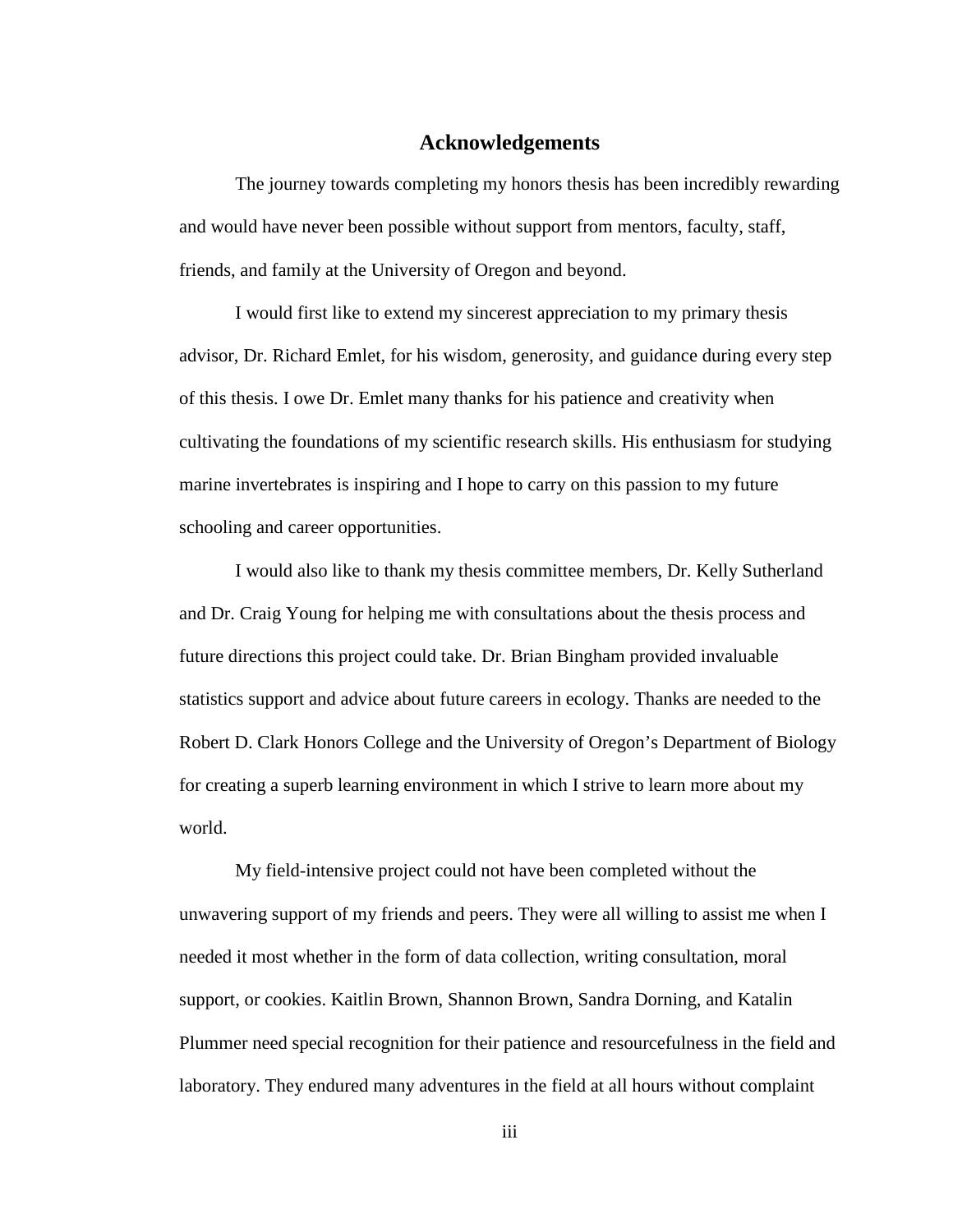and facilitated my success throughout the entire research process. I am also grateful for the additional efforts of Natalie Carrigan, Rebecca Fletcher, Zena Jensvold, Joel Kraski, Julia Metzler, Sage Riddick, Eli Rodda, Madison Wright, and Emily Zwier in helping my thesis thrive both in Charleston and Eugene, OR.

The Oregon Institute of Marine Biology was a fantastic setting for nurturing my academic interests in marine biology and scientific research. The entire OIMB faculty and staff lent incredible support in their administrative, mechanical, kitchen, and housekeeping efforts during my nine months in Charleston, OR. The staff at Englund's Marine Supply provided the materials necessary for my zinc dissolution experiment, and I welcomed their enthusiastic assistance at every visit to their store.

Lastly, I would like to thank my parents, Ted and Karen Bjorkquist, for always supporting me on this journey. My thesis was not without its challenges and my parents never gave up on me during any stage of this project. My dad spent his Thanksgiving helping me with difficult field research at night and helped me test new methods to make the process easier in the future. My mom lent invaluable advice during a particularly rough patch and always encouraged me to be brave and inquisitive. Their genuine enthusiasm for this project's success and patience in many thesis-oriented discussions provided the backbone from which I built my support network.

This thesis was supported by an Undergraduate Research Opportunities Program Mini-Grant from the University of Oregon Office of the Vice President for Research and Innovation. It was also partially funded through an NSG grant awarded to my primary advisor, Dr. Emlet.

iv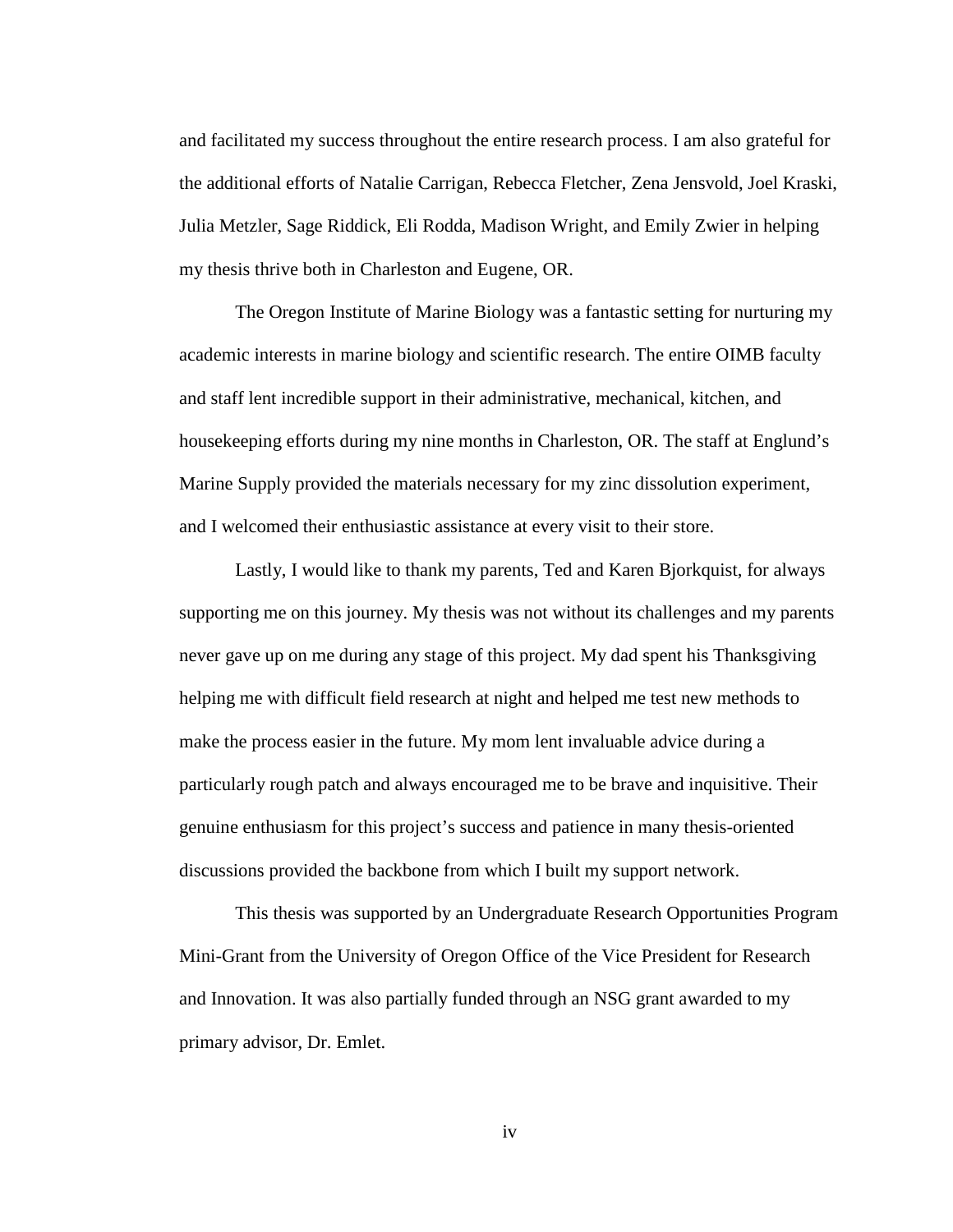# **Table of Contents**

| Introduction                                                 | $\mathbf{1}$   |
|--------------------------------------------------------------|----------------|
| Study Organism: Pisaster ochraceus                           | $\mathbf{1}$   |
| Consequences of Intertidal Conditions on Pisaster Morphology | $\overline{2}$ |
| Wave Exposure: Zinc Dissolution                              | $\overline{4}$ |
| Wave Exposure: Intertidal Zonation                           | 6              |
| <b>Experimental Hypotheses</b>                               | 10             |
| <b>Materials and Methods</b>                                 | 11             |
| <b>Study Sites</b>                                           | 11             |
| Wave Exposure: Zinc Dissolution                              | 11             |
| Wave Exposure: Intertidal Zonation                           | 13             |
| Pisaster Morphology                                          | 14             |
| <b>Software Programs</b>                                     | 15             |
| Results                                                      | 16             |
| Wave Exposure: Zinc Dissolution                              | 16             |
| Wave Exposure: Intertidal Zonation                           | 16             |
| Pisaster Morphology                                          | 17             |
| Discussion                                                   | 19             |
| Wave Exposure: Zinc Dissolution                              | 19             |
| Wave Exposure: Intertidal Zonation                           | 24             |
| Pisaster Morphology                                          | 26             |
| Conclusions                                                  | 29             |
| Figures                                                      | 30             |
| <b>Tables</b>                                                | 37             |
| <b>Bibliography</b>                                          | 42             |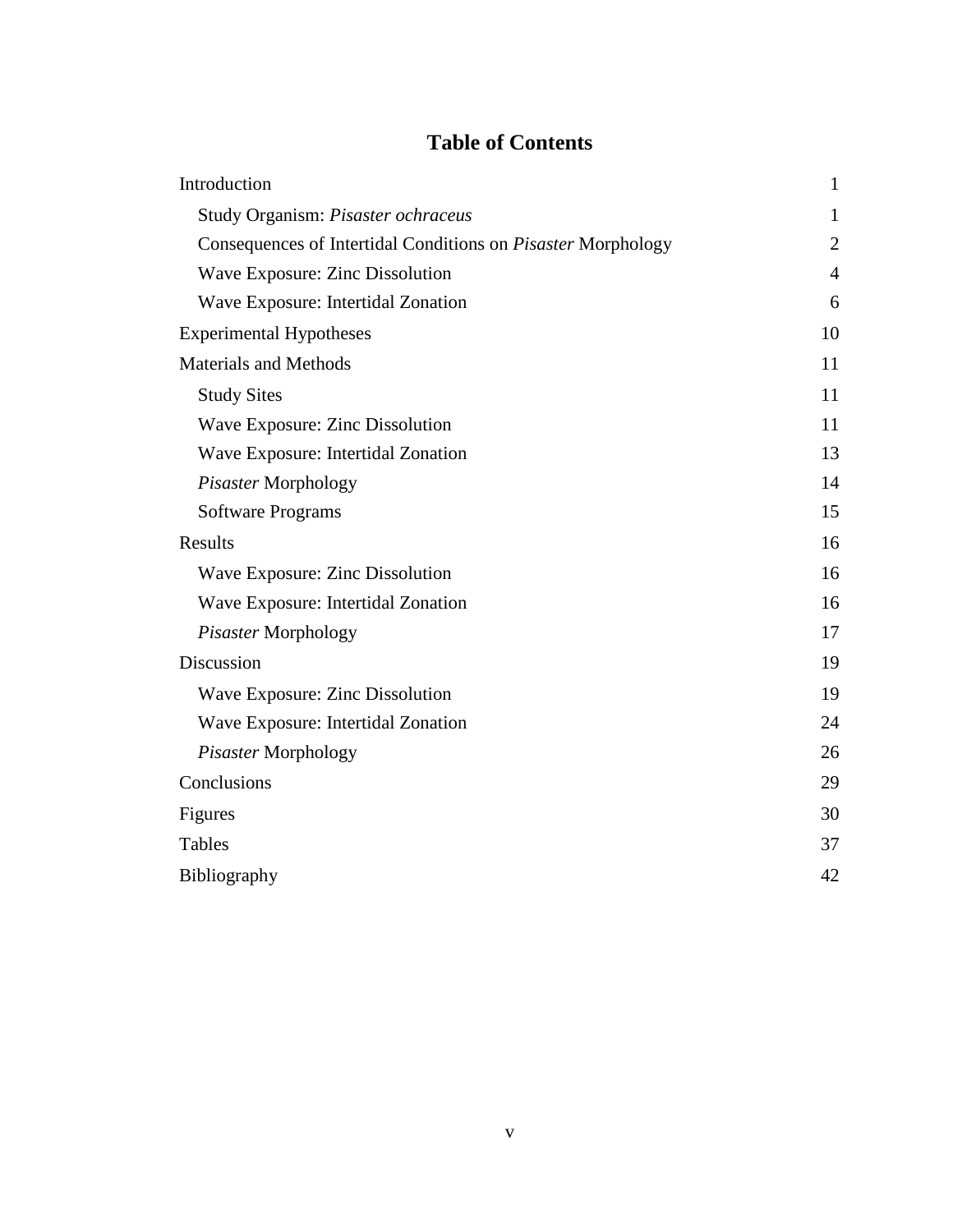# **List of Figures**

| <b>Figure 1.</b> Study Site Locations.                                    | 30 |
|---------------------------------------------------------------------------|----|
| <b>Figure 2.</b> Dissolution Unit In Situ                                 | 31 |
| <b>Figure 3. Pisaster Morphology: Body Shape Ratio Components</b>         | 32 |
| <b>Figure 4.</b> Wave Exposure: Zinc Dissolution                          | 33 |
| <b>Figure 5.</b> Wave Exposure: Intertidal Zonation                       | 34 |
| <b>Figure 6.</b> Pisaster Morphology: Body shape Ratios by Wet Weight (g) | 35 |
| <b>Figure 7.</b> <i>Pisaster</i> Morphology: All Juveniles and Adults     | 36 |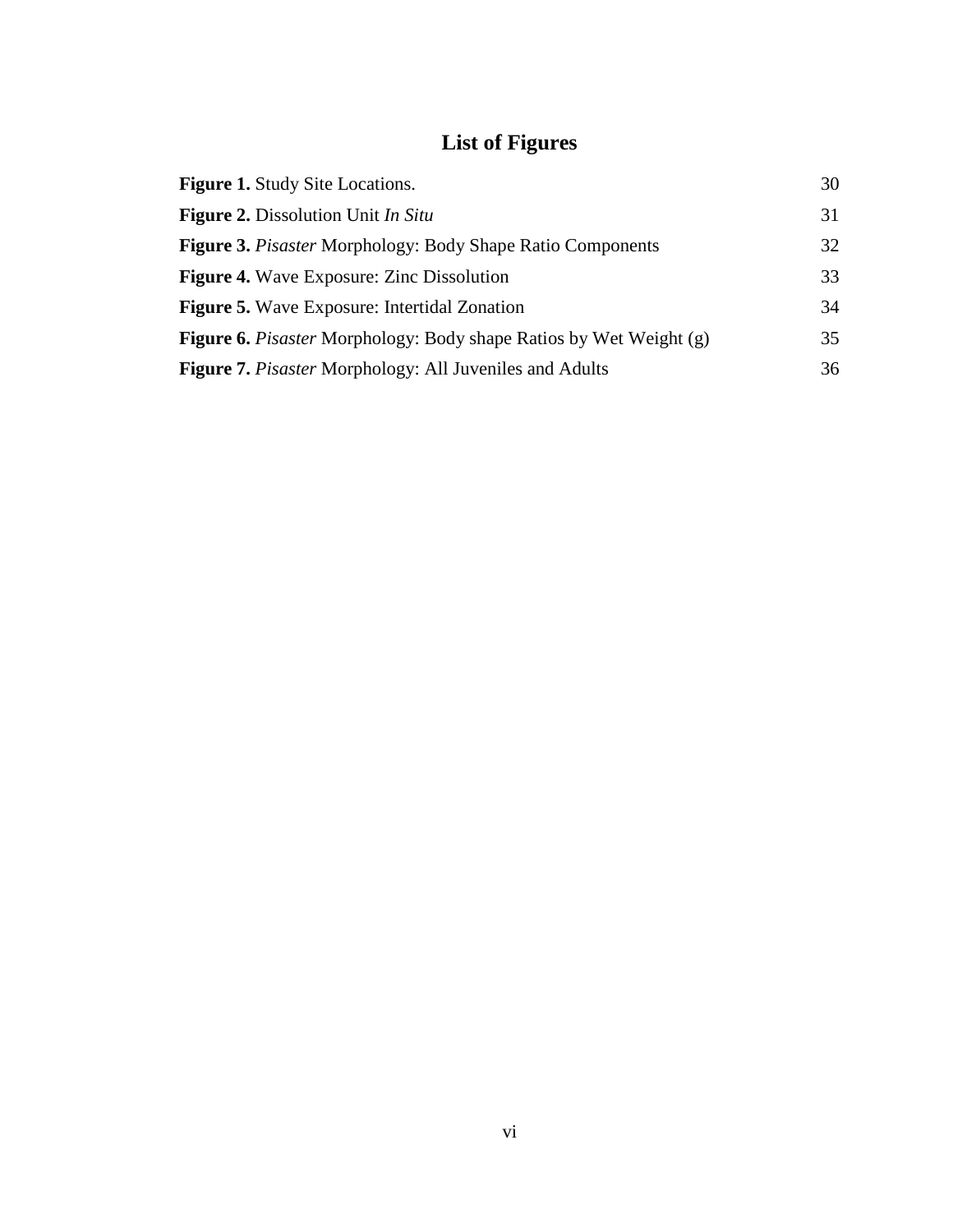# **List of Tables**

| <b>Table 1.</b> 2-way ANOVA for Zinc Dissolution                         | 37 |
|--------------------------------------------------------------------------|----|
| <b>Table 2.</b> Mean Intertidal Upper Zone Limits                        | 38 |
| <b>Table 3.</b> 1-way ANOVAs for Intertidal Zonation Species             | 39 |
| <b>Table 4.</b> Mean Morphology Body Shape Ratios                        | 40 |
| <b>Table 5.</b> ANCOVAs for Sea Star Body Shape Ratios by Wet Weight (g) | 41 |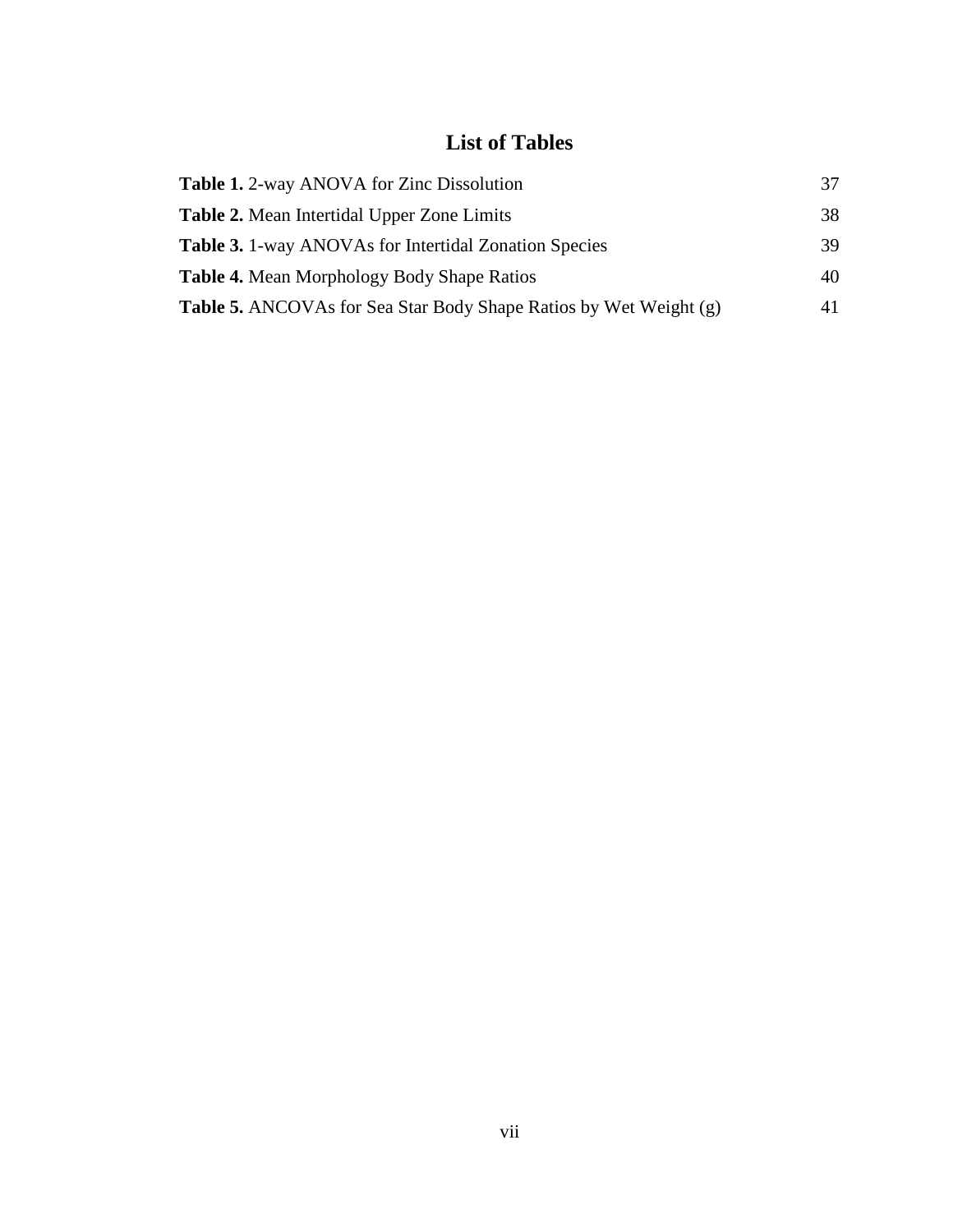# **Introduction**

#### **Study Organism:** *Pisaster ochraceus*

*Pisaster ochraceus* (Echinodermata: Asteroidea), the Ochre Sea Star, is a keystone predator commonly found along rocky intertidal coastlines of the Northeastern Pacific Ocean (Paine 1969, Robles 2013). Species distribution ranges from Cedros Island, Baja California to Prince William Sound, Alaska and *P. ochraceus* (referred to hereafter as *Pisaster*) inhabits sites with variable topographical features such as sheltered coves, exposed cliffs, or marinas and docks (Frontana-Uribe at al. 2008; Hayne 2011; Robles 2013). The interaction between biotic and abiotic factors produces cumulative effects on the ecological success of *Pisaster* by testing its food capture efficiency, metabolism rates, and reproductive fitness.

*Pisaster* is one of the largest mobile organisms in the intertidal and thrives as a keystone predator (Paine 1969, 1974). Power et al. (1996, p. 609) define a keystone species as, "one whose effect is large, and disproportionately large relative to its abundance." *Pisaster* uses intermediate environmental disturbance for maximizing predation and homeostatic regulation within intertidal zones of *Mytilus californianus* or *Mytilus trossulus* (Lawrence 2013; Robles 2013). Regulating colonization for spacecompeting species benefits intertidal communities by preventing over-competition and providing space for other organisms to settle and proliferate. When *Pisaster* is not present in large numbers, intertidal diversity declines and mussel populations extend downward into algal habitation zones (Paine 1969; Feder 1970). Tube feet help adhere *Pisaster* to hard substrata in an exposed intertidal environment and facilitate breaking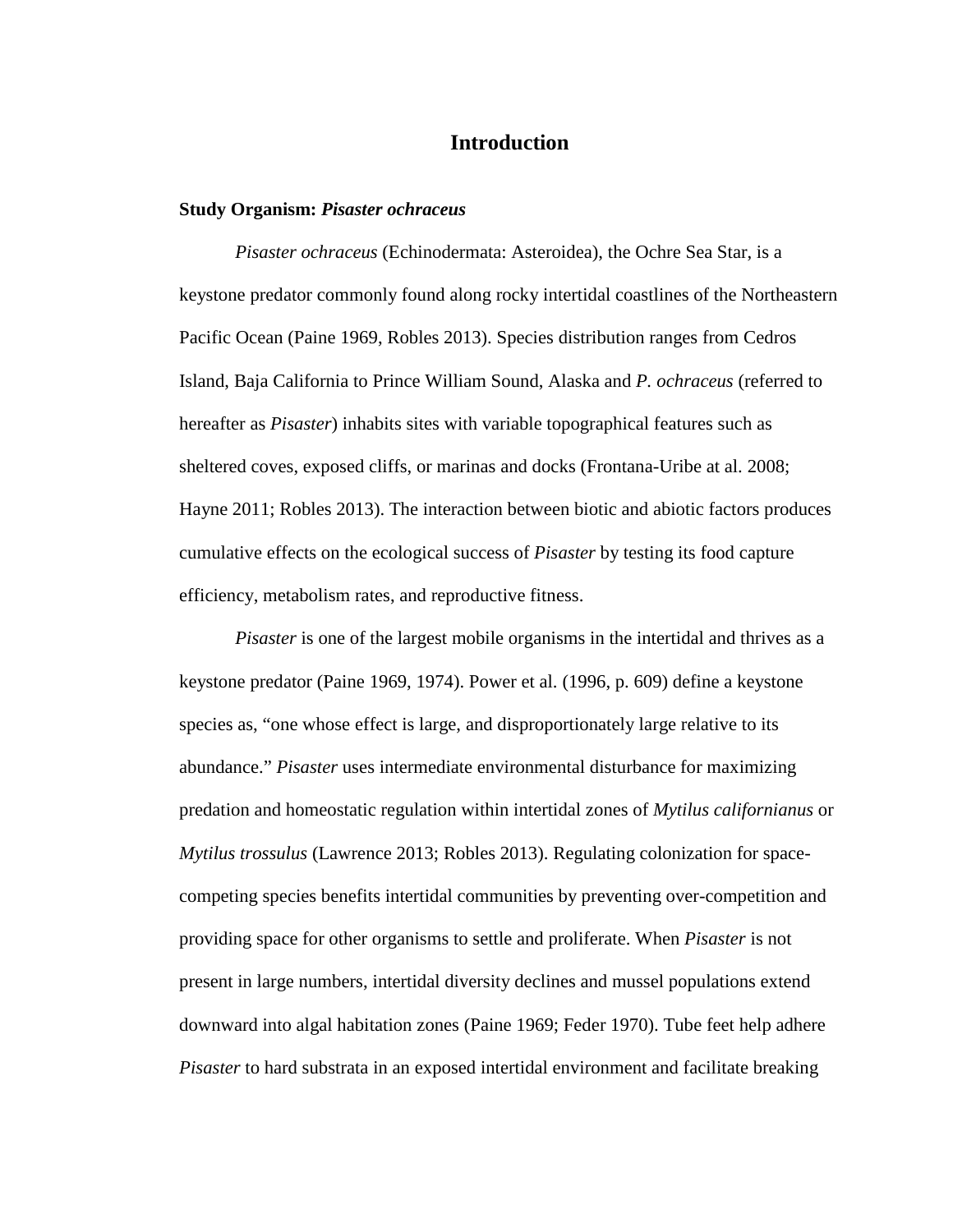open hard bivalve shells of its prey (Santos et al. 2005, Hennebert et al. 2010; Hayne 2011). Adaptations such as tube foot tenacity and body shape plasticity allow *Pisaster* to be a dominant intertidal predator that actively influences intertidal community composition (Hennebert et al. 2010).

Sea Star Wasting Disease (SSWD) has recently devastated *Pisaster* populations and will likely have far-reaching effects on larval recruitment and sea star habitation. A nationwide collaboration of marine and medical scientists recently identified a densovirus as the likely cause behind these cyclic mass fatality events (Hewson et al. 2014, Fuess et al. 2015). SSWD is a rapidly debilitating disease that causes infected individual body structures to degrade rapidly from lesions and massive tissue death in the arms and central body disc (Hewson et al. 2014). *Pisaster* demonstrated greater infection intensity and disease prevalence under the following conditions: shelter from wave exposure, infection taking hold in summer months, or higher-than-normal water temperatures (Bates et al. 2009, Eisenlord 2016). Rate of disease progression appears to be seasonally dependent in *Pisaster*, but much is still largely unknown about the virus is transferred or how the host reacts to infection (Fuess et al. 2015). As these intertidal communities rebuild along the Northeast Pacific shorelines after the 2014-2015 SSWD outbreak, it is critical to understand how these organisms change over time and how they function in challenging environments (Sanford 1999, Feder 1970, Monaco et al. 2015).

### **Consequences of Intertidal Conditions on** *Pisaster* **Morphology**

The NE Pacific intertidal induces some of the most physiologically stressful environments in the Pacific Ocean (Carefoot 1977, Hayne 2011), requiring *Pisaster* to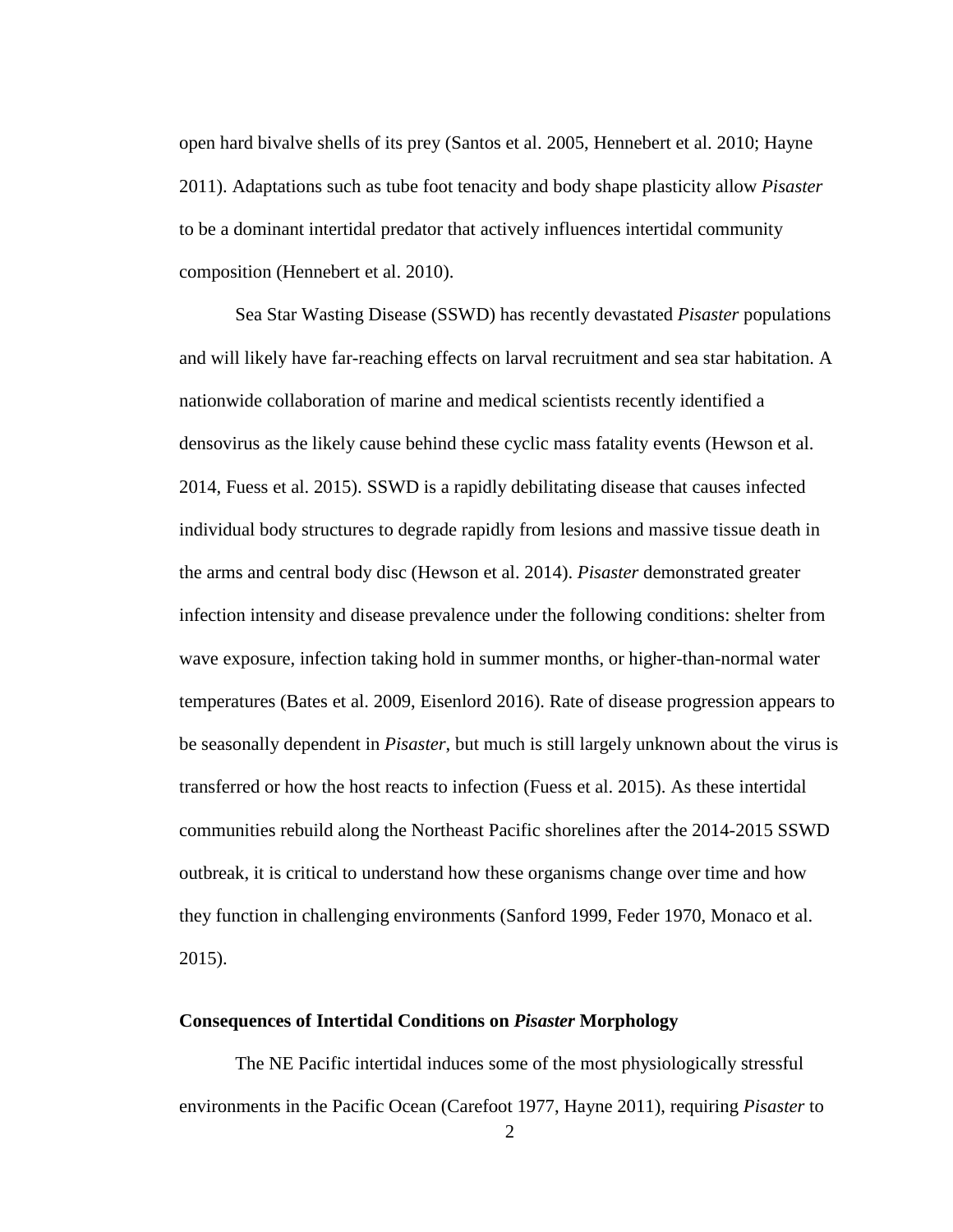demonstrate adaptability to its environment (Denny 1988). Rocky intertidal habitats have diverse topographical features that affect water flow and subsequently impact sheltering, attachment, and predatory behaviors of adult and juvenile sea stars. Sea stars such as *Pisaster* must avoid dislodgement from waves by developing plastic anatomy in tube feet, planar area, and body shape. Optimal body structure is necessary for ensuring resistance to high drag and lift forces, particularly in wave-exposed locations (Denny 1988, Hayne 2011). Physical conditions, genetic predispositions, or ecological factors could influence developmental tracks or the degree of ecotypical plasticity that ultimately allow *Pisaster* to flourish in a wide array of environments.

Hayne's research on adult *Pisaster* morphological plasticity showed that wave exposure is highly correlated with body shape and is likely a phenotypic response to hydrodynamic forces in the intertidal (2011). Sea stars from exposed sites in British Columbia, Canada had significantly higher morphology aspect ratios relating arm width to length than those from sheltered sites. Transplanting individuals between waveexposed to wave-sheltered sites revealed morphological variation in favor of prevailing site-specific seasonal wave exposure. Morphological plasticity was reciprocal in that *Pisaster* relocating from exposed to sheltered sites developed smaller aspect ratios and vice versa for sea stars transplanted from sheltered to exposed sites. Furthermore, Hayne found that larger aspect ratios were correlated with reduced lateral and planar areas that would consequently reduce drag and lift forces in high water flux (2011). Hayne's research confirmed body shape plasticity through experimental manipulation and related ecotypical adaptability to physical water flow forces in the intertidal. This work provides the experimental foundation for this thesis and justifies comparison of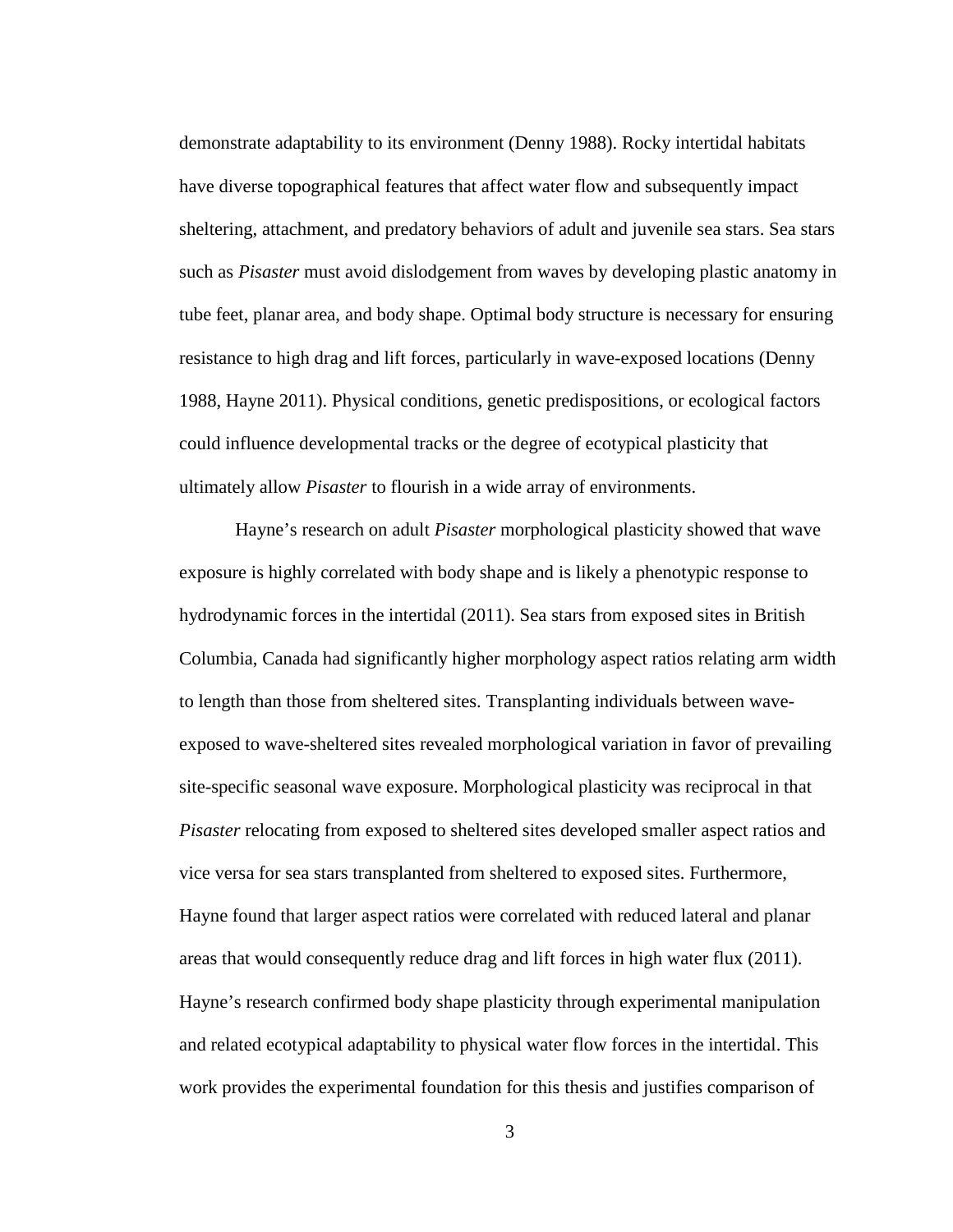morphology aspect ratios between adult and juvenile populations at sites with differential wave exposure.

*Pisaster* must balance morphology with thermal regulation during emersion as sea stars with higher aspect ratios are at greater risk for overheating (Helmuth 1998). Asteroid water vascular systems are responsible for tube foot attachment and internal temperature management outside of intertidal water flux. Tube foot tenacity allows sea stars to have selective adhesion to hard substrata and manipulate hard shells of prey in the intertidal (Lawrence 2013). *Pisaster* redirects cooler water towards critical central disc tissue through coelomic cavity space in order to prevent internal temperatures from rising to lethal levels (Pincebourde et al. 2009, Pincebourde et al. 2013). Furthermore, episodic upwelling traditionally associated with El Niño-Southern Oscillations (ENSO) events and climate change trends negatively affect *Pisaster* feeding behavior and intertidal health by decreasing sea star fitness through allocation of energy reserves towards metabolism instead of reproductive fitness (Sanford 1999, Sanford 2002c, Hayne 2011, Fly et al. 2002, Pia et al. 2012).

#### **Wave Exposure: Zinc Dissolution**

Wave exposure is a primary abiotic factor involved in shaping intertidal community composition and diversity (Harley & Helmuth 2003). Denny (1988) defines wave exposure as an environmental determinant of an animal's body structure integrity. In addition, intermediate levels of disturbance via wave exposure are believed to stabilize and shape marine communities by limiting organism distribution and competitive exclusion (Kilar & McLachlan 1989). *Pisaster* fits into this model as a dominant predatory species with high adaptability to environmental variation in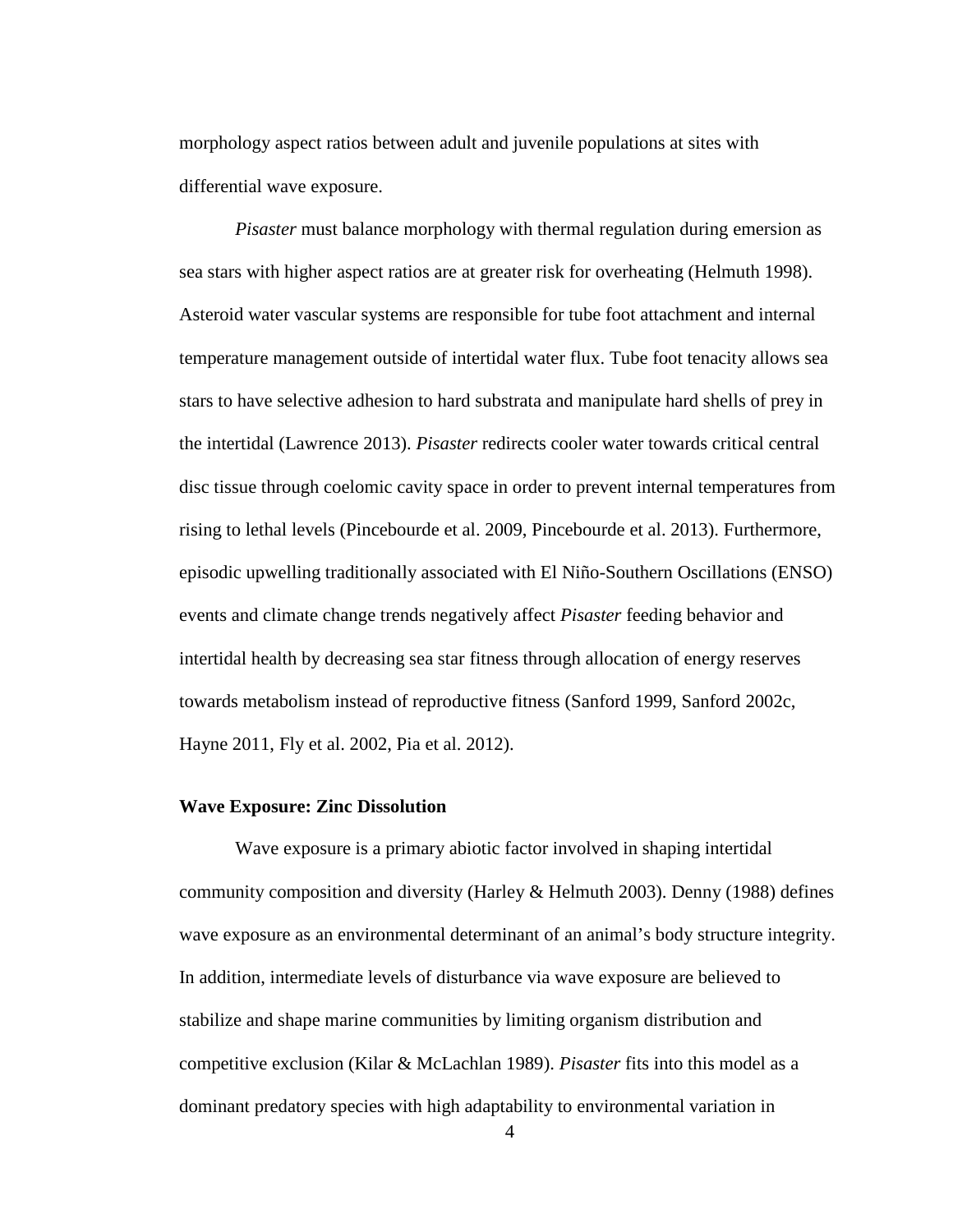complex habitats. Acute emersion or short cyclic exposure to 9 and 12ºC seawater positively affects growth, feeding performance, and gonad production (Sanford 1999, Sanford 2002b, Sanford 2002c). *Pisaster*'s ability to navigate complex habitats and regulate the lower distribution and abundance of space-competitive organisms requires tenacity in light of environmental stressors.

Wave exposure encompasses tidal activity as well as water flux – the bulk movement of water past a point or through an area around physical barriers (Denny 1988; Harley & Helmuth 2003). Wave exposure introduces hydrodynamic complexity into an environment through currents, eddies, vortices and forces organisms to account for resulting drag and lift in their body plan (McGhee 1998, Boizard & DeWreede 2006). Marine scientists have developed various methods for quantifying water flux and wave exposure but these are often unreliable, difficult to calibrate, or impractical for comparing multiple sites in the same time range (Gaylord 1999). Bell and Denny (1994) noted that measuring rate of mass loss by a soluble material provides researchers a numerical measure of the overall water flux at a particular location in a study site. However, dissolution cannot provide instantaneous data about water flux magnitude, turbulence, or level of disturbance in a community (Gaylord 1999). Scientists employ dissolution to capitalize upon gathering data between sites and sample periods while reducing the cost of materials and resources.

Measuring the weight loss of a given material before and after wave exposure can serve as an indicator of flux between and within sites of interest (Jokiel and Morrissey 2006). The most commonly cited techniques for measuring water flux involving using dissolution of a solid material such as quartz, sucrose, or plaster of Paris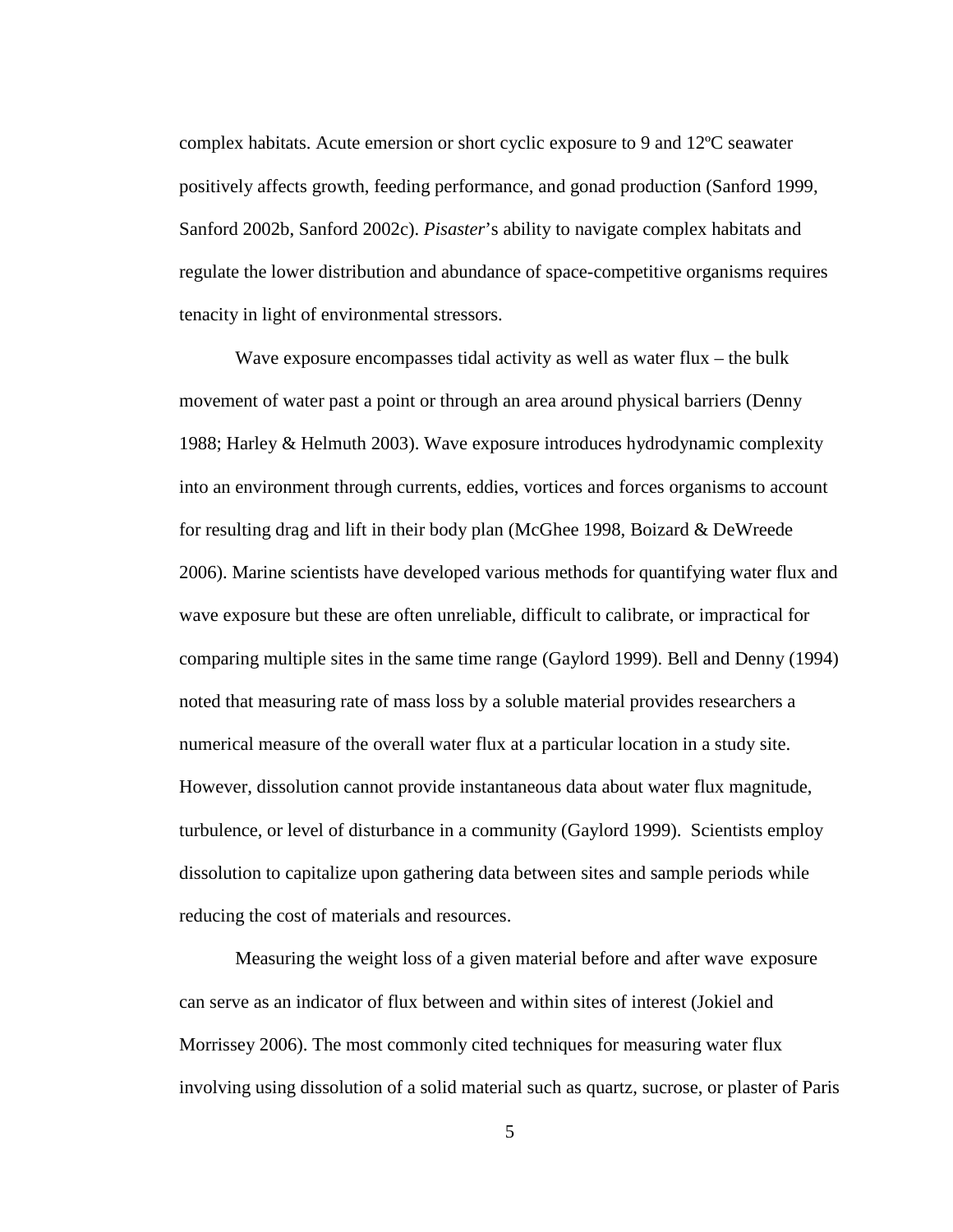over time (Boizard  $\&$  DeWreede 2006). Plaster of Paris is a commonly cited in studies using dissolution as a measure of water activity because of its versatility and tolerance for 3-5 days of immersion (Palumbi 1984, Boizard & DeWreede 2006). However, plaster of Paris dissolves at a non-linear rate after it loses one-third of its mass and structural integrity is not consistent between batches or units (Palumbi 1984). Dissimilar metal corrosion can take place over a longer time scale than plaster of Paris (14 days versus 3-5 days, respectively) while maintaining a linear dissolution rate in the intertidal (Boizard & DeWreede 2006).

McGehee (1998) pioneered using corrosion rates of dissimilar metals for a measure of water flux, thereby functioning as a substitute material for plaster of Paris dissolution experiments. Two metals from opposite ends of the Noble Scale in contact with one another in the presence of an electrolyte will induce galvanic corrosion; ions from the anode flow out into the electrolyte and collect into a deposit on the cathode (Dexter & LeFontaine 1998, McGehee 1998). In this study, zinc and copper (anode and cathode, respectively) interacted with saltwater to induce electrolysis during wave exposure or water immersion in 13-day trials. Average percent change in zinc anode mass prior to and after intertidal deployment represents the total wave exposure at a selected site. Dissimilar metal dissolution serves as a long-term physical indicator of wave exposure and provides a snapshot of the environmental conditions *Pisaster* endures in their intertidal zone.

#### **Wave Exposure: Intertidal Zonation**

Distinct vertical bands of organisms at rocky intertidal habitats arise from of an organism's tolerance to environmental and biological stressors (Carefoot 1977,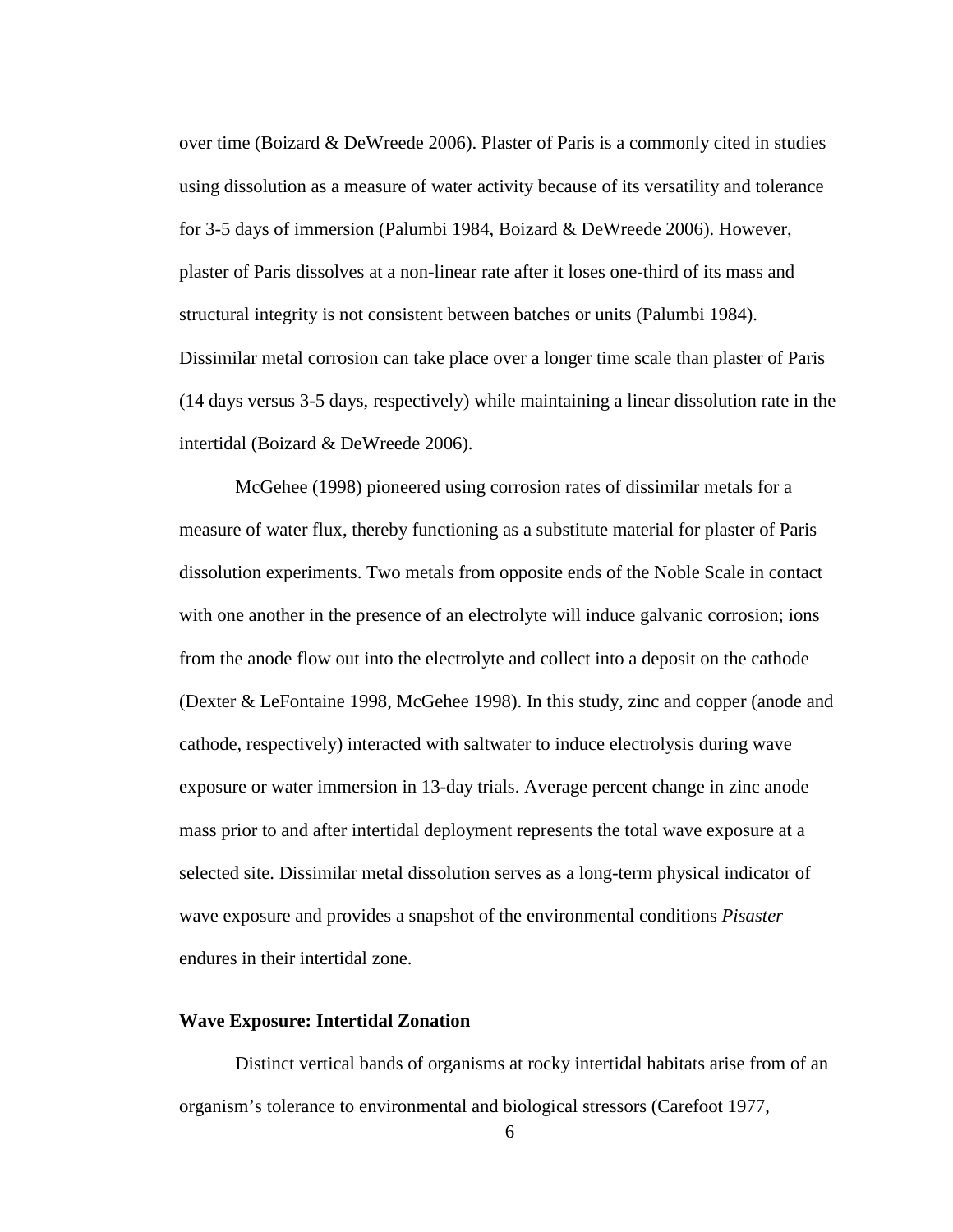Raimondi 1988, Chapman & Underwood 1990, Gaylord 1999). Species abundance and zone distribution are influenced by desiccation and a lack of consistent water flow (Palumbi 1984, Raimondi 1988, Gaylord 1999). Ecological pressures such as space competition and predation work to shape lower zonation limits, particularly for mollusk species that are subject to ecological community engineering by *Pisaster* predation (Hutchins 1947, Jones & Demetropoulous 1968, Paine 1969, Carefoot 1977, Sanford 1999).

Grosberg (1982) asserts that vertical limits for intertidal zonation result from the following biological factors: (1) non-selective larval settlement, (2) substrata recognition at different intertidal heights by settling larvae, (3) mobile migrating adults, and (4) larval stratification in the water column resulting in larvae naturally settling at different heights. Although *Pisaster* is a mobile predator as an adult, these factors are important for initial site settlement when free-swimming brachiolaria enter into intertidal waters after swimming freely in the water column for up to eight months (Robles 2013). The biological and physical factors in play during wave exposure affects settlement, mortality, and proliferation in the intertidal and ultimately results in a stratified and diverse ecosystem (Harley & Helmuth 2003).

Morphologic plasticity facilitates efficient metabolic processes and reproductive fitness while imposing its own set of challenges in thermal regulation. Increased internal temperatures tend to occur at the upper limits of tolerance zones in waveexposed sites. *Pisaster* that migrate too high above average exposure zones do not consistently receive enough cool water to compensate for thermal symptoms of desiccation despite having body shape adaptability to water flux. Conversely, sea stars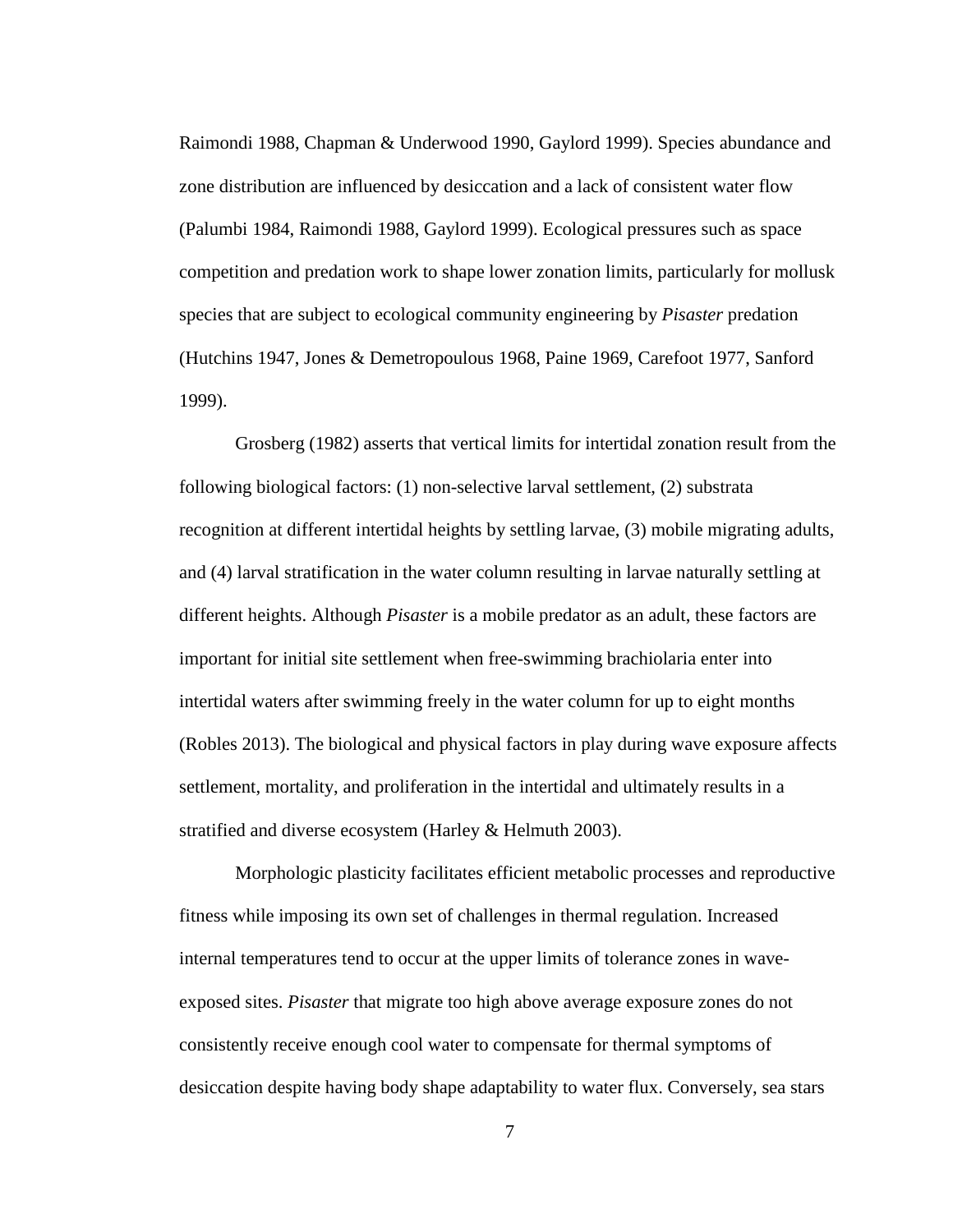in wave-sheltered environments can regulate their physiological responses to thermal and water variability via water uptake through the madreporite, yet are at greater risk for dislodgment in occasionally high water flux events (Hayne 2011). Chronic exposure to sublethal environmental conditions significantly reduces *Pisaster* feeding performance and imposes higher metabolic costs on the organism throughout its lifetime (Feder 1970, Sanford 2002c, Pincebourde et al. 2008, Fly et al. 2012, Lawrence 2013). Over time, this may result in the sea star not reaching sexual maturity or reducing fitness as a consequence of death or poor energy reserve storage in the pyloric caeca (Sanford & Menge 2007, Robles 2013).

Many intertidal species have developed special body forms and physiological processes that allow them to compensate for wave-induced drag and lift within their biological zone (Friedland & Denny 1995, Hurd 2000). Macroalgal species that form characteristic zonation patterns have been shown in lab and field studies to reduce drag, acceleration, and lift forces by maximizing upon their volume and developing narrower, flatter blades (Friendland & Denny 1995, Hurd 2000). Barnacles and mussels will alter their body structures by reforming shells to better accommodate water flow, strengthening podia attachment to substrata, or increasing byssal thread quantity (Carefoot 1977, Hayne 2011, Lawrence 2013).

General distribution of organisms in the littoral and intertidal zones can serve as a comparison of water activity across sites of interest (Jones & Demetropoulos 1968, Harley & Helmuth 2003). Harley and Helmuth (2003) detail that wave exposure drives intertidal communities along a vertical plane by balancing tolerances to water emersion and immersion. Habitats with upper zone limits set higher above mean low low water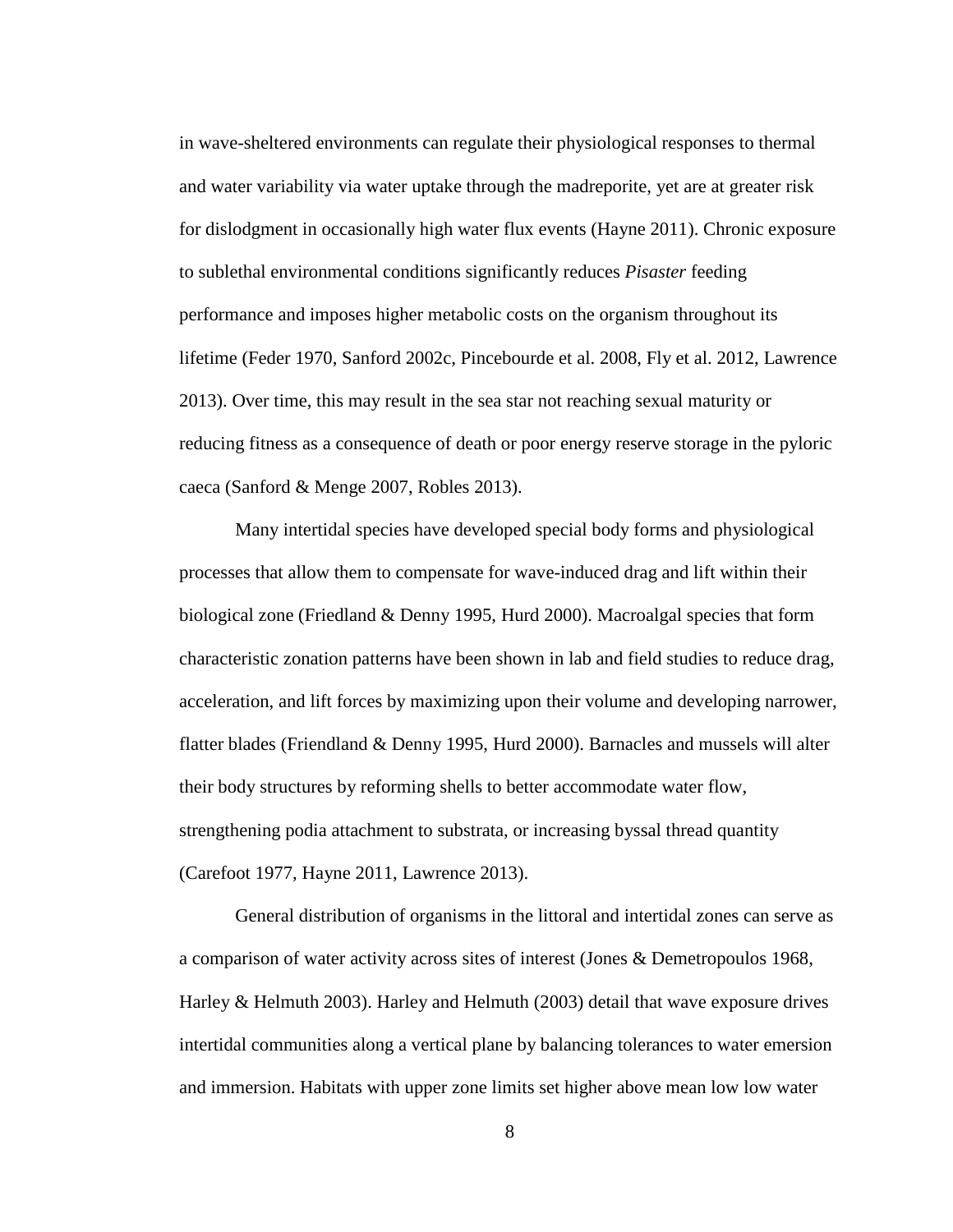(MLLW) can be categorized as being more wave-exposed than those environments sheltered from season flux with narrower ranges and upper zone limits closer to MLLW. Studying the mechanisms and outcomes of wave exposure is critical for understanding the intersection between biological and physical factors that shape intertidal diversity and ecology.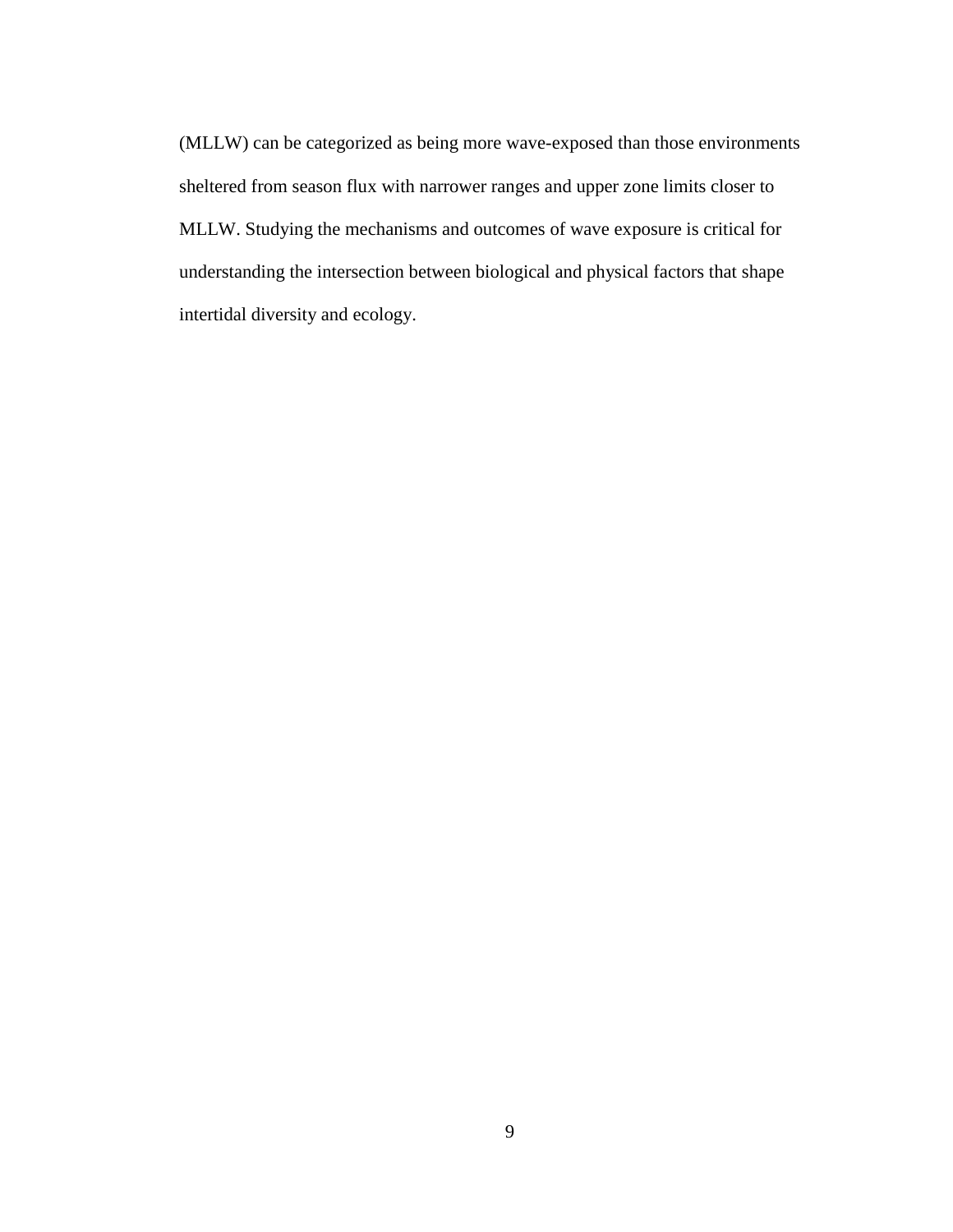# **Experimental Hypotheses**

In my thesis, I built upon ecotypical plasticity research conducted by Hayne (2011) by exploring how wave exposure affects juvenile and adult *Pisaster* population morphology along an environmental gradient of exposure. Aspect ratios relating radial length and arm width measured arm morphology and ratios comparing arm length to central disc diameter served as a body shape measure. Dissimilar metal dissolution and intertidal zonation described cumulative wave exposure. Together, these experiments provided a basis for a correlation and subsequent physiological response of *Pisaster*  morphology to temporal and spatial changes in average wave exposure.

Intertidal zonation and dissimilar metal dissolution techniques independently measured the biological and physical factors associated with wave exposure. I hypothesized that upper limits of biological zones and percent change in zinc mass would be greater in environments experiencing more water flux. Consequently, *Pisaster*  would have higher aspect and body shape ratios when populations inhabited habitats with greater average wave exposure. I further posited that there would be no significant difference in body shapes of adult and juvenile *Pisaster* populations because of exposure to similar environments after larval settlement.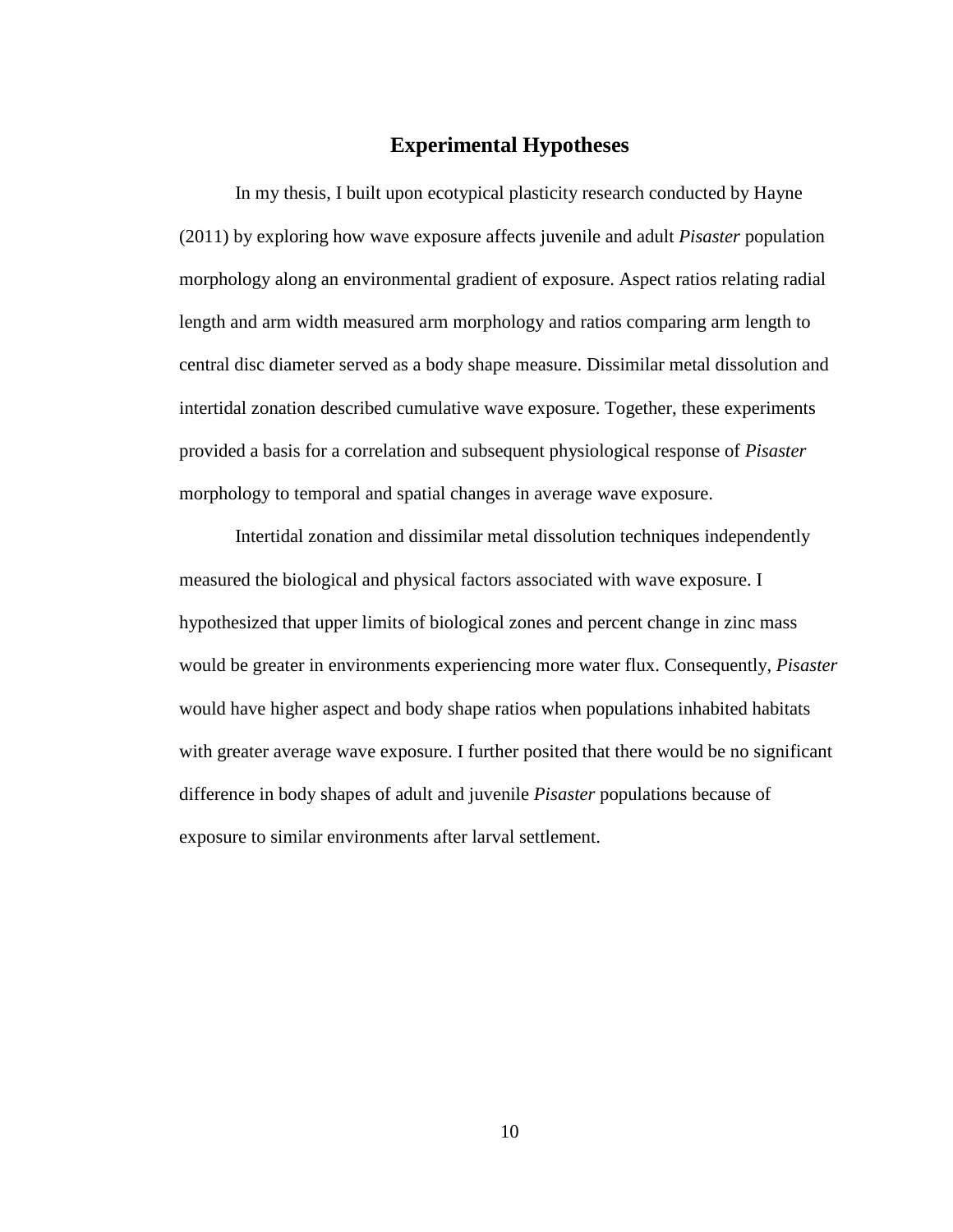# **Materials and Methods**

### **Study Sites**

Field surveys of *Pisaster* body sizes and shapes were performed in three locations near Charleston, OR from June – August 2015 (Figure 1): Middle Cove at Cape Arago (43º 18'13.93" N, 124º24'1.78" W), the South Jetty on Bastendorff Beach (43º21'8.73" N, 124º20'52.95" W), and the OIMB Boathouse Dock (43º20'54.44" N, 124º19'48.53" W). Middle Cove (MC), Bastendorff Beach (BA), and the OIMB Boathouse (OB) were selected to represent environments where *Pisaster* were exposed to different degrees of wave activity. Juvenile ( $N = 232$ ) and adult ( $N = 128$ ) sea stars were sampled in a variety of microhabitats including wave-exposed cliff faces, mussel beds, rocky crevices, and dock pilings (at OB only). Tidal heights were noted during each site visit from Charleston Marina Tide Table 2015 and 2016 records (http://www.charlestonmarina.com/tide.htm).

#### **Wave Exposure: Zinc Dissolution**

Wave exposure via dissimilar metal dissolution was measured at each site using methods adapted from previous literature (McGhee 1998, Boizard and DeWreede 2006). Dissimilar metals were deployed simultaneously at each site for 13-day trials during summer (August 15-28, 2015), fall (November 13-26, 2015), and winter (January 9-22, 2016) seasons. Poor weather conditions and logistical constraints prevented dissolution units from being deployed at BA in fall or winter trials, although data were collected at BA in the summer trial. Zinc anodes (length: 6.5 cm, diameter: 1.0 cm) and copper pipe segments (length: 5 cm, diameter: 1.6 cm) were used due to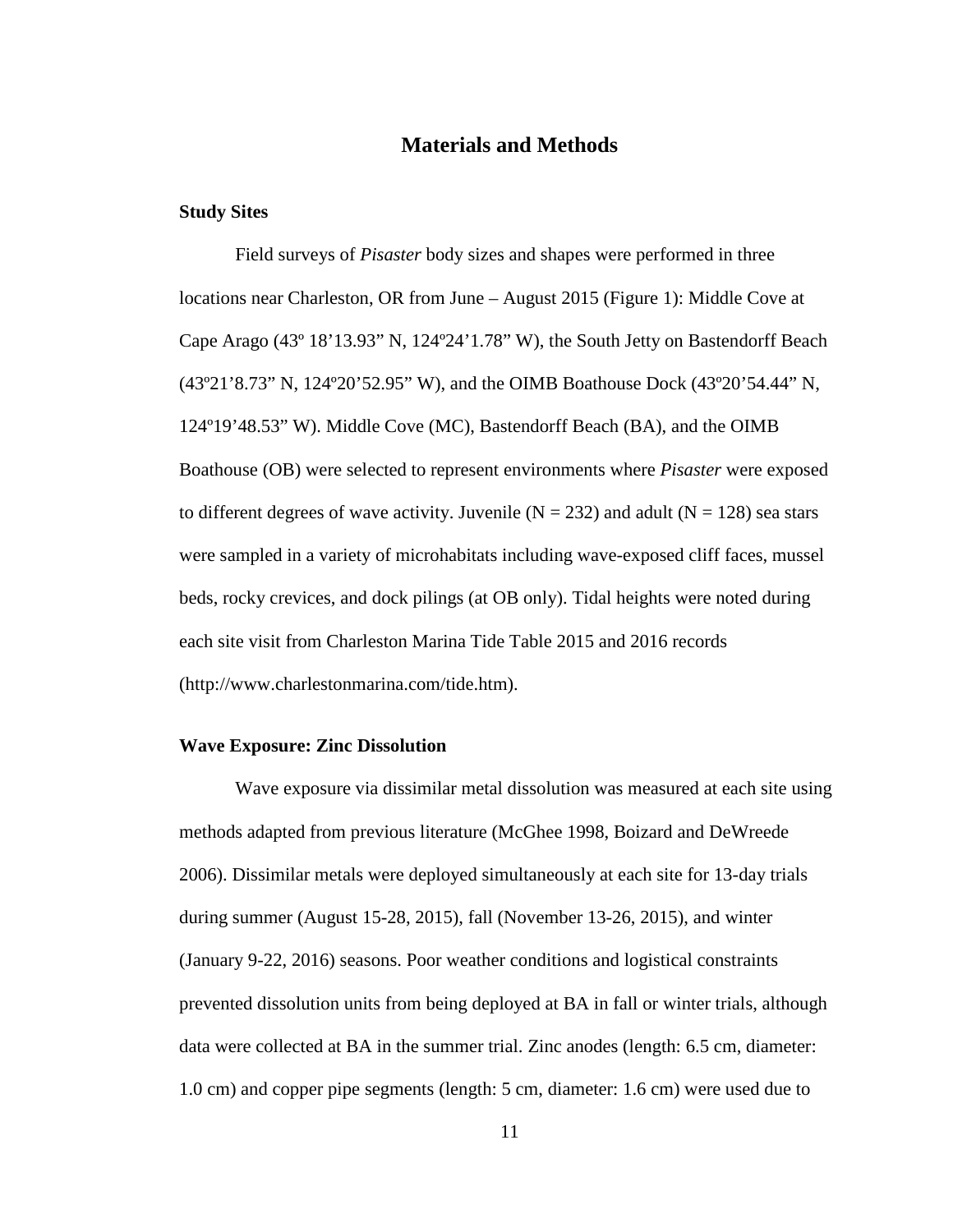their availability and gradual dissolution rate within the Cape Arago environment. Dissolution units (Figure 2) comprised of two zinc/copper pairs were positioned in opposite directions and secured with thin strips of surgical tubing on PVC pipe (length: 13 cm, diameter: 2.2 cm). In addition, cement pads prepared prior to dissolution unit deployment with a mixture of 1 L freshwater and 10 g Speed-Crete Blue Line held bolt anchors and dissolution units in place throughout each trial.

In order to facilitate the retrieval of the dissolution units at night during the winter trial, PVC pipes were painted with one coat of Krylon® Special Purpose Fluorescent spray paint (Red Glowing Orange and Glowing Lemon Yellow). One half of the pipe was painted with Red Glowing Orange spray paint and the other half with Glowing Lemon Yellow paint to maximize color contrast against the variable surfaces in the intertidal. Krylon® Crystal Clear Acrylic Coating was applied on top of the colored spray paint layers to preserve their integrity during water immersion. Two fluorescent orange and yellow zip ties were then attached next to the metal rod pairs once the paint dried for six hours. The paints and zip ties fluoresced under application of an ultraviolet flashlight, thereby significantly decreasing dissolution unit retrieval time while minimizing impact on metal dissolution rates.

Zinc anodes and copper pipes were weighed separately with a Mettler PM400 scale before and after deployment in order to calculate the total percent loss of mass due to wave exposure. Although six cement pads were built at each site, only  $4 - 10$ dissolution units were measured due to cement pad degradation or unit disappearance during deployment in the field. Following their retrieval, dissolution units were dried in a constant laboratory environment for at least 3 hours after being rinsed with freshwater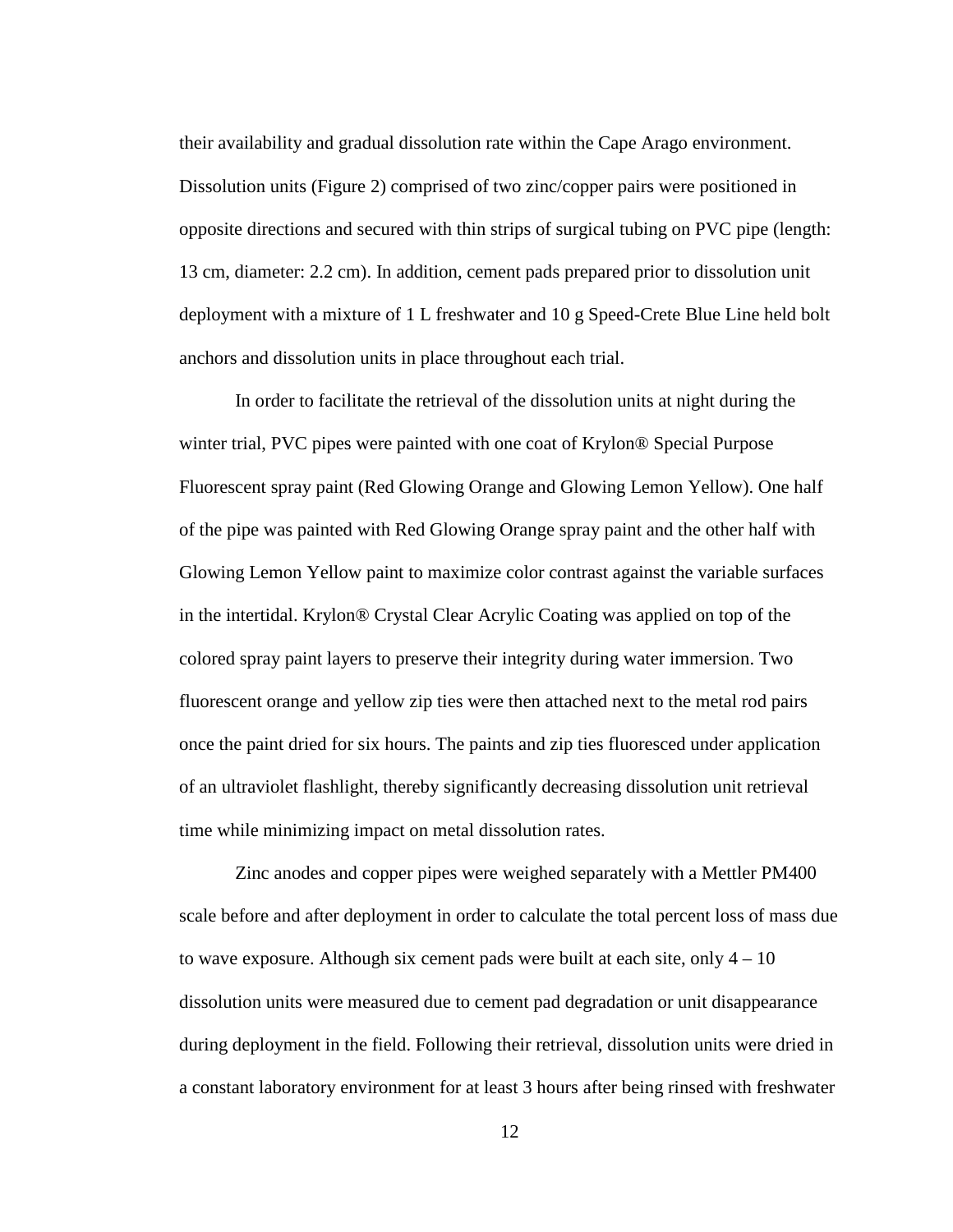and separated into individual parts. Wave exposure was quantified through the average percent of zinc anode mass (g) lost via electrolysis-mediated dissolution. A 2-way ANOVA was used to compare dissolution between season and site of deployment.

Corrosion of dissimilar metals provides a long-term measure (weeks) of wave exposure in a particular space compared to other materials that are better suited for short-term measures (minutes to days), such as plaster of Paris, gypsum, or sucrose. Comparing water activity between sample sites and seasons allows for a year-round characterization of exposure that juvenile and adult *Pisaster* experience. For example, if there is a greater change in zinc mass dissolution at MC compared to OB after simultaneous deployment then *Pisaster* at MC likely experienced more wave exposure than those at OB in the same period.

### **Wave Exposure: Intertidal Zonation**

Site-specific intertidal zonation was calculated separately from zinc dissolution as a biological measure of wave exposure. A site level was used to measure the upper limits of an organism's zones relative to average water level during data collection in August 2015. Mean upper zonation limits and water levels were corrected to account for tide chart data published in Charleston Marina Tide Table 2015 records (http://www.charlestonmarina.com/tide.htm). Distribution of selected invertebrate (*Balanus glandula* and *Mytilus* spp*.*) and algal species (*Saccharina sessilis* and *Neorhodomela oregona*) found at all three sites were used as references of wave exposure in separate 1-way ANOVA tests.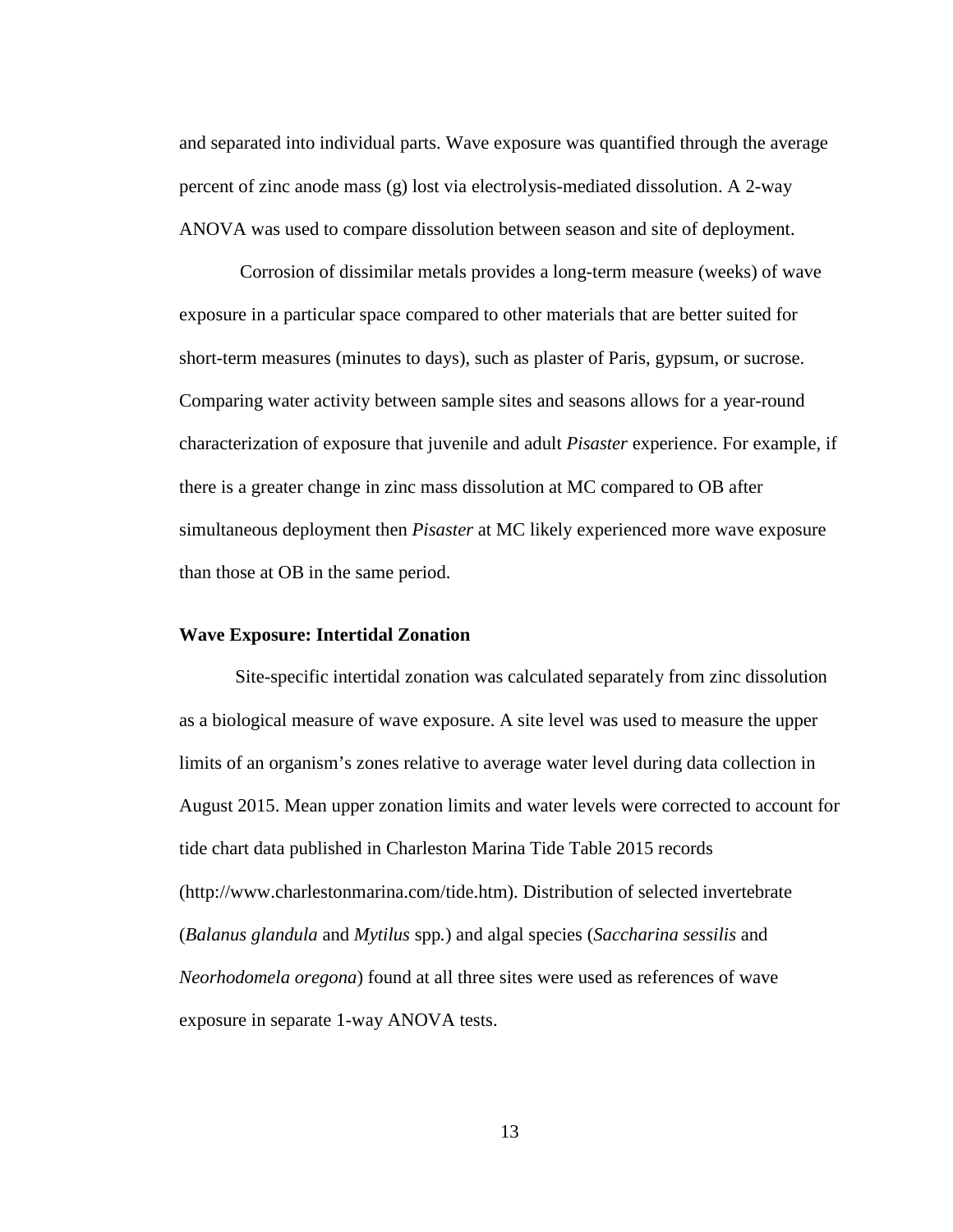#### *Pisaster* **Morphology**

Sea stars that appeared healthy and had all five arms of similar sizes were haphazardly selected in the field for morphology measurements at MC, OB, and BA. *Pisaster* were collected from different locations within each site to prevent repeated measures of individuals. During each sampling period, sea stars were removed from rocks and allowed to rest in approximately two gallons of fresh seawater for 5 – 15 minutes until their bodies flattened against the container. This process ensured that sea star arms maximized lateral extension of arms prior to body size and shape measurements. Each individual was then placed on a flat surface and the planar side was photographed with a Pentax Optio WG-3 digital camera. *Pisaster* were returned to their approximate capture locations after photographs and wet weight (g) from an American Weigh ZX-600 g Digital Pocket Scale was recorded.

Wet weight measurements allow for size differences among individuals to be factored in morphology data analysis and provide a basis for distinguishing juveniles from adults. Size designations for *Pisaster* followed those outlined in Robles (2013) such that 70 g served as the break between juveniles and adults. Sexual maturity in *Pisaster* has been recorded in sea stars with a minimum wet weight of 70 g (Robles 2013). In this thesis, juveniles were defined as having a wet weight less than 70 g and adult sea stars as weighing 70 g or more.

Three aspects of *Pisaster* morphology were calculated in the laboratory using image analysis software on 72 dpi photographs of *Pisaster* body shape and size (Figure 3). Radial length (RL) was defined as the distance from the central point of the central disc to the tip of an arm. The central disc's radius—the distance from the central point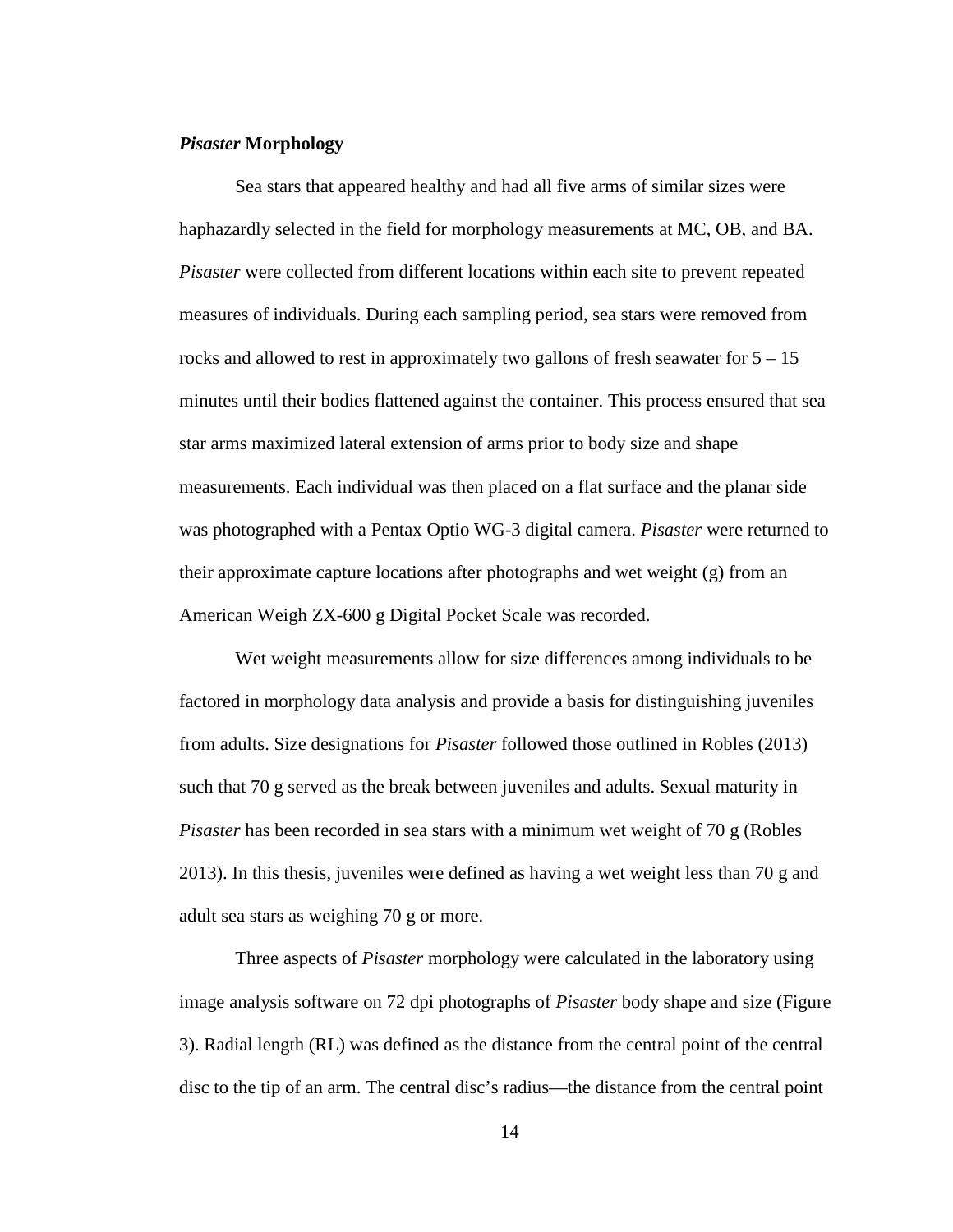to the base of each arm—was used to calculate the disc diameter (DD). Lastly, the width of each arm (AW) was measured where the arm joined the central disc. RL, AW, and DD were averaged across all five arms to give arm and body shape ratios that represented different measures of *Pisaster* morphology. Analysis of covariance tests (ANCOVA) were used to compare mean RL/AW or RL/DD ratios to wet weight of juveniles and adults between sites.

#### **Software Programs**

All data from morphological measurements and water flux experiments were compiled and organized in Microsoft Excel 2010. Google Earth 2015 was used to map the locations of each *Pisaster* sampling zone and dissolution unit deployment. *Pisaster* morphological measurements were made with ImageJ 1.49 software. All graphs were produced from SigmaPlot 12.5 and tables were made on Microsoft Word 2010. Statistical tests for each experiment were processed using RStudio Version 0.99.467.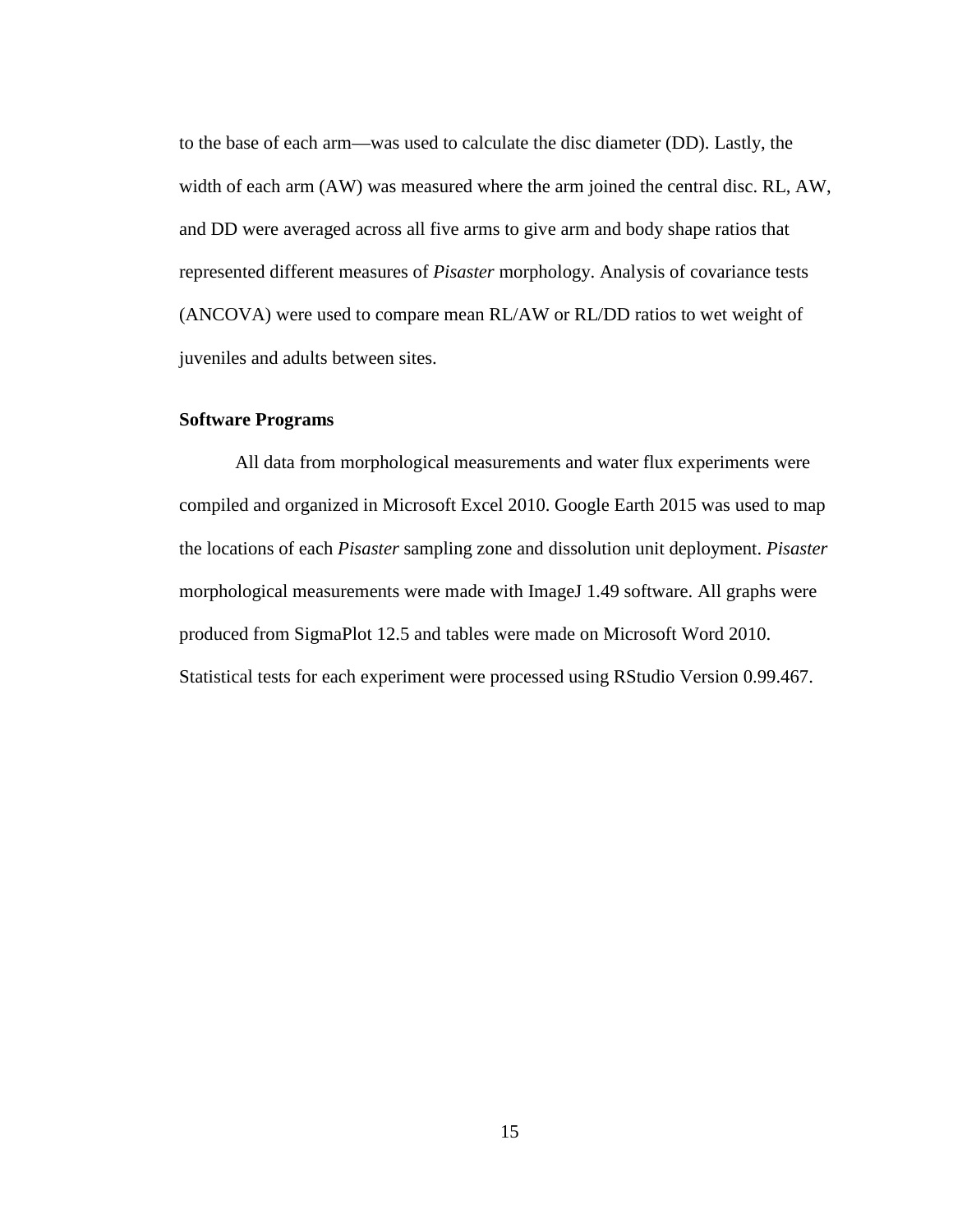### **Results**

#### **Wave Exposure: Zinc Dissolution**

Zinc anode dissolution changed significantly between seasons and sites as a function of wave exposure (Table 1:  $F_{1,30} = 11.39$ , p < 0.001,  $\eta^2 = 0.43$ ), however these results are likely altered due to methodology errors. The mean percent zinc loss during a trial increased at OB and decreased at MC from summer to winter (Figure 4A). Furthermore, the greatest differences in zinc dissolution between sites occurred during summer and winter trials. Similar proportions in zinc dissolution were measured at MC and OB during the fall trial. Overall, there was no significant difference in the mean zinc dissolution between sites over different seasons (Figure 4B). Although dissolution units were initially deployed at BA during the summer, hazardous environmental conditions prevented the site from being included in subsequent data collection or statistical analyses. A Tukey's HSD test revealed that there was not a significant difference in the mean percent of zinc dissolved at BA compared to MC or OB.

#### **Wave Exposure: Intertidal Zonation**

The upper boundaries of intertidal zones were measured for four species found near *Pisaster* at all three study sites (Figure 5). Space-competing species such as *B. glandula* and *Mytilus* spp*.* lived higher above MLLW than alga. Species' zone limits were significantly higher at MC and OB than at BA on average, suggesting that wave exposure produces significant differences in zone heights (Table 2). *B. glandula* (Table 3A: F<sub>2,17</sub> = 9.35, p < 0.01,  $\eta^2$  = 0.52), *Mytilus* spp. (Table 3B: F<sub>2,7</sub> = 1.54, p < 0.01,  $\eta^2$  = 0.76), *N. oregona* (Table 3C:  $F_{2,12} = 21.28$ ,  $p < 0.001$ ,  $\eta^2 = 0.78$ ), and *S. sessilis* (Table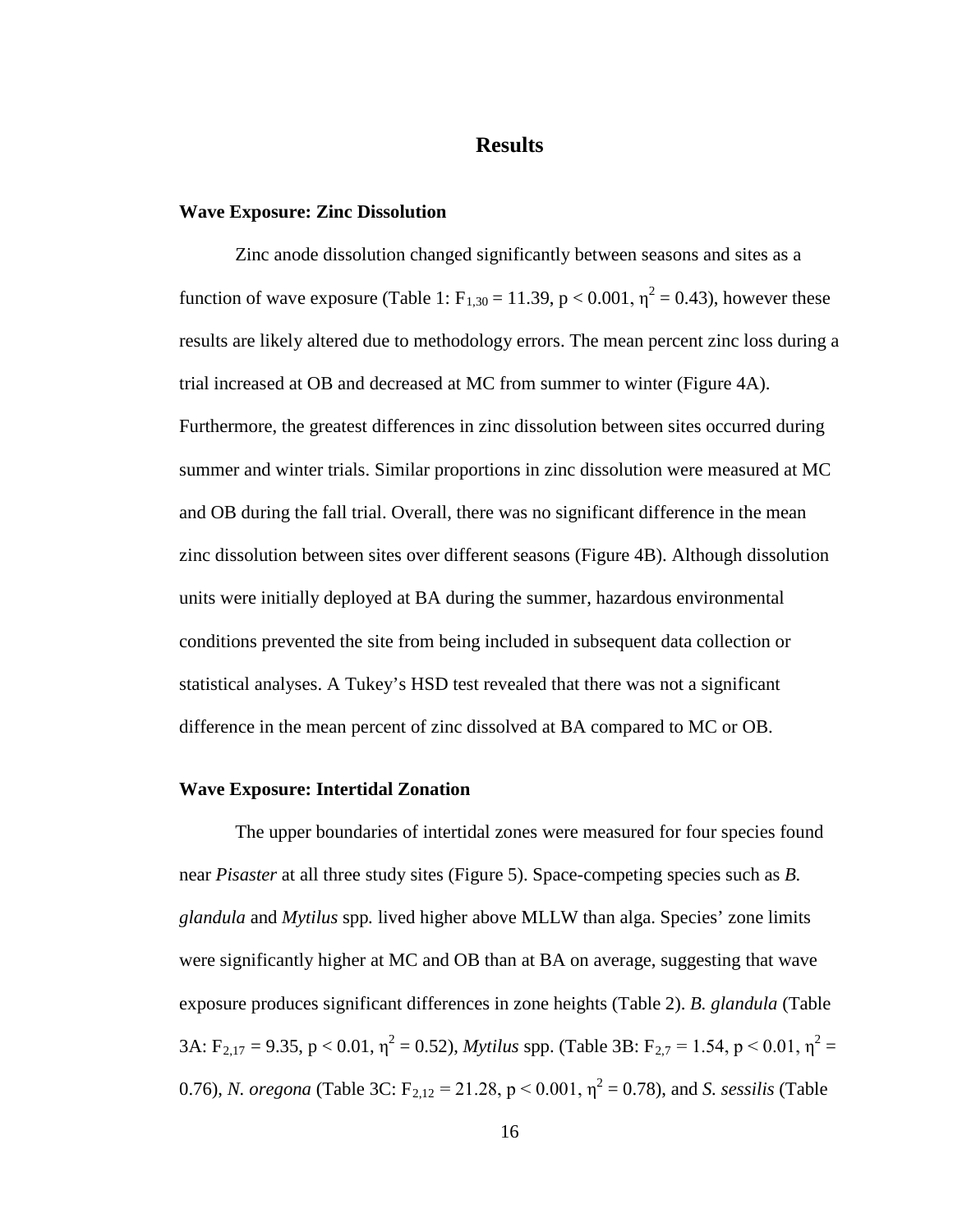3D:  $F_{2,15} = 5.7$ ,  $p = 0.014$ ,  $\eta^2 = 0.44$ ) were shown through 1-way ANOVA tests to live in zones with significantly different vertical distribution limits between sites. Tukey's HSD tests revealed that *N. oregona* was the only species in which zone limits were significantly higher at OB than at MC. Intertidal zonation appears to show that organisms at MC and OB experience more annual wave exposure than those at BA as seen by elevated upper habitation zone ranges relative to MLLW. However, there were no significant differences in exposure between OB and MC.

### *Pisaster* **Morphology**

Sea stars measured in sites with variable wave exposure exhibited significant differences in morphology aspect ratios (Table 4). Adult *Pisaster* from MC had significantly higher average RL/AW and RL/DD ratios than those from BA or OB. There were no significant differences in adult *Pisaster* morphological ratios for measured at BA and OB when adjusted for size differences. However, juvenile sea stars at OB had significantly higher mean aspect ratios than those at BA (Figures 6C and 6D). Individuals from MC can be therefore be characterized as having narrower arms and smaller central discs relative to arm length than stars of a similar size from OB or BA (Figures 6A and 6B).

Body shape ratios increased at a faster rate relative to body size in juveniles than in adults (Figures 7A and C). Juvenile *Pisaster* experienced the most rapid change in morphology until they reached sizes associated with sexual maturity (70-150 g wet weight); ratios began to plateau in individuals above 150 g wet weight. No juvenile *Pisaster* were found at MC during this study so it was not possible to demonstrate morphological convergence with other populations in the Cape Arago region. However,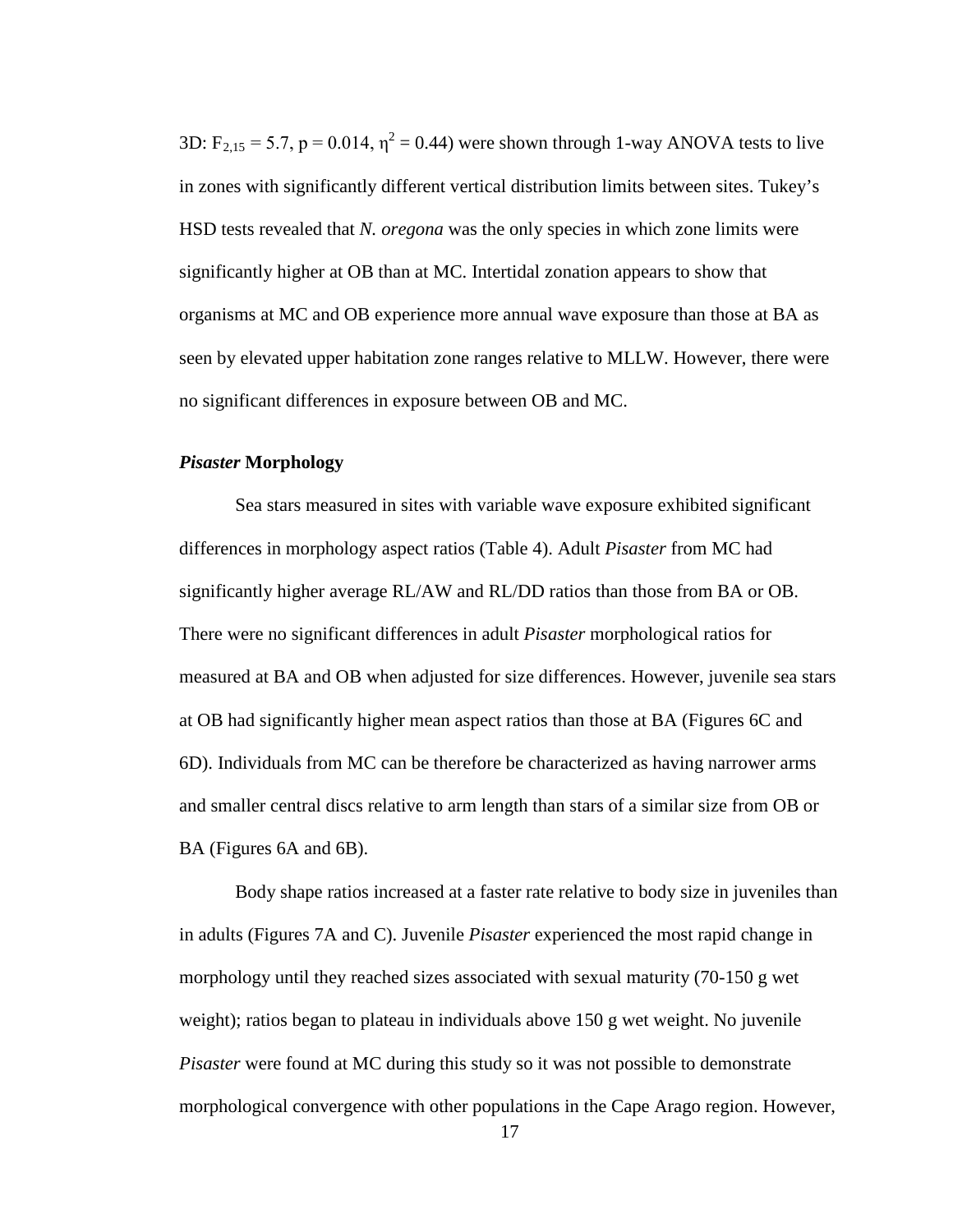these data show that morphological variations in Pisaster populations arise after larval metamorphosis based on the degree of wave exposure in their habitat.

Increasing wave exposure was correlated with adult *Pisaster* morphological aspect ratios. Individuals from MC had higher aspect ratios for arm morphology (Table 5A:  $F_{2,124} = 66.30$ ,  $p < 0.001$ ) and overall body shape (Table 5B:  $F_{2,120} = 47.10$ ,  $p <$ 0.001) relative to sea stars of a similar size at OB or BA. Site had a greater effect on observed variations in aspect ratios between sites than body size alone, explaining 97% of arm morphology and 44% of disc size to arm length, respectively. Lack of a significant interaction between site and body size suggests that wave exposure plays a greater role than age in determining how morphology is affected by water flux.

Juvenile sea stars exhibited similar morphological patterns similar to adults of their respective population in that aspect ratios were significantly higher at sites with more wave exposure (Figures 6C and 6D). Site of settlement ( $F_{1,229} = 5.78$ ,  $p = 0.017$ ,  $\eta_p^2 = 0.025$ ) and body size via wet weight (F<sub>1,229</sub> = 4.42, p = 0.037,  $\eta_p^2 = 0.019$ ) had significantly affected population differences between OB and BA in arm morphology (Table 5C). Aspect ratios comparing RL and DD were also significantly affected by wave exposure (Table 5D;  $F_{1,229} = 8.02$ , p < 0.01,  $\eta_p^2 = 0.034$ ), but not wet weight  $(F_{1,229} = 3.29, p = 0.071, \eta_p^2 = 0.014)$ . Despite OB being exposed relative to BA from the perspective of juvenile morphology, it is likely that both sites are sheltered. Average aspect ratios for juveniles are below or meet those of their respective adult populations and no juvenile morphology data is available from MC to compare wave exposure throughout an organism's lifetime between all sites.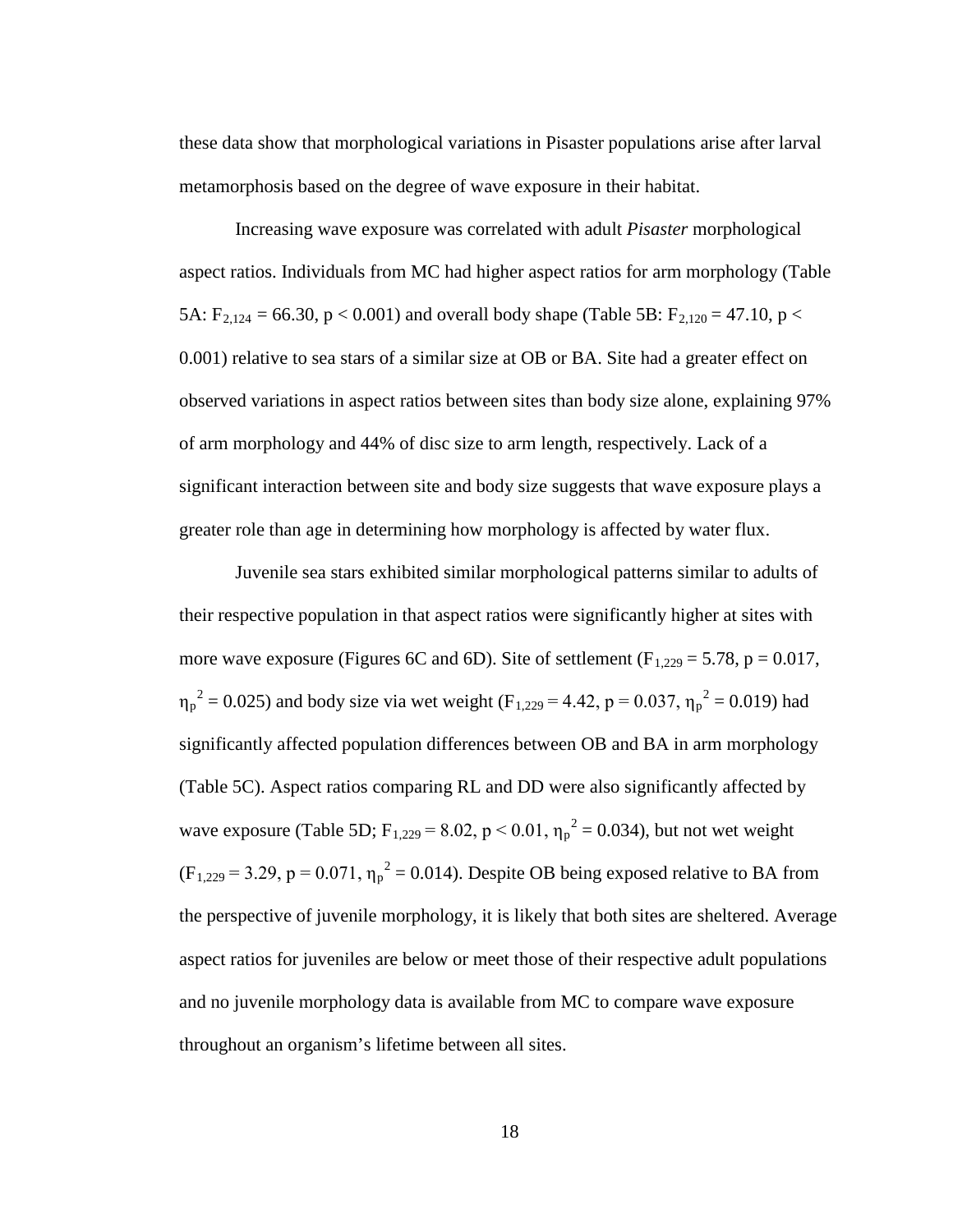# **Discussion**

#### **Wave Exposure: Zinc Dissolution**

Changes in wave exposure at MC and OB across common time periods were cumulatively measured using corrosion of dissimilar metals. Although there was statistical significance suggesting that wave exposure differed between sites across seasons; however, this significant interaction does not accurately portray flux conditions during this experiment. Errors in methodology and lack of control for mean intertidal height relative to chart datum likely skewed results from expected conditions, making it difficult to assert that exposure at MC and OB follows the patterns depicted in Figure 4. Dissolution at BA was not considered in statistical analysis due to environmental hazards during data collection and non-significant differences with OB during one season confirmed with Tukey's HSD test. Simultaneous water immersion of dissolution units at MC and OB allows for comparison of total wave exposure during trial periods and a physical foundation from which to correlate observed differences in *Pisaster* morphology.

More variability in the proportion of dissolved zinc was observed during the winter trial, a period characterized by annual averages of 6-8 m waves in the Cape Arago region (Fos and Davis 1978; Tilloston and Komar 1997). McGhee (1998) warned that areas with faster flow often result in a wider range of zinc weight loss. The dissolution data reflected this phenomenon as sites with more water exposure were associated with greater percent changes in zinc mass. OB saw an increasing trend in wave exposure intensity as seasons transitioned from summer to winter, whereas the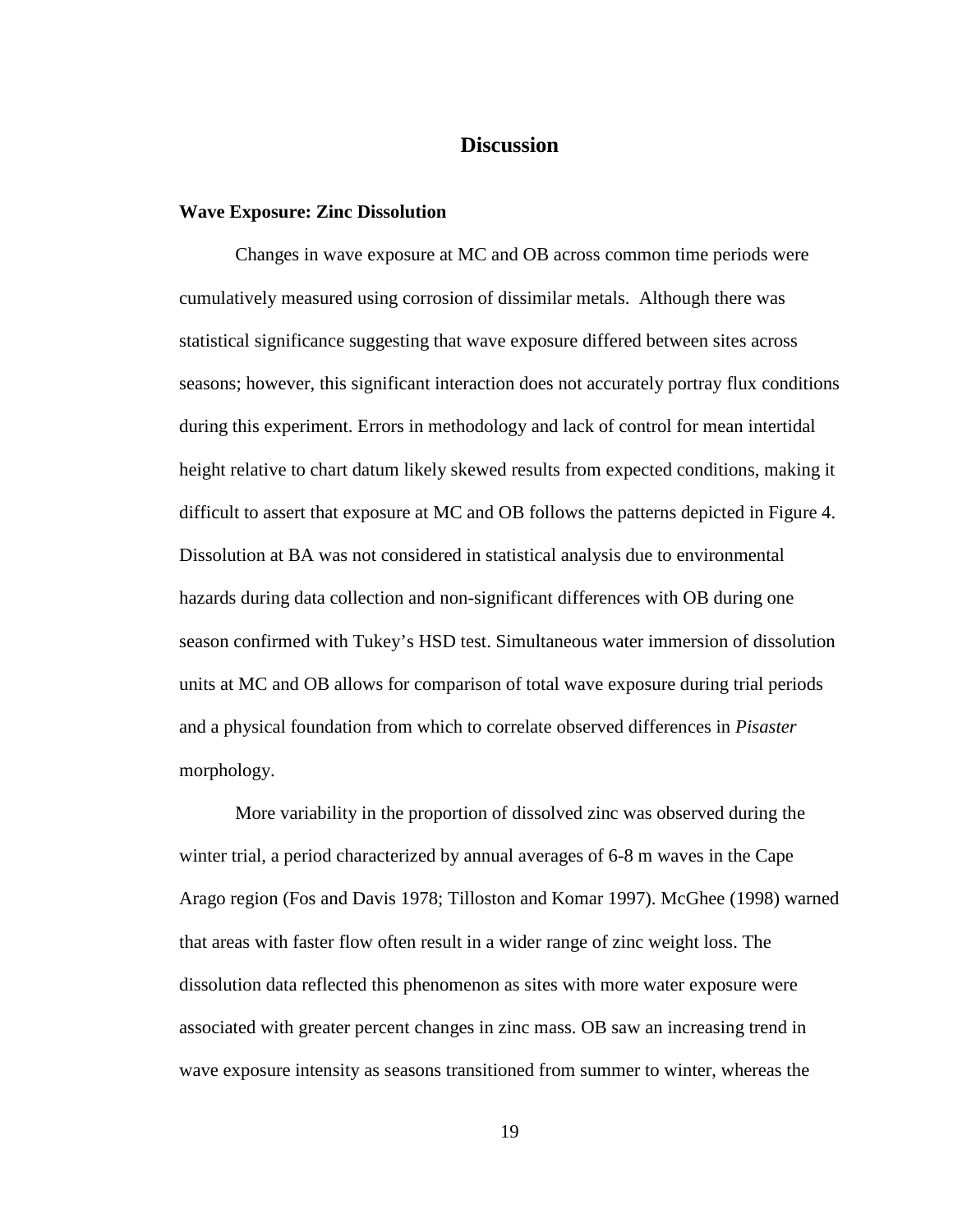proportion of zinc dissolved at MC decreased slightly. This demonstrates that *Pisaster*  at OB may experience more seasonal variation in wave exposure and *Pisaster* at MC live in more consistent hydrodynamic conditions throughout the year sampled in this experiment.

Other environmental factors may have contributed to variable zinc dissolution at MC and OB throughout the study. Sand scour resulting from motion of sand particles across the surface of a dissolution pair during fall and winter trials would introduce an additional physical erosion factor into catalysts of dissolution. Increased freshwater runoff from storms with high levels of rainfall could have altered the amount of saltwater available for facilitating electrolysis in that less zinc would dissolve during winter trials. However, zinc anodes at OB dissolved more after winter trials than in the summer or fall so altered electrolyte salinity was not a significant factor behind these skewed results. Changes in overall water temperature across the Cape Arago region are also unlikely to be a large source of variation as MC and OB would have seen similar changes to mean zinc percent mass loss.

Changes in wind or swell direction during meteorological events could have induced abnormally high volumes of water movement past dissolution units during trials, potentially compromising the sheltering aspects of a habitat for intertidal organisms. Historical data from a Charleston, OR NOAA Tide and Current Station (Station ID: 9432780) show that wind directions changed from Southern to Northern winds during fall and winter trials (http://tidesandcurrents.noaa.gov/stationhome.html?id=9432780&units=metric#info). OB's orientation to Coos Bay would result in greater prevailing exposure relative to normal conditions and likely increase dissolution unit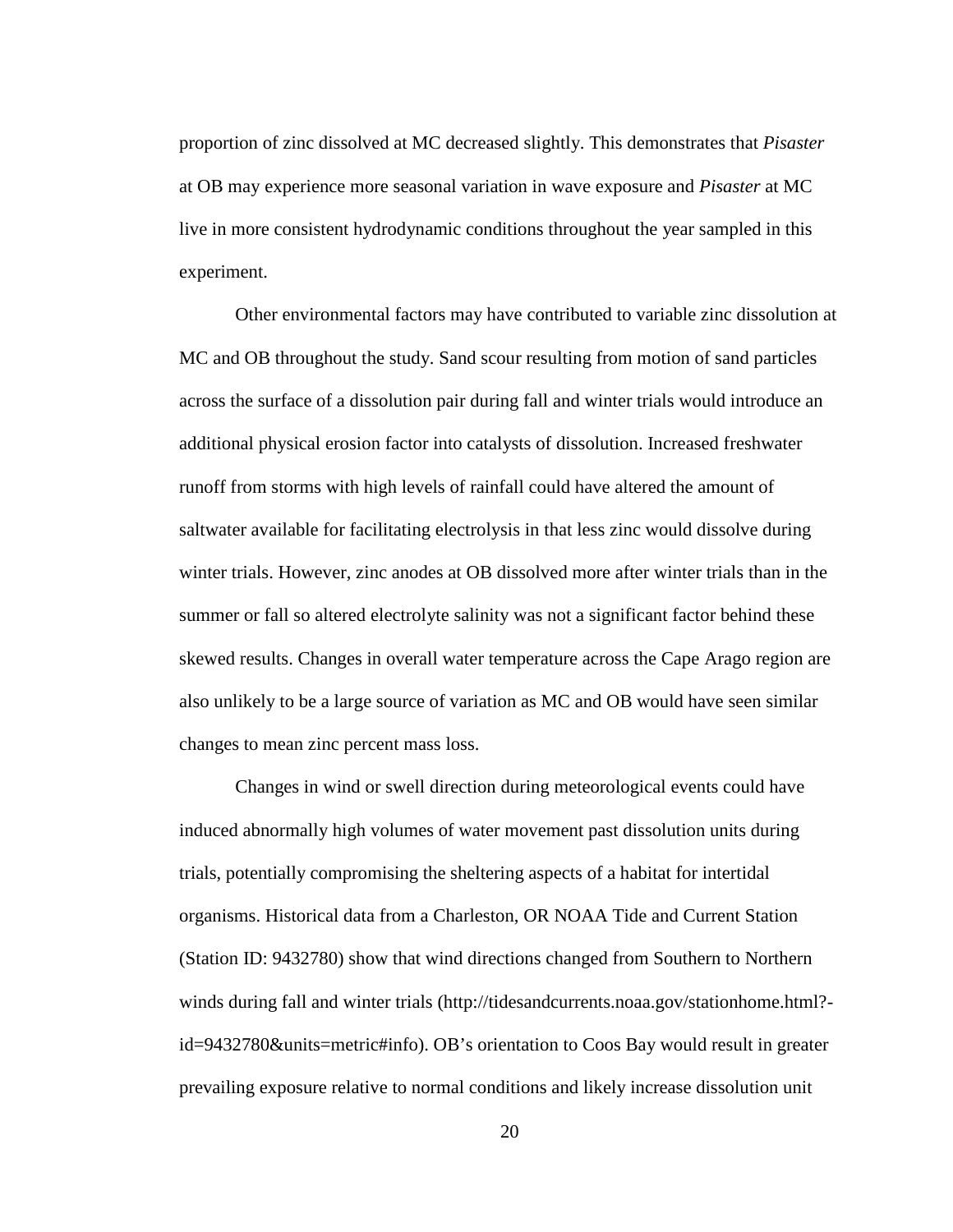immersion. Furthermore, predominately South and West-directed wind patterns during the summer trial would expose deployed dissolution units to increased bulk water movement into MC habitats. McGhee (1998) confirmed that the rate of dissimilar metal corrosion changes proportionally with the degree of water flux around dissimilar metal pairs, as measured by weighing the metals prior to and after immersion. Other studies examining dissolution of soluble material as an indication of water motion have also qualified that sites with higher wave motion or water flow are often associated with the highest proportions of mass lost after submersion (Palumbi 1984; Bell and Denny 1994; Boizard and DeWreede 2006).

Zinc dissolution served as a viable method for characterizing cumulative wave exposure in the field for a longer period of time with its many benefits outweighing its disadvantages. Many materials cited in the literature as tools for measuring water flux cannot maintain structural integrity in similar environmental conditions for the same time period that zinc and copper can. Dissolution of gypsum, plaster of Paris, and dynamometers take more immediate measurements of water flow (e.g. minutes or hours). This would require researchers to invest more materials, money, and effort to deploy and recapture devices in more trials before enough data can be collected to characterize a site as exposed or sheltered. Dissimilar metals such as zinc and copper largely retained their shape after approximately two week trials in Oregon intertidal habitats across a wide range of environmental exposure, allowing them to capture longterm summaries of water conditions that *Pisaster* experienced during the trial. Since *Pisaster* is a long-lived species, data recorded over a longer period provides more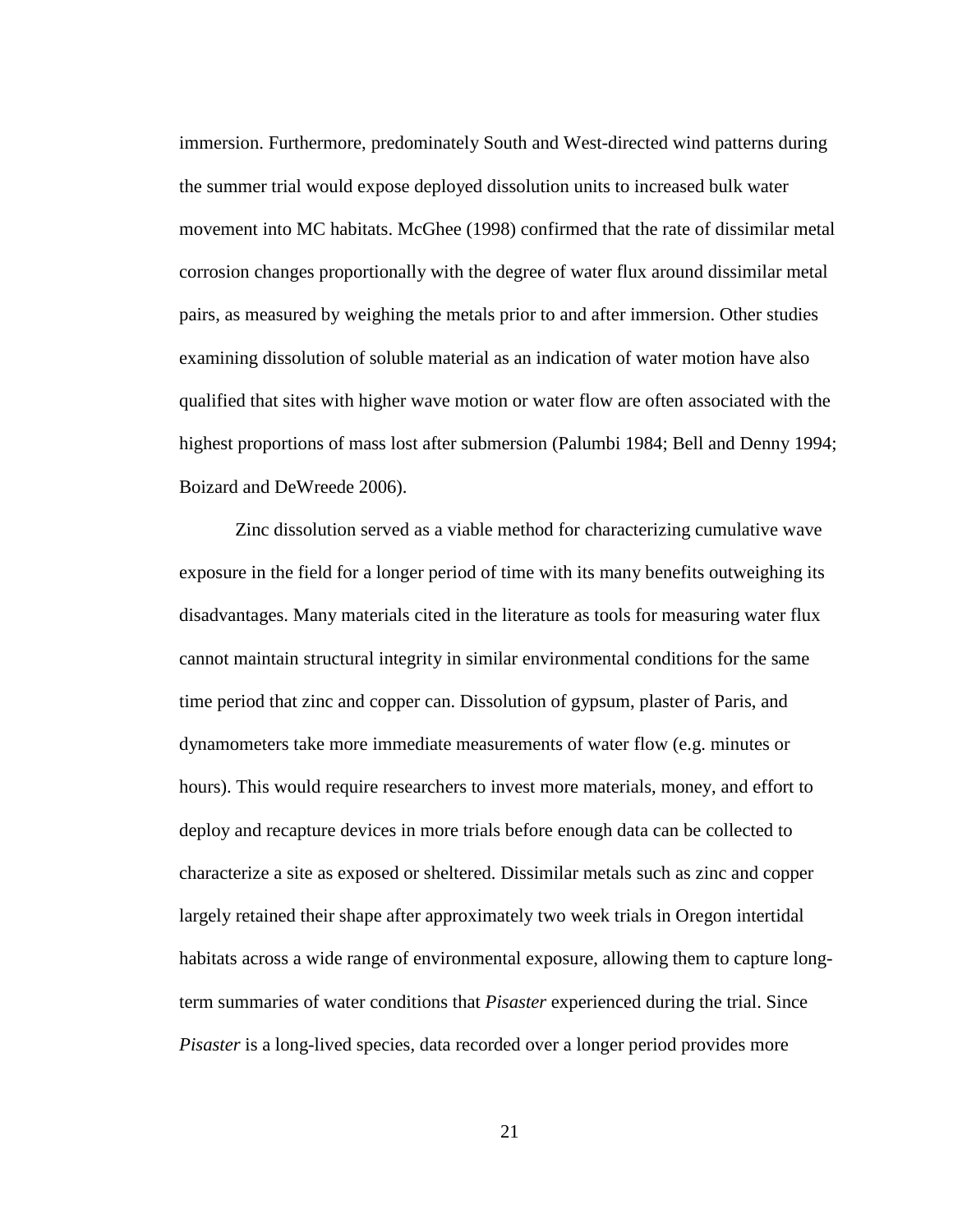information about the conditions a typical sea star endures throughout the year at a particular site.

While this method provides useful data for longer measures of water flux, the mechanisms of its construction and deployment can be refined in future studies to prevent potential sources of error. The dissolution units were anchored onto a cement pad at different locations between and within sites with the assumption that they were as close to the same vertical height as possible. Failing to include this step in my methodology can potentially confound zinc dissolution by providing differential exposure times and variability in percent zinc corrosion within sites. It is critical that the dissolution units are immersed at the same time so that comparisons of zinc loss during a particular time frame can be made between sites. Using a site level to measure locations for cement pad construction (see Methods – Wave Exposure: Intertidal Zonation) in future experiments can ensure that dissolution units will be deployed at the same height and subsequently exposed to water motion simultaneously at all study sites.

Furthermore, some of the cement pad structures experienced slight erosion throughout the study and subsequently altered the stability of dissolution unit anchors from their original construction. It is possible that units may have rotated under high water motion during wave exposure, resulting in potentially more zinc dissolving than what would be expected than if the unit were stationary. These effects would be exaggerated in high water flux conditions, potentially resulting in inflated values, greater variability, and/or reduced validity of results in samples. The disappearance of cement pads or dissolution units during a trial could also serve as another source of error and variability. A poor cement mixture or compromised pad-rock settlement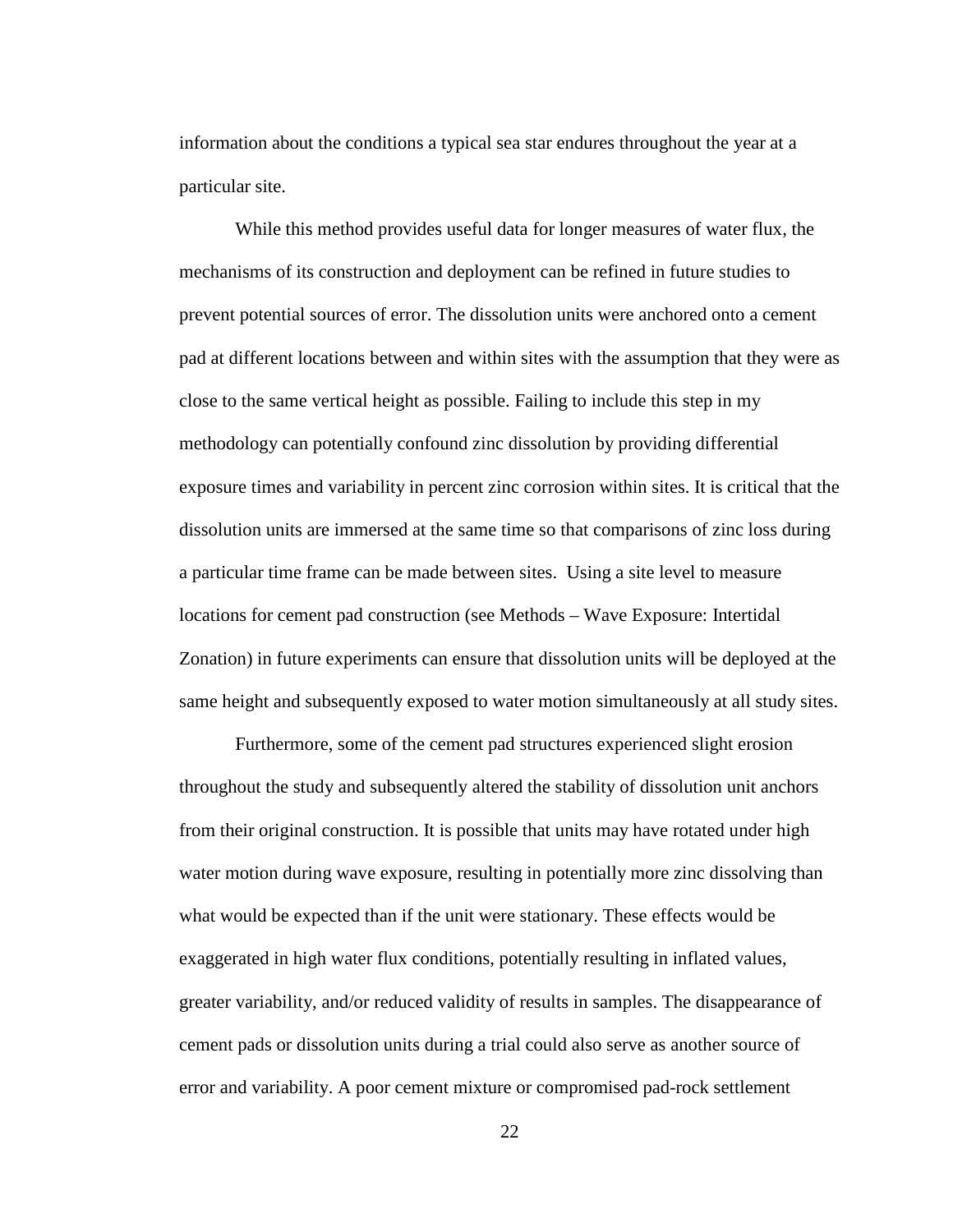failure is likely the reason for degraded quality cement pads outside of environmental exposure. Similarly, poor anchoring technique for dissolution metal pairs to PVC pipes or dissolution units to the cement pads likely compromised dissimilar metal pair stability during trials, ultimately resulting in lost data points.

Corrosion of dissimilar metals in the presence of salt water could prove to be a reliable measure of water flux over time once flaws in methodology are controlled for. This method could be employed in a variety of habitats due to its cost-effective and low-maintenance nature. Zinc anodes never lost more than 15% of their total mass from water immersion and should subsequently dissolve at a relatively linear rate compared to plaster of Paris, which has been observed to lose more than 60% of its structure during a similar trial period (Jokiel and Morrissey 1993). These researchers warned that the rate of weight loss takes on an exponential decline at two weeks in the field. Although mass dissolution with zinc and copper are not as appropriate for short-term water flux measures like plaster of Paris, their durability allows them to withstand greater environmental pressures over a longer time scale while dissolving at a relatively constant rate. Future experiments utilizing this dissimilar metal corrosion method should increase their sample size (the amount of dissolution units deployed at each site) and the timescale of their measurements in order to gain more statistical power and a more confident assertion of the degree of water flux between targeted locations. Zinc dissolution appears to be a significant physical measure for comparison of cumulative wave exposure in environments inhabited by *Pisaster*.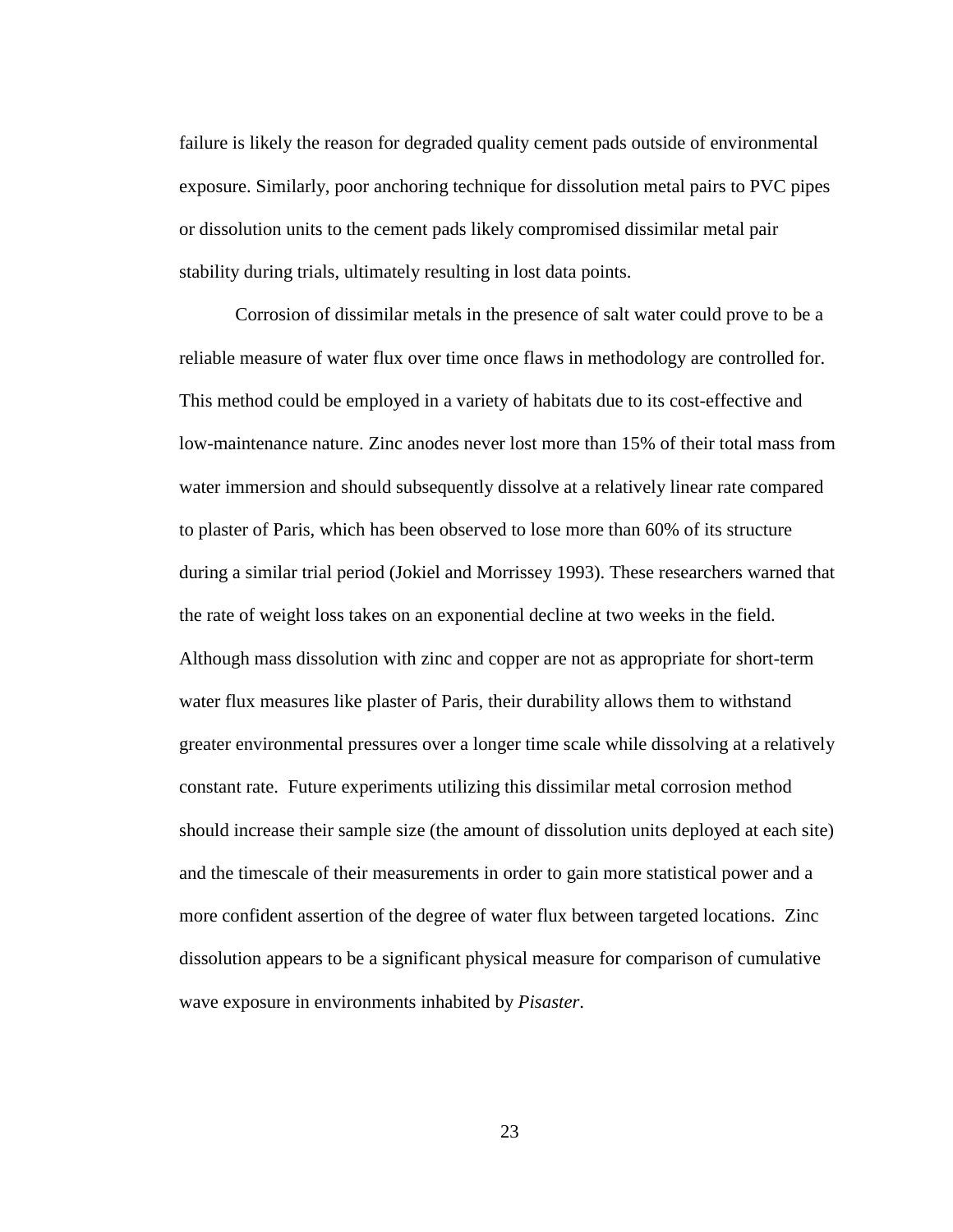#### **Wave Exposure: Intertidal Zonation**

Intertidal zonation functioned as a biological comparison of wave exposure between sites by relating the upper boundaries of vertical organism distribution to differences in water immersion. The average upper limits of *B. glandula*, *Mytilus* spp., *N. oregona*, and *S. sessilis* were higher at MC and OB than at BA, demonstrating that broader vertical zones of environmental tolerance are associated with increased annual wave exposure. Site location explained 44-78% of variation in observed zone limits for each species (Tukey's HSD tests, Tables 3A-3D). Furthermore, barnacles and mussels inhabited separate zones higher above MLLW than measured for algal species at all sites. With the exception of *N. oregona,* there were no significant differences between organism settlement above MLLW at MC and OB. Although this result contradicted my original hypothesis, small sample sizes and lack of replication likely contribute to the observed results. These data demonstrate a gradient of intertidal wave exposure between more wave-exposed sites such as MC and OB and wave-sheltered BA.

*Pisaster*'s role as a keystone predator must balance physical and biological environmental factors as they regulate distribution of space-competing organisms and thermal tolerance. The physical interface between air and water at zonation boundaries affects how intertidal species balance homeostatic and reproductive requirements necessary for species proliferation (Carefoot 1977; Harley and Helmuth 2003). According to Sanford, intertidal zones shift vertically to accommodate changes in air and water temperature (2002a). Intertidal consumers such as *Pisaster* alter lower zone boundary predation on *Mytilus* spp. during upwelling events when they directly internalize declining sea temperature through their water vascular system (Sanford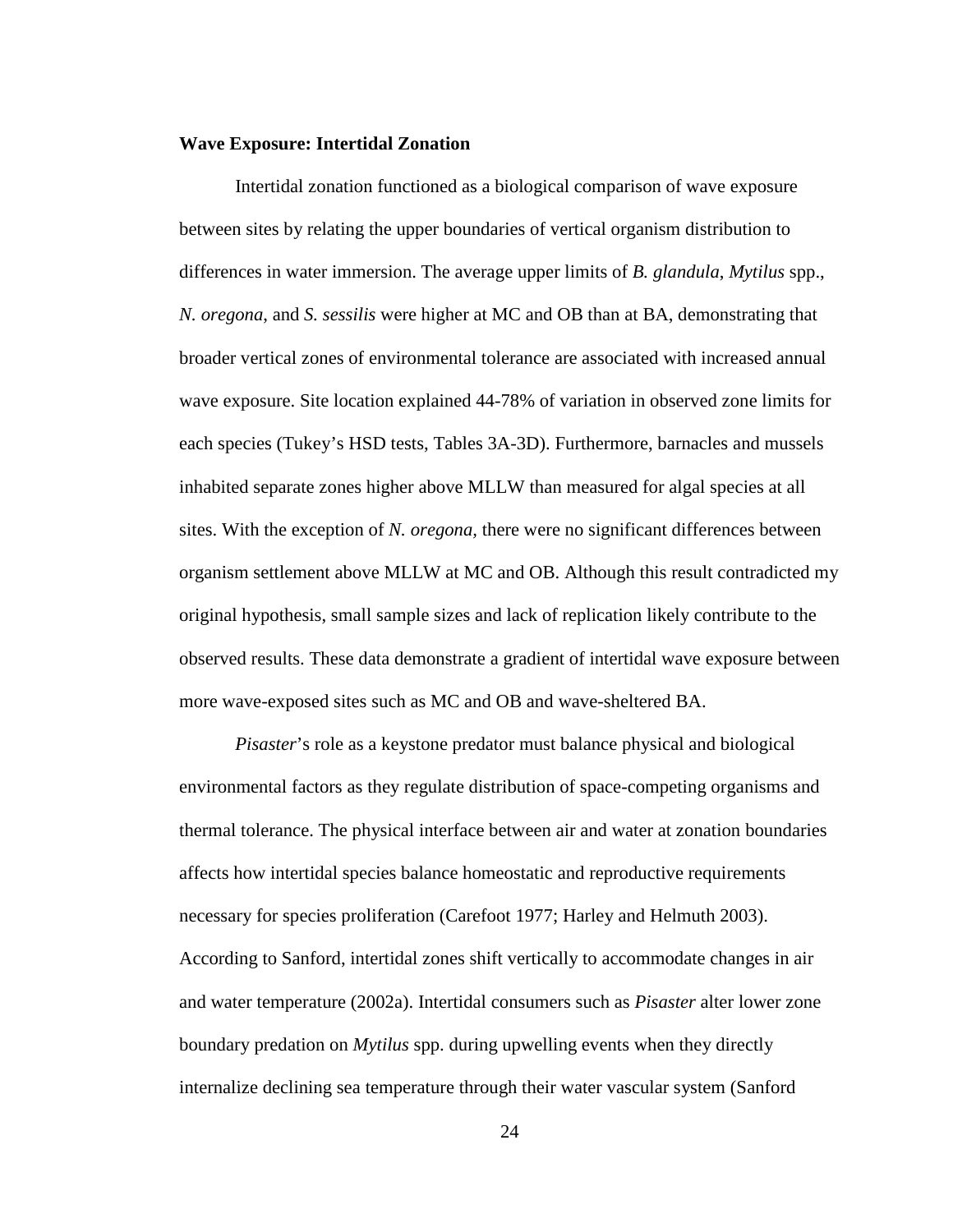2002a). Increasing wave exposure will drive intertidal communities upward from MLLW because of a decreased risk for desiccation and will likely change between seasons. Interactions between the biological and physical consequences of wave exposure provide the basis for food availability that *Pisaster* relies upon as an ecological engineer.

Climate events or experimental design may explain why there were no significant differences between intertidal zone upper limits at MC and OB for *B. glandula*, *Mytilus* spp., *N. oregona*, and *S. sessilis*. Small samples of zone limits for each species may have caused data to not be as representative of a species' true distribution at all sites. Intertidal communities in the Northeast Pacific intertidal were subject to an El Niño-South Oscillation (ENSO) event, the effects of which include inhibited offshore upwelling and nutrient availability deficiencies for primary producers (Glynn 1988; Wootton et al. 1996). The 2015 ENSO event may have diminished intertidal zone heights compared to a typical year or influenced the degree to which a site exposed or sheltered inhabitants from wave activity. Future studies utilizing intertidal zonation could test how zone upper limits change between seasons to better reflect annual variation in wave exposure at a site.

Intertidal zonation served as a biological indicator of wave exposure and complemented results obtained from physical flux measures with dissimilar metal dissolution. Both methodologies demonstrated that MC was a wave-exposed site on average through greater percent zinc mass lost during immersion and higher intertidal zones. Species at MC can live higher above MLLW without negatively impacting survival or reproductive fitness compared to more wave-sheltered locations such as OB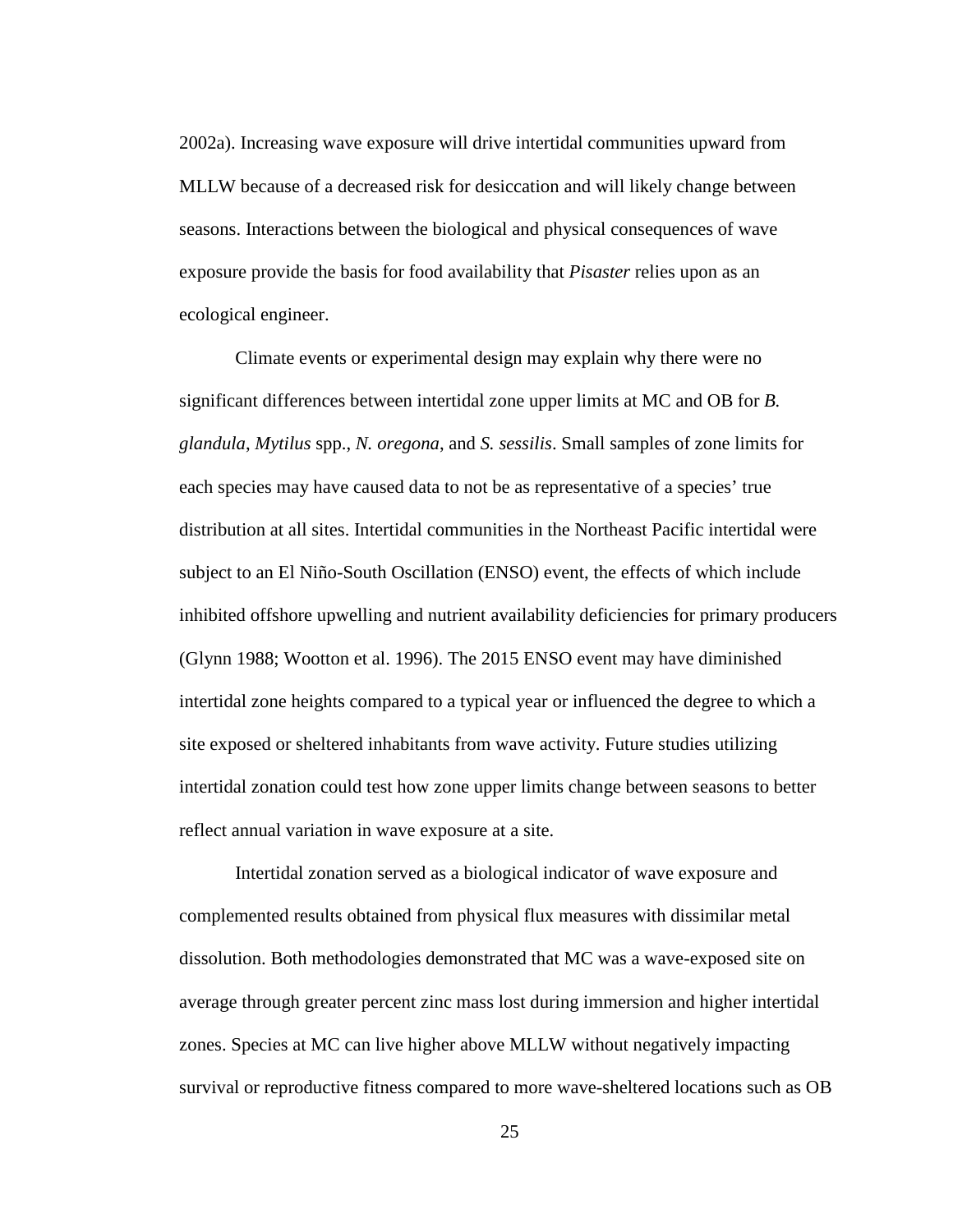or BA. Zinc dissolution and intertidal zonation confirmed variability in exposure at OB during the course of the study, and more research is needed to confirm the extent to which OB is sheltered from wave activity.

#### *Pisaster* **Morphology**

Adult and juvenile *Pisaster* exhibited morphological differences among sites in the Cape Arago region. Adult sea stars from MC populations had higher arm and central disc body shape ratios on average compared to those of a similar size measured in OB and BA. Juveniles also showed significant variance in body morphology between sites but results were inconclusive due to absence of juvenile body size and shape data from an exposed population for comparison, such as *Pisaster* from MC. Poor larval recruitment, unfavorable environmental conditions for post-metamorphosis development, or an ENSO event likely factored into why juvenile *Pisaster* were not present at MC during this study. *Pisaster* are long-lived species and distinct aspects of morphology between separate populations show that their bodies average wave exposure across their lifetime.

Differences in *Pisaster* morphology could arise from distinct genetic pools or phenotypic plasticity driven by changes in the environment. If body plan were derived at the molecular level, morphological differences between populations at high- and lowexposure sites could develop as a result of reduced larval recruitment, increased mortality of stars with unfavorable body shapes, or selective juvenile recruitment into particular sites (Hayne 2011). However, *Pisaster* is panmictic despite relatively low population diversity from high proliferation of a homozygous lethal intron polymorphism (Pankey and Wares 2008). Free spawning distributes long-lived larvae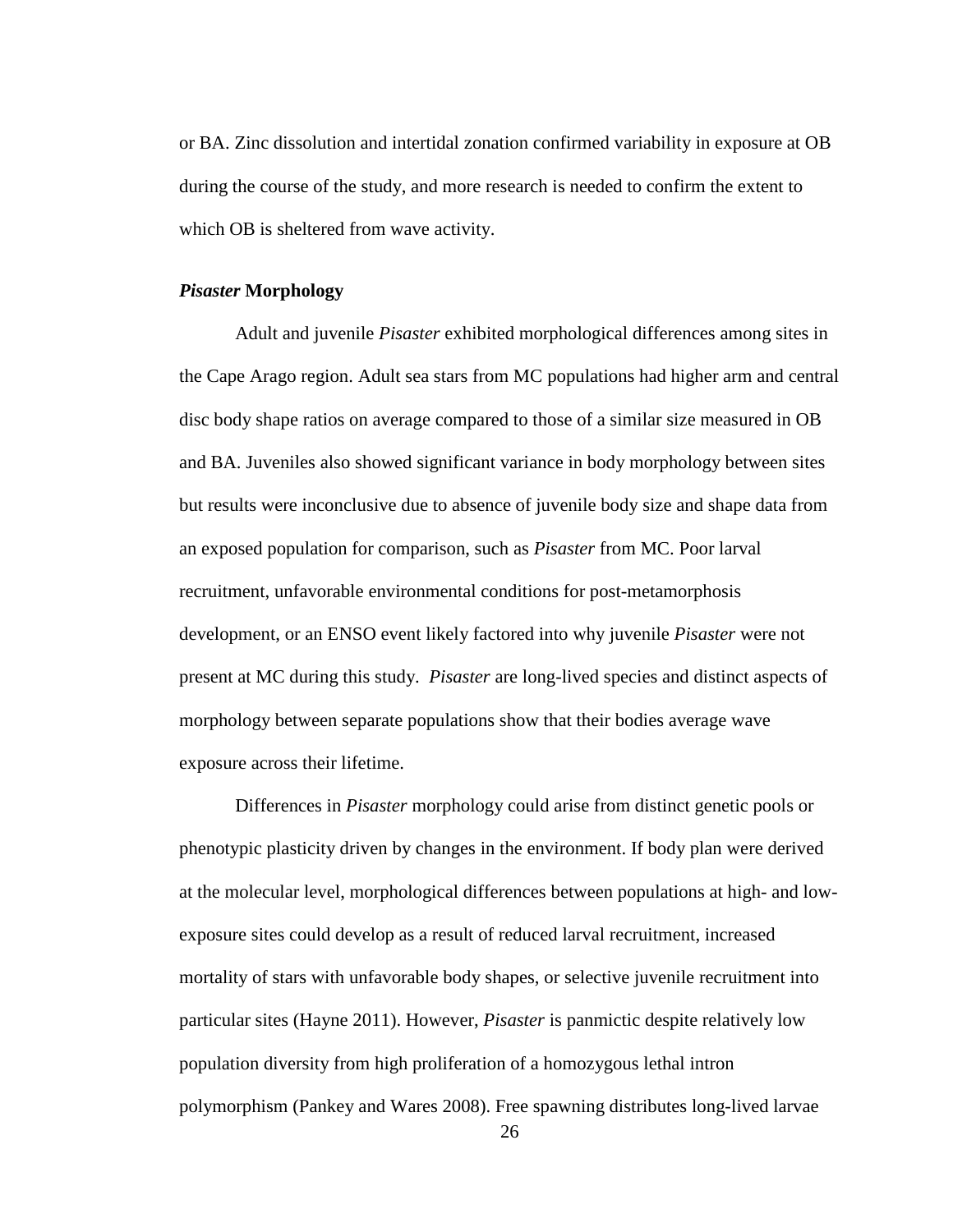larva that can spend up to eight months in the water column (Strathmann 1978) across large distances, so larval recruitment is unlikely to be the root cause of differences in body shape or size. The interaction between physical and biological factors at a site necessitates plasticity after larval settlement in order to adapt to spatial and temporal variation in wave exposure.

*Pisaster* appears to derive necessary morphology from their environment beginning after larval metamorphosis. Adults reached a maximum size after reaching sexual maturity and juvenile morphology changed rapidly with development (Figures 7A and 7B). *Pisaster* body shape ratios were significantly different between populations in sexually mature sea stars; however, morphology was nearly equal when juveniles were as small as 1.0 g. These data demonstrate that distinct morphologies arise after larval metamorphosis and that body shape adaptability is likely a consequence of environment or wave exposure. Juveniles tend to seek shelter from water flux by taking refuge in rock cracks or crevices until their tube foot tenacity can overcomes drag and lift forces (Feder 1970). Post-metamorphosis *Pisaster* may experience an accelerated growth rate to compensate for increased effects of wave exposure, thermal regulation, and metabolism requirements at a small size.

Research into *Pisaster* morphology could be expanded to incorporate experimental manipulations of phenotypic plasticity within an individual or their environment. Although aspect ratios for adult *Pisaster* were significantly higher at a MC, the nature of sea star plasticity could be tested through a transplant-recapture study utilizing methods implemented by Hayne and Palmer (2013). *Pisaster* transplanted from wave-exposed to wave-sheltered environments developed lower aspect ratios, and vice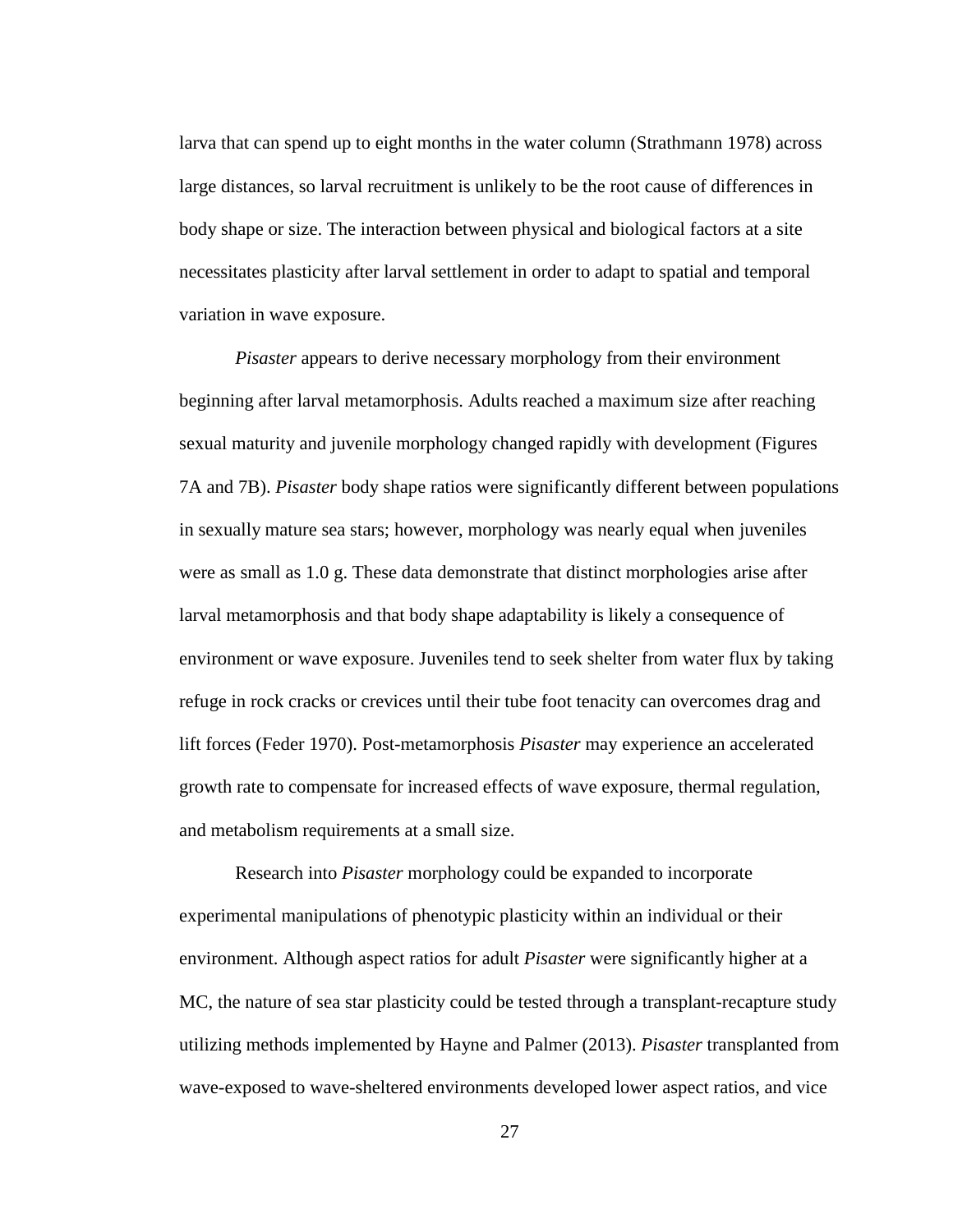versa for sea stars transplanted from sheltered to exposed sites (Hayne and Palmer 2013). Future studies could also track how morphology changes for sea stars between seasons, particularly in sites with high water flux where environmental conditions can reduce mobility, reproductive fitness, or the amount of food available.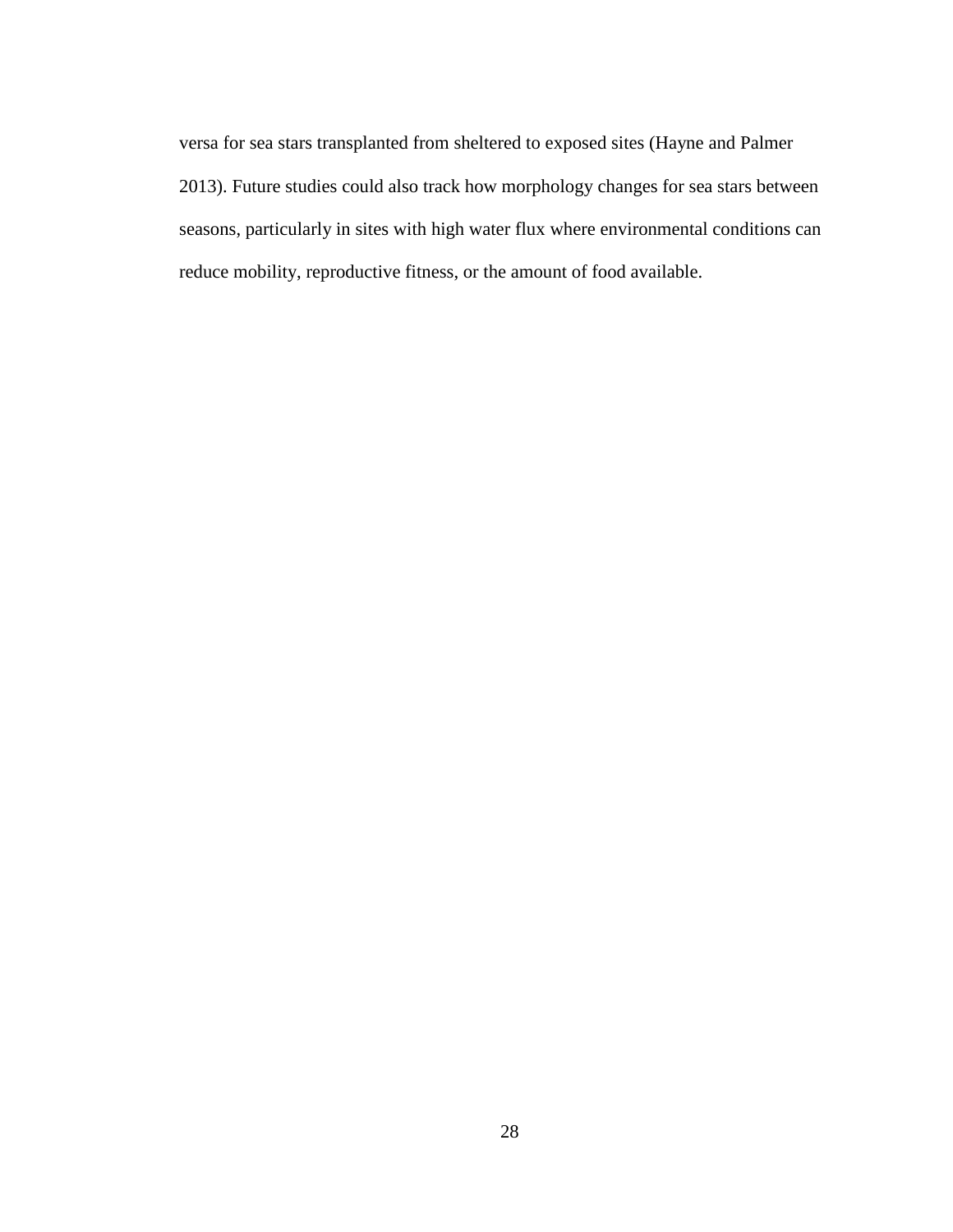# **Conclusions**

Dissimilar metals were shown to be reliable and durable materials for comparing long-term measurements of water activity between sites over a common time period.. Intertidal zonation served as a biological indicator of wave exposure by correlating upper settlement limits with average water immersion at a site. Distinct habitation zones arose between species within a site; however, there were no significant differences between MC and OB despite differences in observed sea star morphology between the two sites. Methodology issues and environmental conditions made it difficult to define study sites by quantified exposure or attribute regional variation in *Pisaster* body shape to wave exposure alone. Adult *Pisaster* from MC had longer, narrower arms and smaller central discs relative to other individuals of given weight from OB or BA. Although no juveniles were measured at MC during the course of this experiment, the data suggest that water flux is not the primary factor affecting morphological development after larval metamorphosis.

This thesis provides valuable insight into the mechanisms of environmental adaptability of a keystone species. By allocating resources towards changing body shape, *Pisaster* can maximize predation on space-competing organisms while reducing risk for dislodgement with a physically efficient body shape for its size. Diversity in *Pisaster* morphology both among and between populations has far-reaching effects on community composition and a species' reproductive fitness. Understanding how keystone organisms respond to environmental change is critical towards developing effective conservation strategies for the species and their subsequent habitats.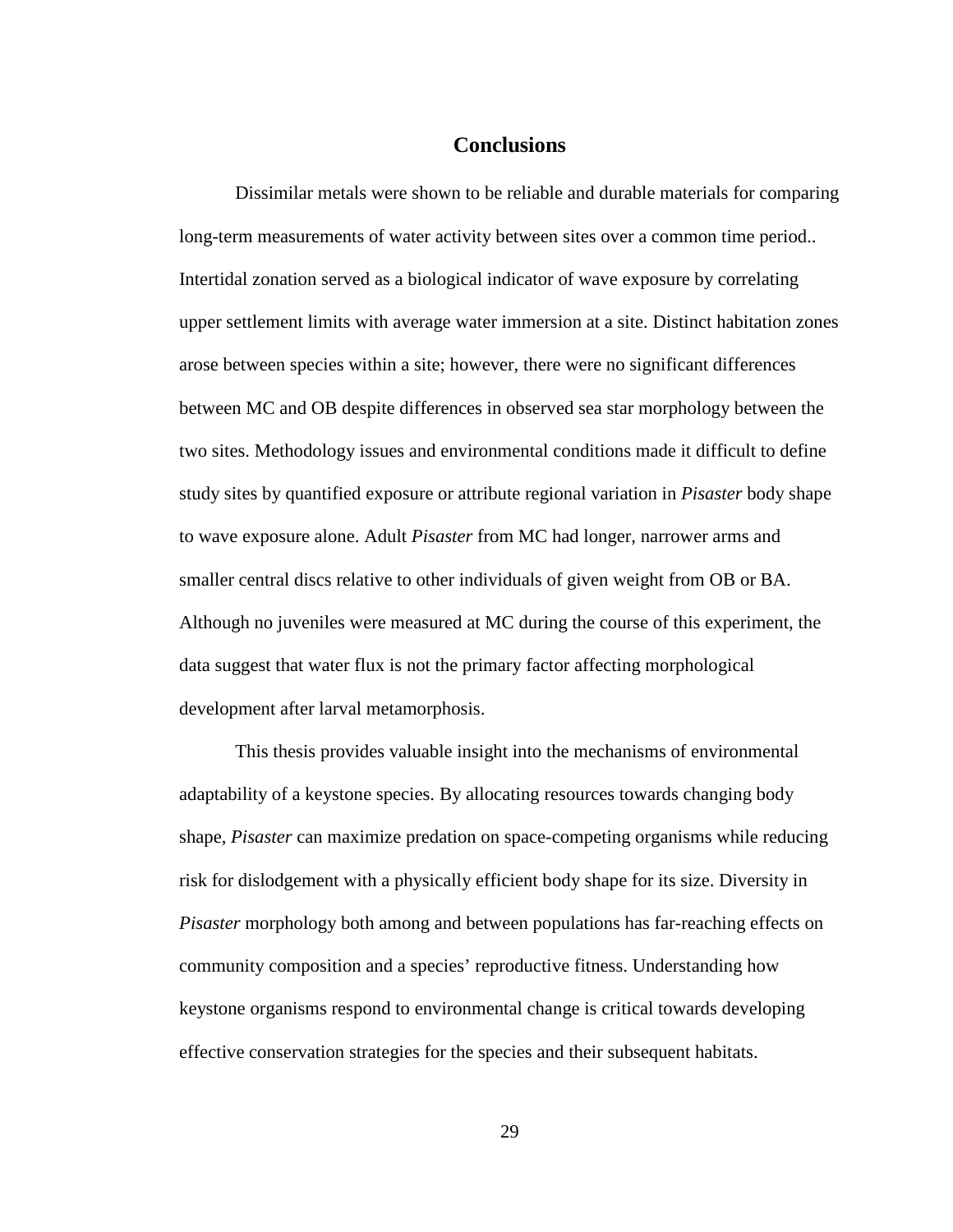# **Figures**



<span id="page-36-0"></span>**Figure 1.** Study Site Locations.

Middle Cove (MC), Bastendorff Beach (BA), and OIMB Boathouse (OB) ranged in the degree of wave exposure near Charleston, OR in Cape Arago.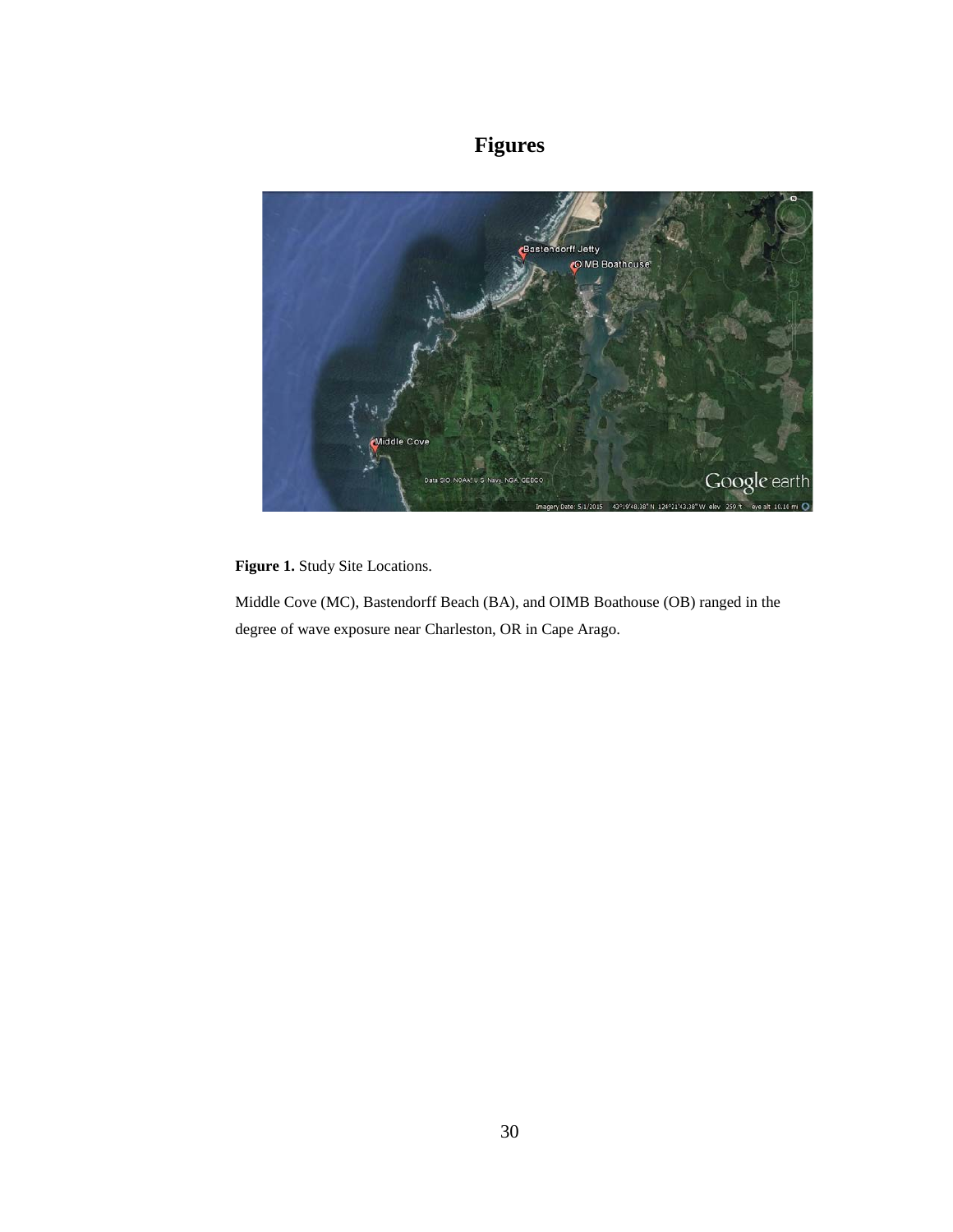

**Figure 2.** Dissolution Unit *In Situ*

<span id="page-37-0"></span>Dissolution units consisting of dissimilar metal pairs and PVC pipe were anchored onto cement pads at MC and OB intertidal habitats to measure long-term wave exposure. Dissolution data were not collected at BA in fall or winter trials.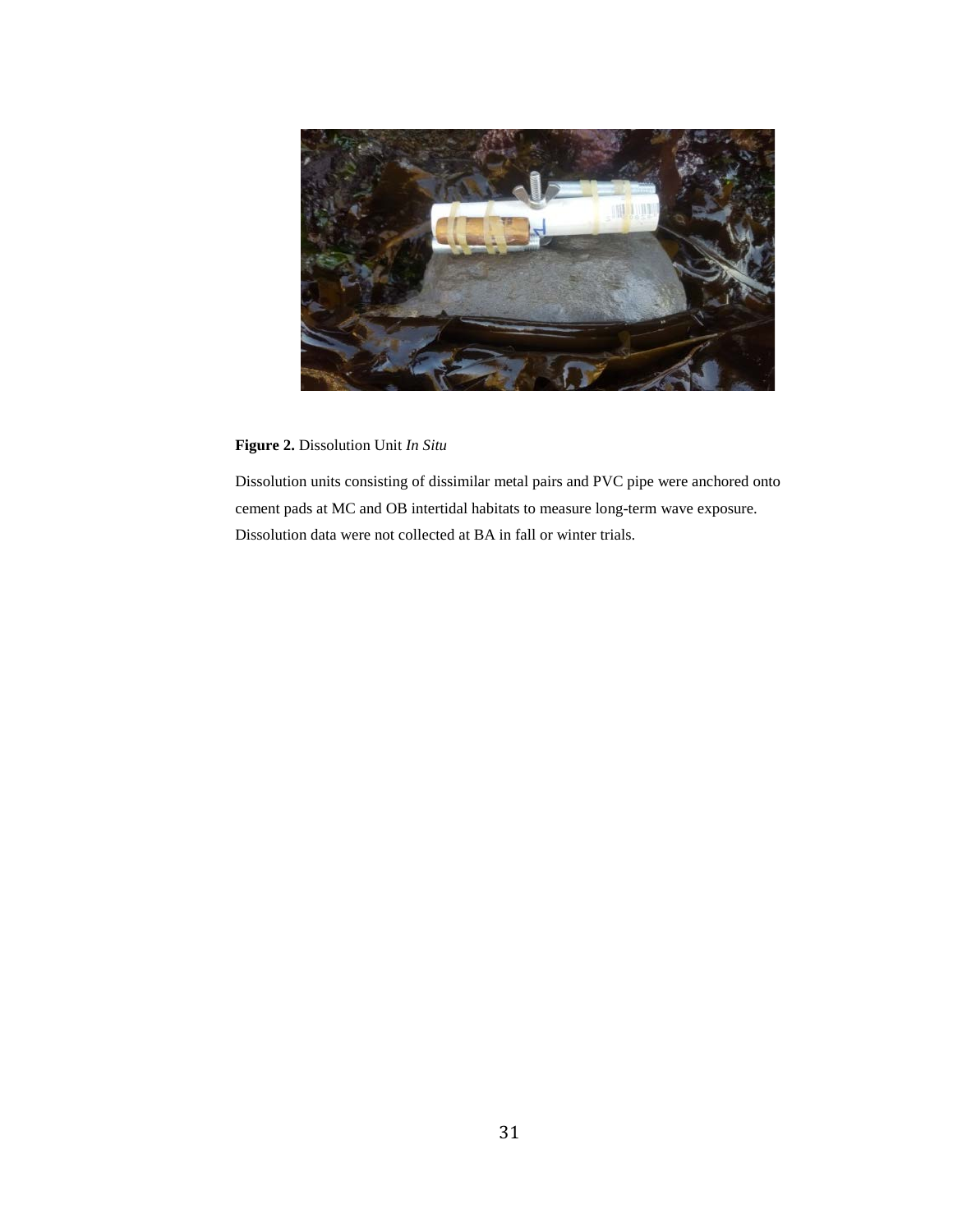

<span id="page-38-0"></span>**Figure 3.** *Pisaster* Morphology: Body Shape Ratio Components

Each *Pisaster* was measured for radial length (RL), disc diameter (DD), and arm width (AW) on all five arms with imaging software to generate morphology ratios.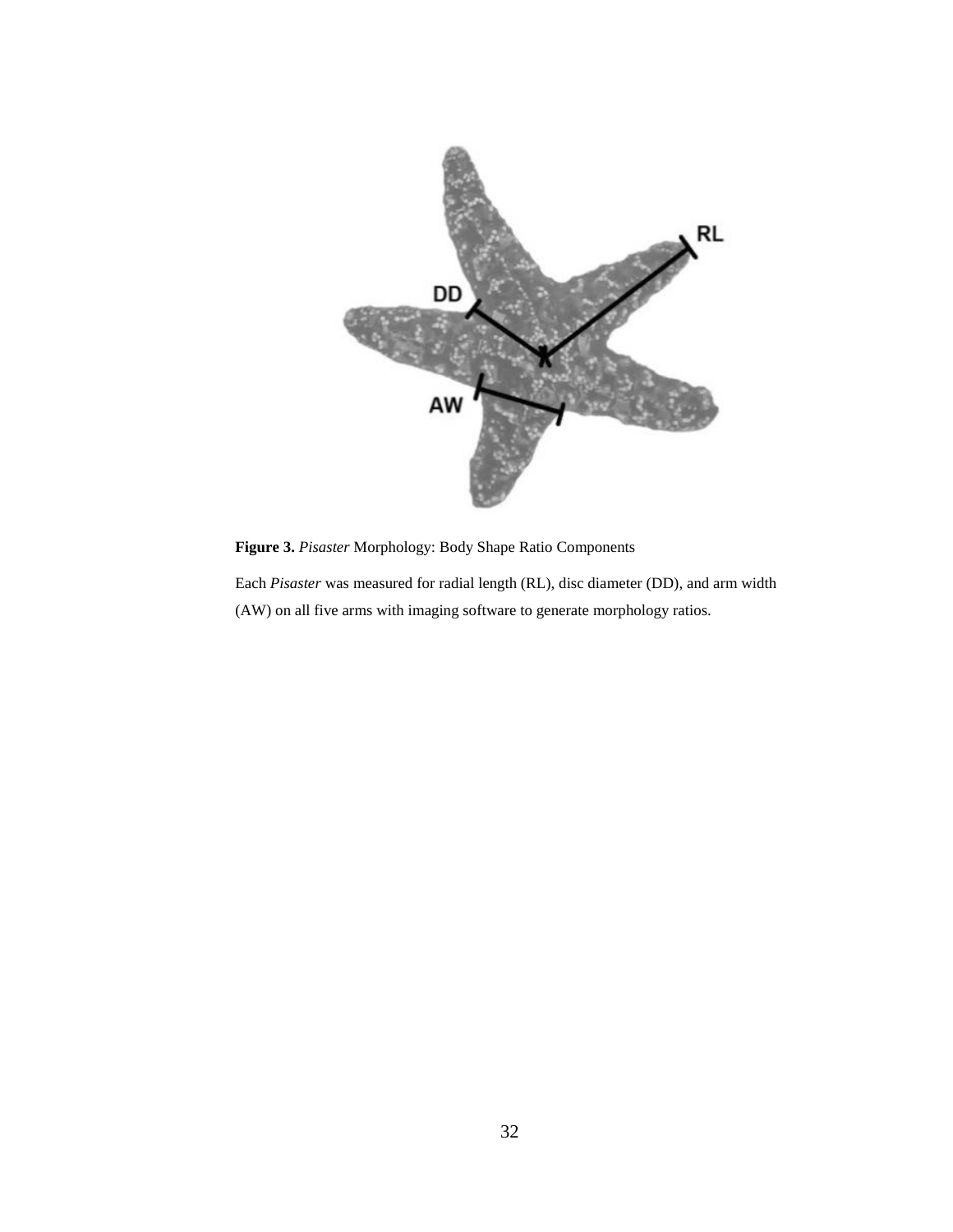

<span id="page-39-0"></span>**Figure 4.** Wave Exposure: Zinc Dissolution

**4A**: The average percent change in zinc mass deployed differed significantly at each site between seasons.

**4B**: Seasonal variability in water flux conditions played a significant role on the change in observed zinc mass during a trial at each sample site.

Bars indicate ± Standard Error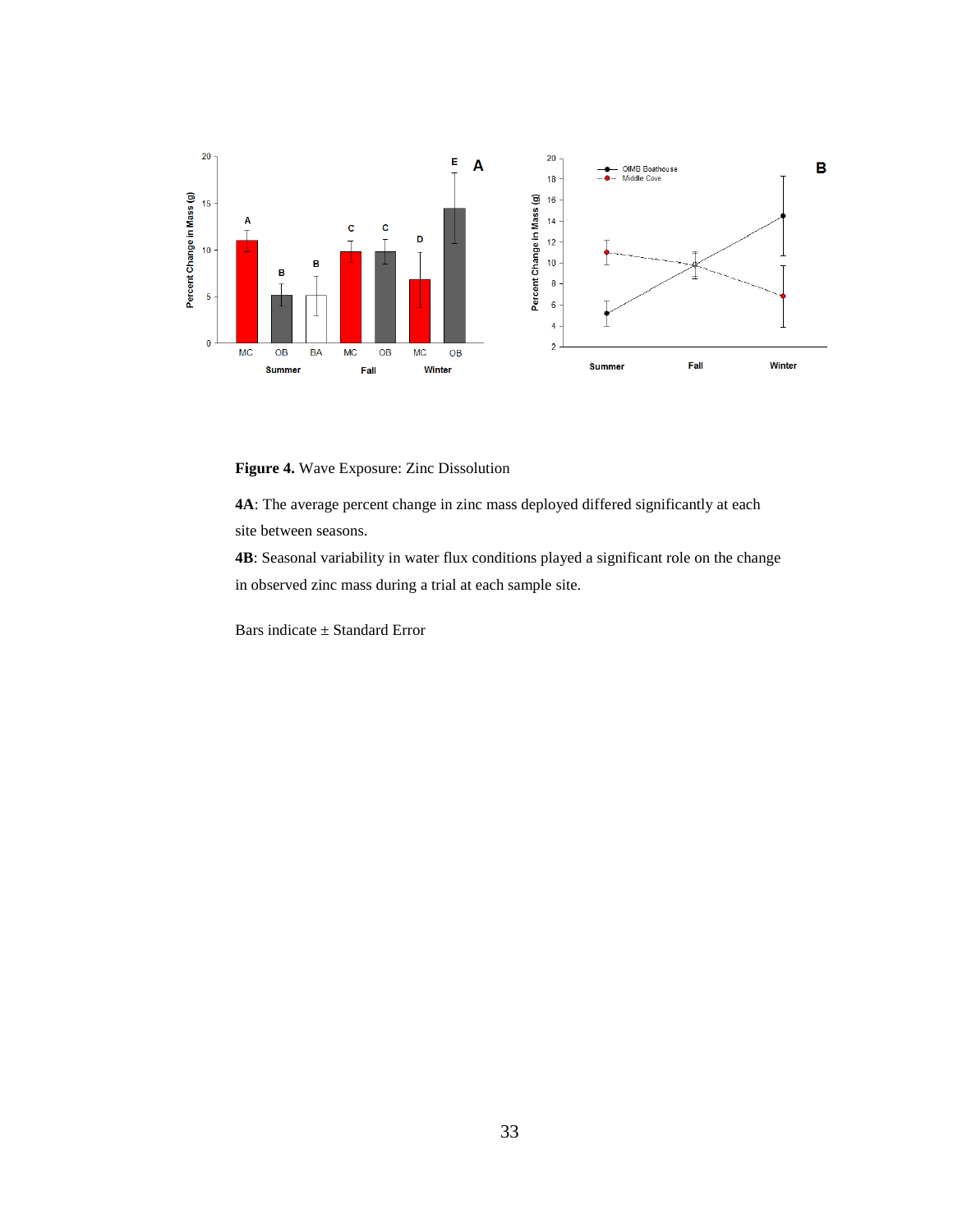

<span id="page-40-0"></span>**Figure 5.** Wave Exposure: Intertidal Zonation

Upper limits of intertidal zonation heights differed significantly between study site and species. On average, organisms at MC and OB had higher upper limits on their habitable zones than at BA.

Bars indicate ± Standard Error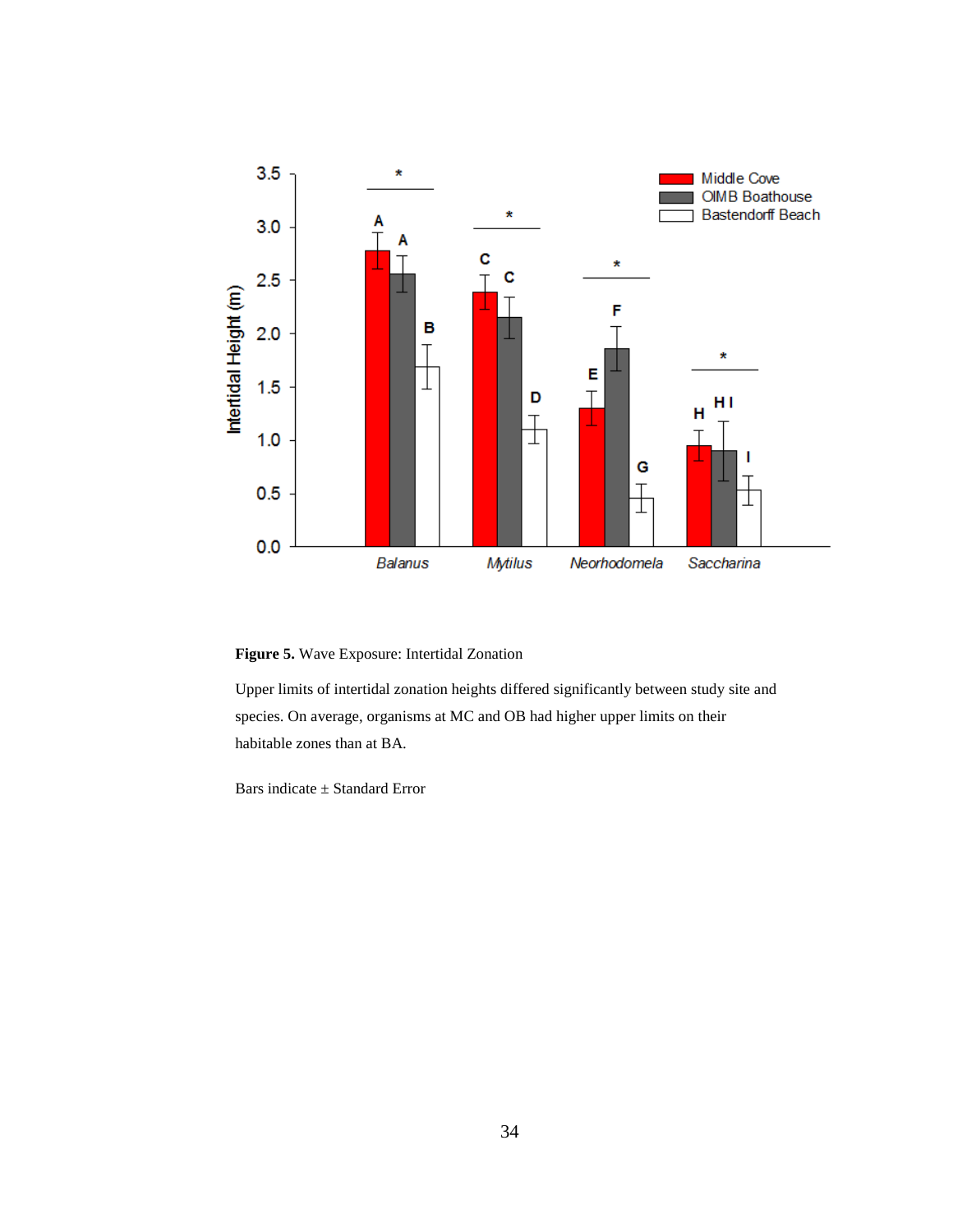

<span id="page-41-0"></span>**Figure 6.** *Pisaster* Morphology: Body shape Ratios by Wet Weight (g)

**6A, 6B**: Adult *Pisaster* from MC had significantly higher body shape ratios on average than those from OB or BA.

**6C, 6D**: Juvenile sea stars from OB had higher ratios than those from BA. No juvenile *Pisaster* were found at MC during the sampling period.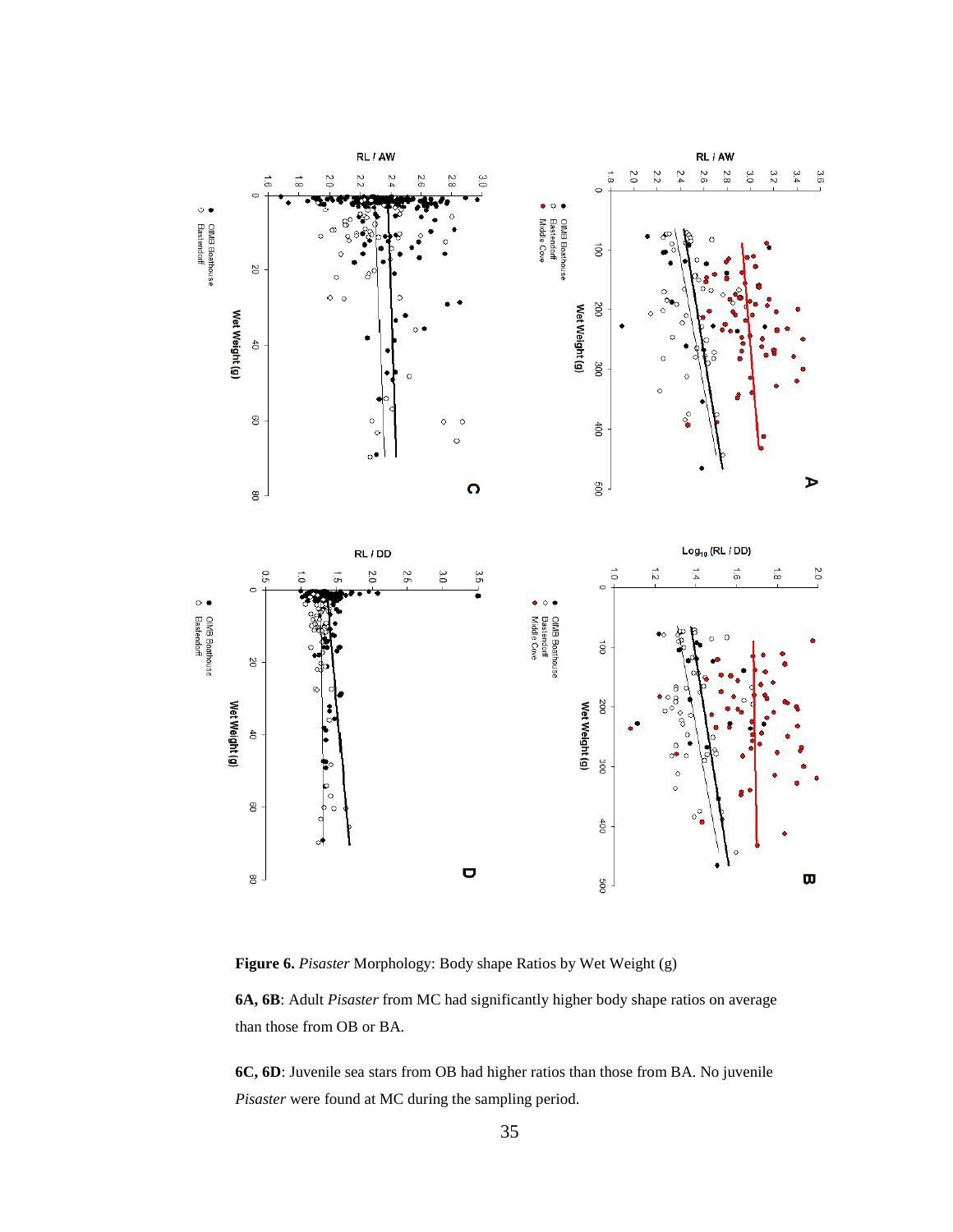

<span id="page-42-0"></span>**Figure 7.** *Pisaster* Morphology: All Juveniles and Adults

**7A**: Sea stars appear to respond to wave exposure post-metamorphosis.

**7B**: *Pisaster* body shape development may be affected by wave exposure but more

sampling from exposed sights is needed. Outlier not included in this graph.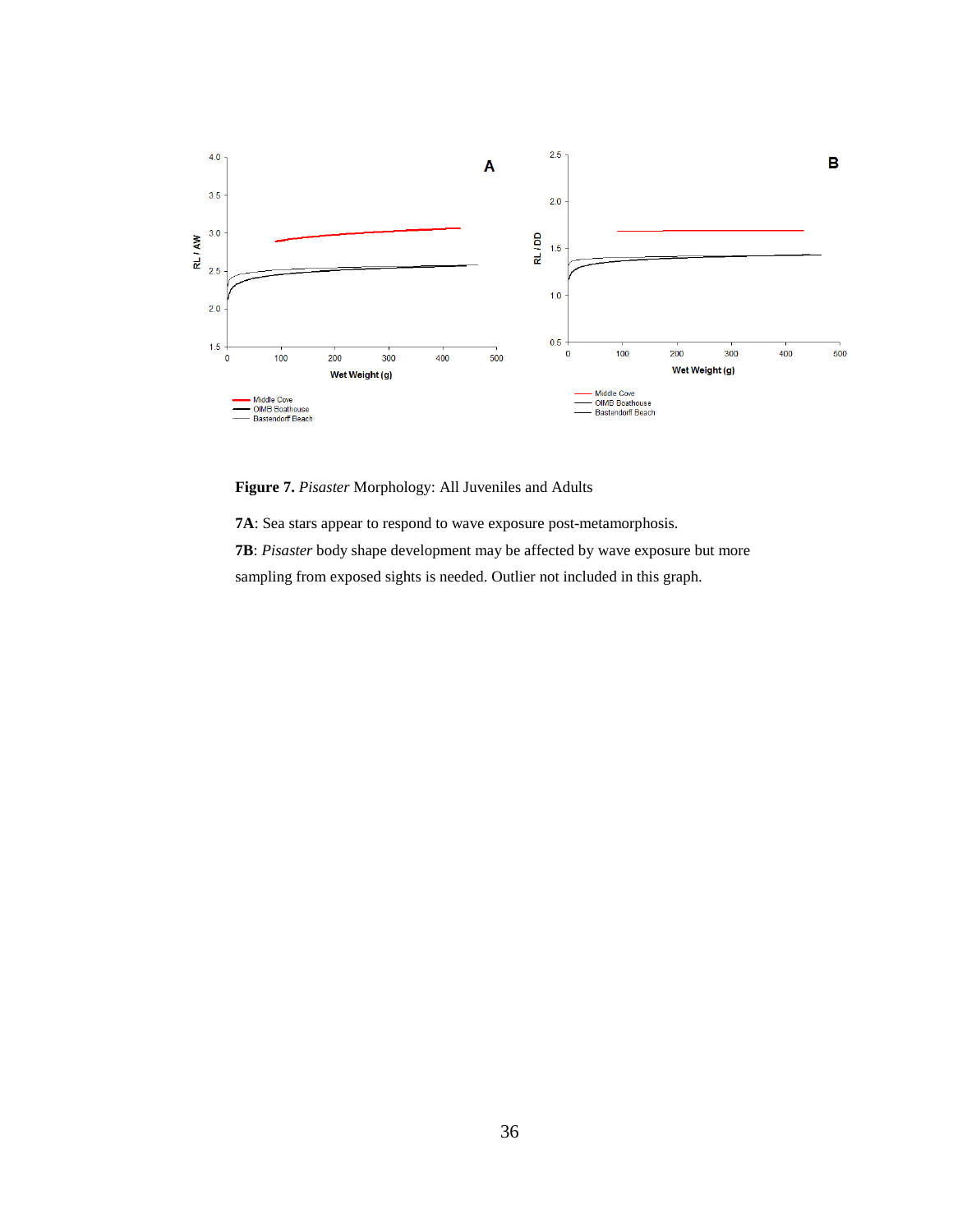| Factor        | df |        | Sum Sq F-value p-value $\eta^2$ |         |       |  |
|---------------|----|--------|---------------------------------|---------|-------|--|
| <b>Site</b>   |    | 13.58  | 1.21                            | 0.28    | 0.039 |  |
| Season        | 2  | 55.07  | 2.44                            | 0.10    | 0.1   |  |
| Site : Season | 2  | 256.21 | 11.39                           | < 0.001 | 0.43  |  |
| Residuals     | 30 | 337.36 |                                 |         |       |  |

**Tables**

<span id="page-43-0"></span>**Table 1.** 2-way ANOVA for Zinc Dissolution

The mean percent loss of zinc mass at each site changes with seasonality of wave exposure.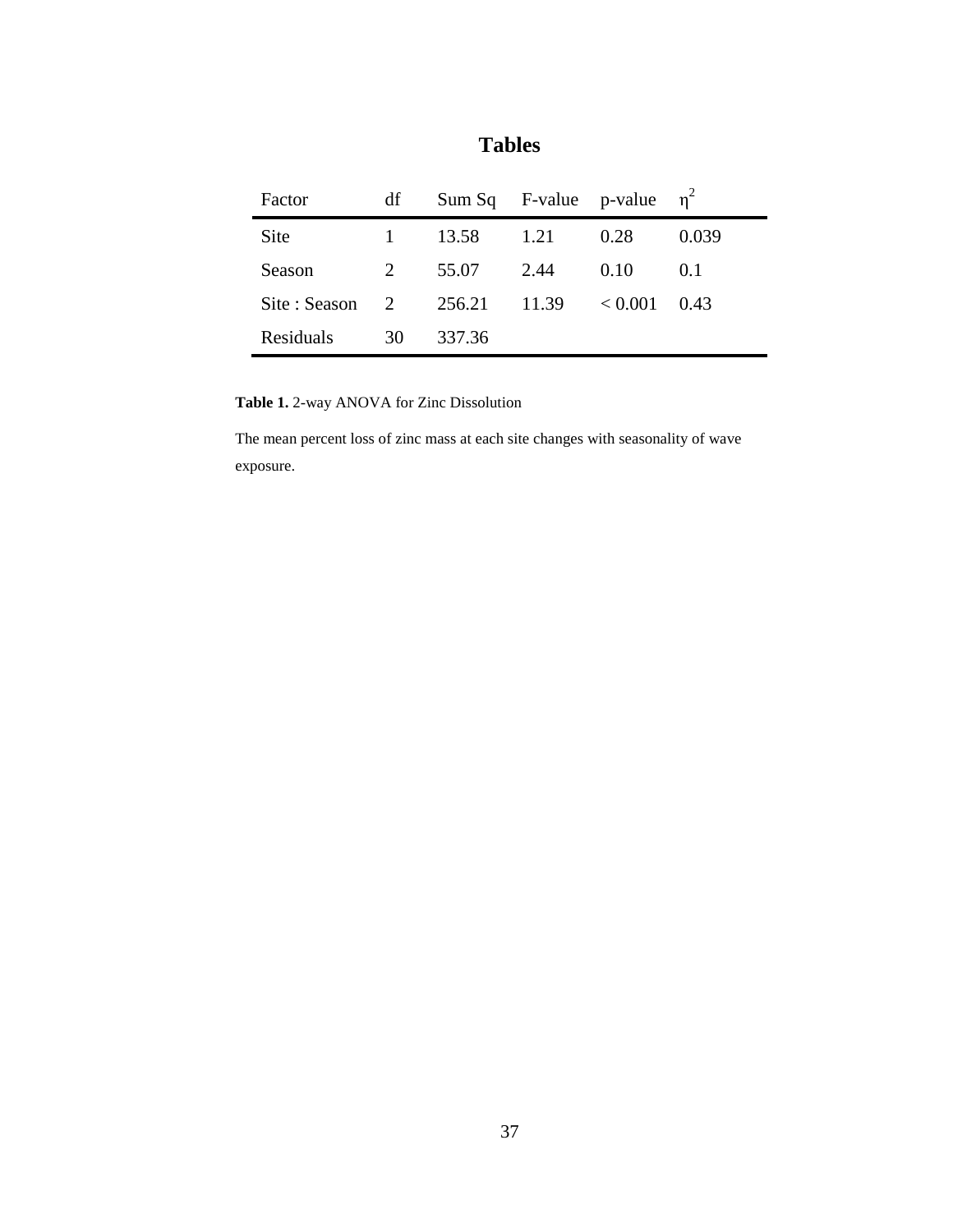|                      | Mean Upper Zone Limit $(m) \pm SE$ |                 |                 |  |  |  |  |
|----------------------|------------------------------------|-----------------|-----------------|--|--|--|--|
| <b>Species</b>       | <b>MC</b>                          | OВ              | BA              |  |  |  |  |
| Balanus glandula     | $2.78 \pm 0.17$                    | $2.56 \pm 0.17$ | $1.69 \pm 0.20$ |  |  |  |  |
| Mytilus spp.         | $2.39 \pm 0.16$                    | $2.15 + 0.20$   | $1.10 \pm 0.13$ |  |  |  |  |
| Neorhodomela oregona | $1.30 \pm 0.16$                    | $1.86 \pm 0.20$ | $0.46 \pm 0.13$ |  |  |  |  |
| Saccharina sessilis  | $0.95 + 0.14$                      | $0.90 \pm 0.28$ | $0.53 \pm 0.14$ |  |  |  |  |

<span id="page-44-0"></span>**Table 2.** Mean Intertidal Upper Zone Limits

Intertidal zone boundaries for four species found at MC, OB, and BA changed with wave exposure. Selected invertebrate species could tolerate more water emersion than alga, as evidenced by higher mean limits relative to MLLW.

SE = Standard Error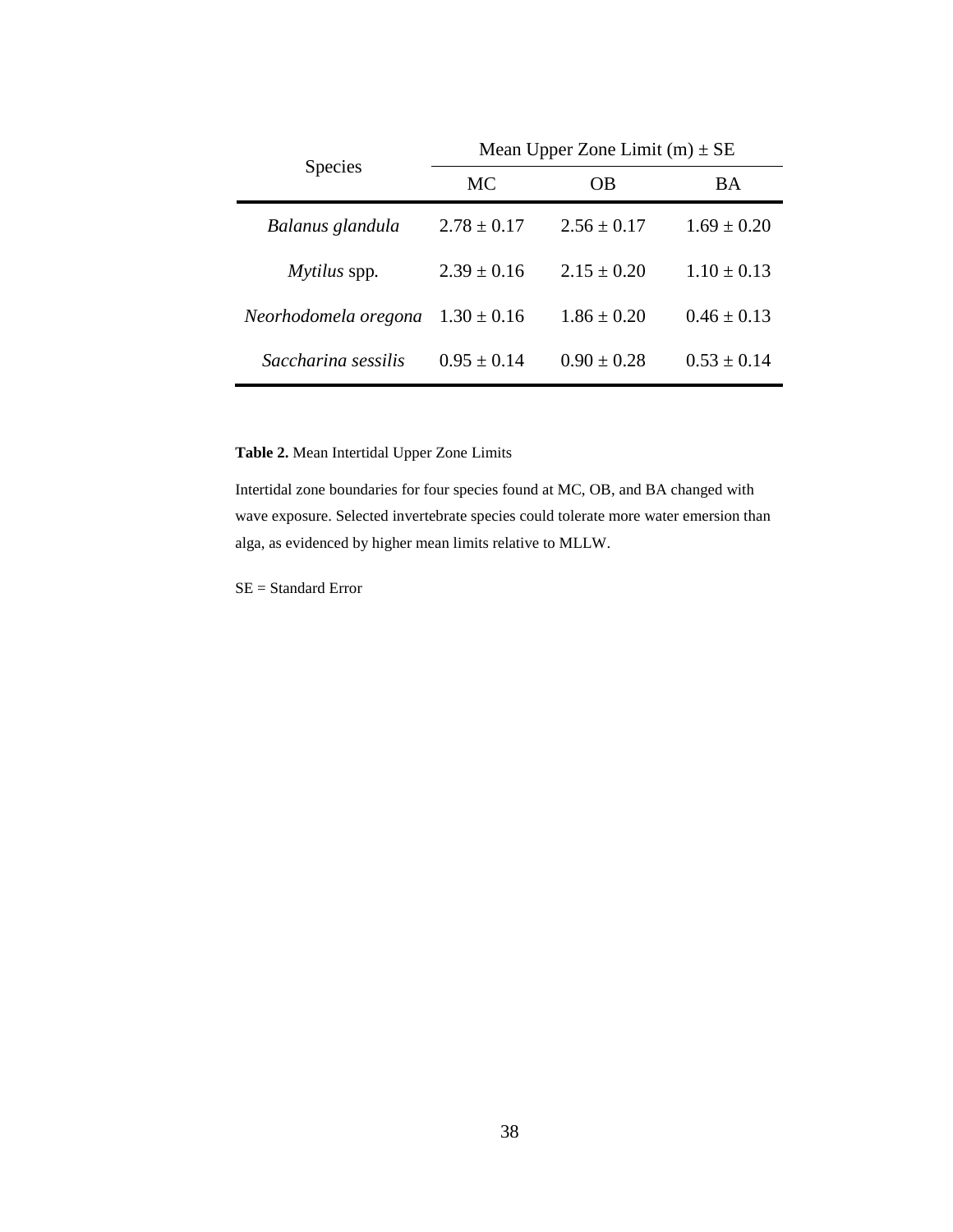|  |                                                            |             |                                                                                                            | в      |  |                                                           |             |                                                                                  |
|--|------------------------------------------------------------|-------------|------------------------------------------------------------------------------------------------------------|--------|--|-----------------------------------------------------------|-------------|----------------------------------------------------------------------------------|
|  |                                                            |             |                                                                                                            | Factor |  |                                                           |             |                                                                                  |
|  | 9.35                                                       | ${}_{0.01}$ |                                                                                                            | Site   |  | 1.54                                                      | ${}_{0.01}$ | 0.76                                                                             |
|  |                                                            |             |                                                                                                            |        |  |                                                           |             |                                                                                  |
|  |                                                            |             |                                                                                                            |        |  |                                                           |             |                                                                                  |
|  |                                                            |             |                                                                                                            |        |  |                                                           |             |                                                                                  |
|  |                                                            |             |                                                                                                            |        |  |                                                           |             |                                                                                  |
|  |                                                            |             |                                                                                                            | Factor |  |                                                           |             |                                                                                  |
|  | 21.28                                                      |             |                                                                                                            | Site   |  | 5.79                                                      | 0.014       | 0.44                                                                             |
|  |                                                            |             |                                                                                                            |        |  |                                                           |             |                                                                                  |
|  | 2 4.18<br>Residuals 17 3.79<br>2 4.07<br>Residuals 12 1.15 |             | df Sum Sq F-statistic p-value $\eta^2$<br>0.52<br>df Sum Sq F-statistic p-value $\eta^2$<br>$< 0.001$ 0.78 |        |  | 2 3.08<br>Residuals 7 0.95<br>2 1.04<br>Residuals 15 1.34 |             | df Sum Sq F-statistic p-value $\eta^2$<br>df Sum Sq F-statistic p-value $\eta^2$ |

<span id="page-45-0"></span>**Table 3.** 1-way ANOVAs for Intertidal Zonation Species

**3A**: *Balanus glandula* **3B**: *Mytilus* spp*.* **3C**: *Neorhodomela oregona* 3**D**: *Saccharina sessilis*

There were significant differences between upper limits of zones for each species tested, indicating that wave exposure plays an important role in vertical intertidal species distribution.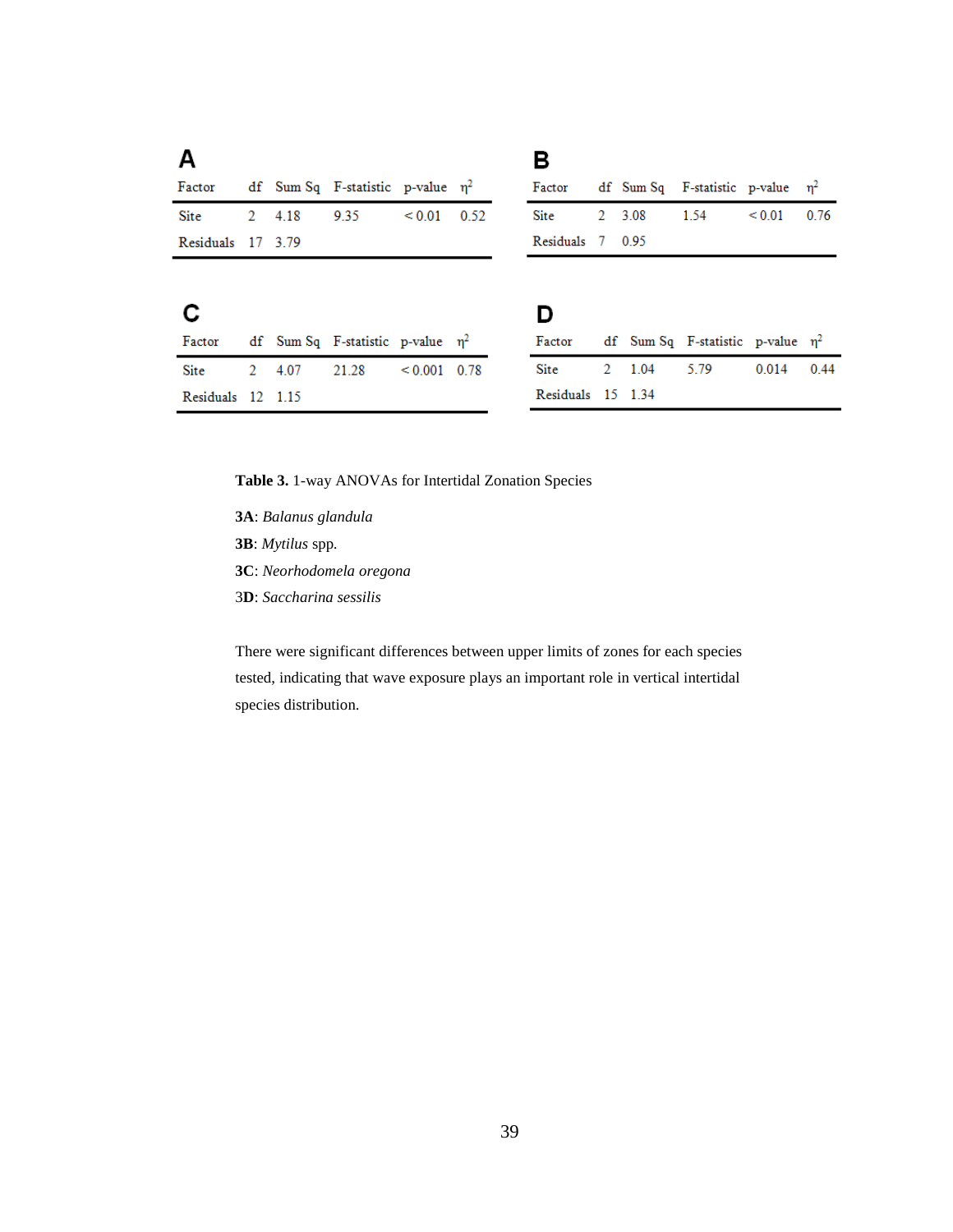| <b>Aspect Ratio</b> |            | Mean Body Shape Ratio $\pm$ SE |                     |  |  |  |  |
|---------------------|------------|--------------------------------|---------------------|--|--|--|--|
|                     | Population | Juvenile                       | Adult               |  |  |  |  |
|                     | <b>MC</b>  |                                | $2.99 \pm 0.22$     |  |  |  |  |
| RL/AW               | OB         | $2.39 + 0.046$                 | $2.59 + 0.30$       |  |  |  |  |
|                     | <b>BA</b>  | $2.26 \pm 0.024$               | $2.54 \pm 0.20$     |  |  |  |  |
|                     | <b>MC</b>  |                                | $1.68 \pm 0.020$ ** |  |  |  |  |
| RL/DD               | <b>OB</b>  | $1.35 \pm 0.028$               | $1.43 \pm 0.036$ ** |  |  |  |  |
|                     | BA         | $1.26 \pm 0.015$               | $1.39 \pm 0.023$ ** |  |  |  |  |

<span id="page-46-0"></span>**Table 4.** Mean Morphology Body Shape Ratios

Mean shape ratios in juveniles and adults appeared to increase with wave exposure.

\*\*Transformed by log10 to account for violation of normality assumption required for ANCOVA.

SE = Standard Error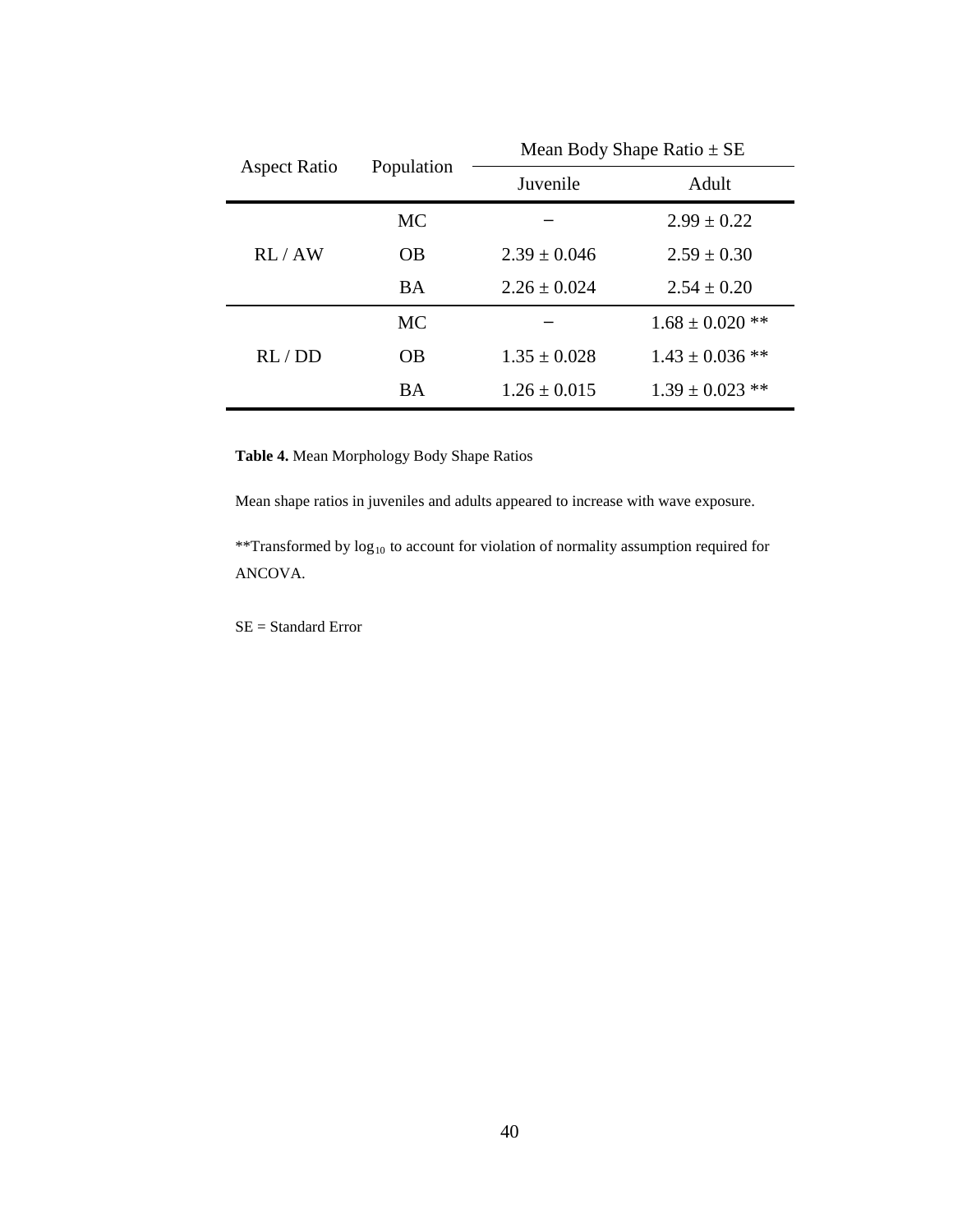| A<br>Factor          | df           |        | Sum Sq. F-value p-value $\eta_p^2$ |                          |       | в<br>Factor        | df           |        | Sum Sq F-value p-value $\eta_p^2$  |              |       |
|----------------------|--------------|--------|------------------------------------|--------------------------|-------|--------------------|--------------|--------|------------------------------------|--------------|-------|
| Intercept            | 1            | 93.45  |                                    | $1868.55 \le 0.001$ 0.94 |       | Intercept          | $\mathbf{1}$ | 0.27   | 139.08                             | < 0.001      | 0.54  |
| Site                 | 2            | 6.63   | 66.30                              | < 0.001                  | 0.97  | Site               | 2            | 0.18   | 47.10                              | < 0.001      | 0.44  |
| Weight               | 1            | 0.20   | 4.01                               | 0.048                    | 0.031 | Weight             | 1            | 0.0038 | 1.96                               | 0.16         | 0.016 |
| Residuals $124$ 6.20 |              |        |                                    |                          |       | Residuals 120 0.23 |              |        |                                    |              |       |
|                      |              |        |                                    |                          |       |                    |              |        |                                    |              |       |
| C                    |              |        |                                    |                          |       | D                  |              |        |                                    |              |       |
| Factor               | df           |        | Sum Sq. F-value p-value $\eta_p^2$ |                          |       | Factor             | df           |        | Sum Sq. F-value p-value $\eta_p^2$ |              |       |
| Intercept            | $\mathbf{1}$ | 187.59 | 1842.43                            | < 0.001                  | 0.89  | Intercept          | -1           | 58.14  | 1467.01                            | ${}_{0.001}$ | 0.86  |
| Site                 | 1            | 0.59   | 5.78                               | 0.017                    | 0.025 | <b>Site</b>        | 1            | 0.32   | 8.02                               | ${}_{0.01}$  | 0.034 |
| Weight               | 1            | 0.45   | 4.42                               | 0.037                    |       | 0.019 Weight       | 1            | 0.13   | 3.29                               | 0.071        | 0.014 |
| Residuals 229 23.32  |              |        |                                    |                          |       | Residuals 229 9.08 |              |        |                                    |              |       |

<span id="page-47-0"></span>**Table 5.** ANCOVAs for Sea Star Body Shape Ratios by Wet Weight (g)

**5A**: Adult RL/AW **5B**: Adult RL/DD\*\* **5C**: Juvenile RL/AW

5**D**: Juvenile RL/DD

\*\*Transformed by  $log_{10}$  to account for violation of normality assumption.

Type III Sums of Squares Performed

Differences in wave exposure at each site were associated with significantly higher body shape ratios in juvenile and adult *Pisaster*.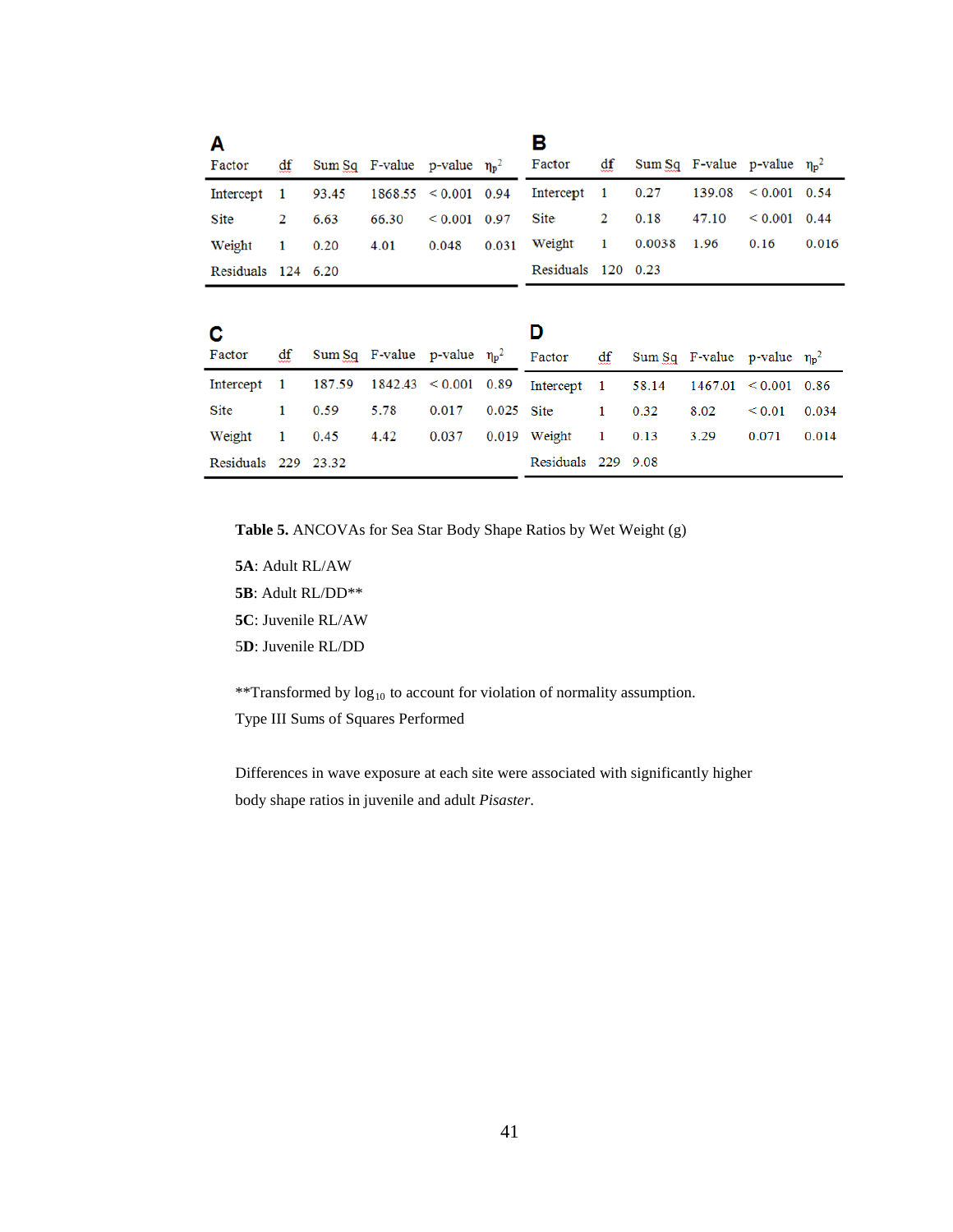# **Bibliography**

- Bates AE, Hilton BJ, Harley CDG (2009) Effects of temperature, season and locality on wasting disease in the keystone predatory sea star *Pisaster ochraceus*. Dis Aquat Organ 86: 245-251.
- Bell EC, Denny MW (1994) Quantifying "wave exposure": a simple device for recording maximum velocity and results of its use at several field sites. J Exp Mar Biol Ecol 181: 9-29.
- Boizard SD, DeWreede RE (2006) Inexpensive water motion measurement devices and techniques and their utility in macroalgal ecology: a review. ScienceAsia 32: 43- 49.
- Carefoot T (1977) Pacific seashores: a guide to intertidal ecology. University of Washington Press, Seattle, WA.
- Chapman ARO, Underwood AJ (1990) Organization of macroalgal assemblages in the Northeast Pacific: the assumption of homogeneity and the illusion of generality. Hydrobiologia 192: 21-33.
- Denny MW (1988) Biology and Mechanics of the Wave-Swept Environment. Princeton University Press, Princeton, NJ.
- Dexter SC, LaFontaine JP (1998) Effect of natural marine biofilms on galvanic corrosion. Corrosion 54: 851-861.
- Eisenlord ME, Groner ML, Yohioka RM, Elliot J, Maynard J, Fradkin S, Turner M, Pyne K, Rivlin N, van Hooidonk R, Harvell CD (2016) Ochre star mortality during the 2014 wasting disease epizootic: role of population size structure and temperature. Philos T Roy Soc B 371: 20150212.
- Feder HM (1970) Growth and predation by the ochre sea star, Pisaster ochraceus (Brandt), in Monterey Bay, California. Ophelia 8: 161-185.
- Friedland MT, Denny MW (1995) Surviving hydrodynamic forces in a wave-swept environment: consequences of morphology in the feather boa kelp, *Egregia menziesii* (Turner). J Exp Mar Biol Ecol 190: 109-133.
- Frontana-Uribe S, de la Rosa-Vélez J, Enriquez-Paredes L, Ladah LB, Sanvicente-Añorve L (2008) Lack of genetic evidence for the subspeciation of *Pisaster ochraceus* (Echinodermata: Asteroidea) in the north-eastern Pacific Ocean. J Mar Biol Assoc U.K. 88: 395-400.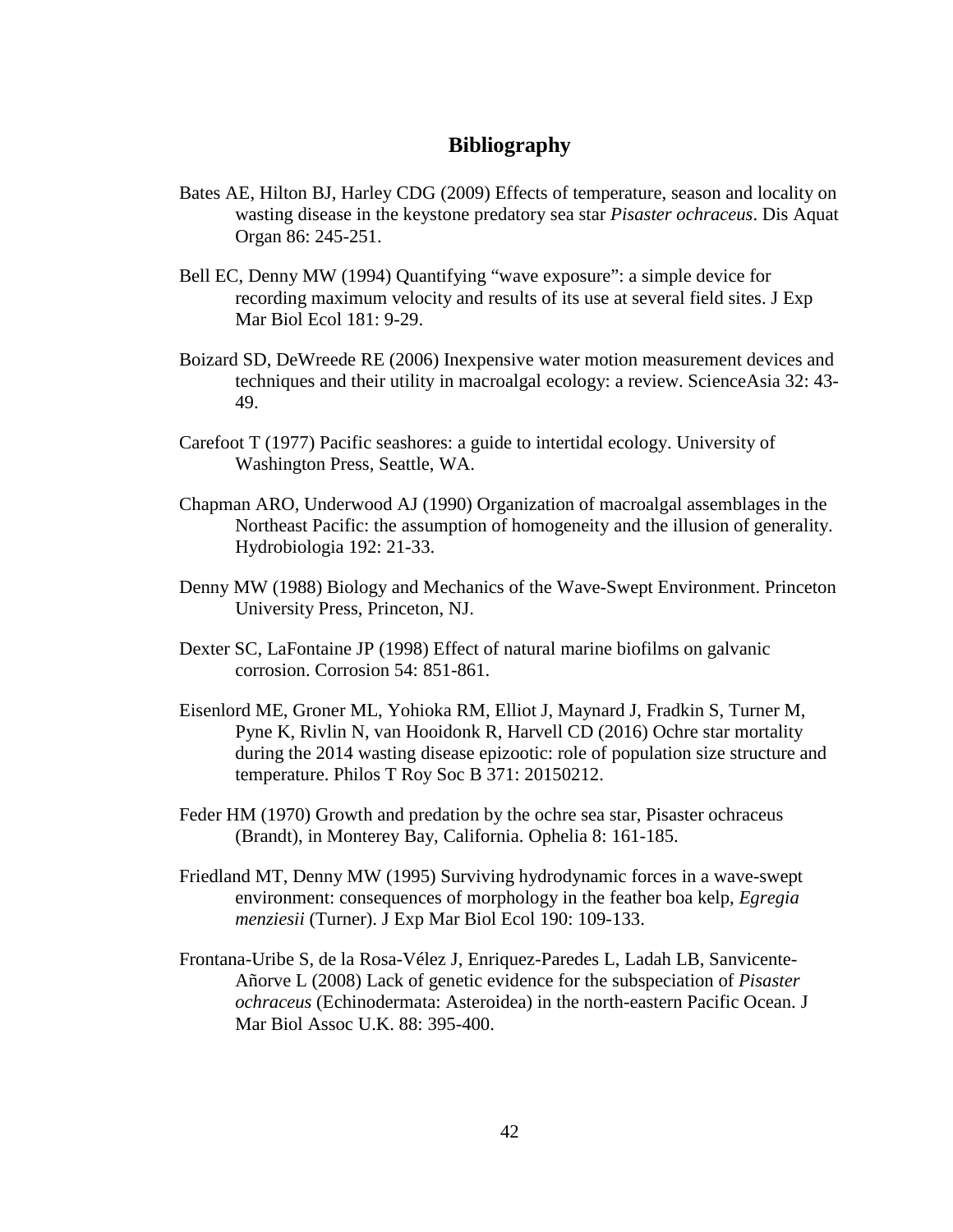- Fuess LE, Eisenlord ME, Closek CJ, Tracy AM, Mauntz R, Gignoux-Wolfsohn S, Moritsch MM, Yoshioka R, Burge CA, Harvell CD, Friedman CS, Hewson I, Hershberger PK, Roberts SB (2015) Up in arms: immune and nervous system response to Sea Star Wasting Disease. PLoS ONE10: e0133053.
- Gaylord B (1999) Detailing agents of physical disturbance: wave-induced velocities and accelerations on a rocky shore. J Exp Mar Biol Ecol 239: 85-124.
- Glynn PW (1988) El Niño-Southern Oscillation 1982-1983: Nearshore population, community, and ecosystem responses. Annu Rev Ecol Evol Syst19: 309-345.
- Grosberg RK (1982) Intertidal zonation of barnacles: the influence of planktonic zonation of larvae on vertical distribution of adults. Ecology 63: 894-899.
- Harley CDG, Helmuth BST (2003) Local- and regional-scale patterns of wave exposure, thermal stress, and absolute effective shore level on patterns of intertidal zonation. Limnol Oceanogr 48: 1498-1508.
- Hayne KR (2011) Plastic phenotypic responses of the sea star *Pisaster ochraceus* to spatial and temporal variation in wave exposure. Dissertation, University of Alberta, Edmonton, Alberta.
- Hayne KR, Palmer AR (2013) Intertidal sea stars (*Pisaster ochraceus*) alter body shape in response to wave action. J Exp Biol 216: 1717-1725.
- Hennebert E, Haesaerts D, Dubois P, Flammang P (2010) Evaluation of the different forces brought into play during tube foot activities in sea stars. J Exp Biol 21: 1162-1174.
- Hewson I, Button JB, Gudenkauf BM, Miner B, Newton AL, Gaydos JK, Wynne J, Groves CL, Hendler G, Murray M, Fradkin S, Breitbart M, Fahsbender E, Laffert KD, Kilpatrick AM, Miner CM, Raimondi R, Lahner L, Friedman CS, Daniels S, Haulena M, Marliave J, Burge CA, Eisenlord ME, Harvell CD (2014) Densovirus associated with sea-star wasting disease and mass mortality. P Natl Acad Sci USA 111:17278-17283.
- Hurd, CL (2000) Water motion, marine macroalgal physiology, and production. J Phycol 36: 453-472.
- Hutchins LW (1947) The Bases for Temperature Zonation in Geographical Distribution. Ecol Monogr 17: 325-335.
- Jones WE, Demetropoulos A (1968) Exposure to wave action: measurements of an important ecological parameter on rocky shores on Anglesey. J Exp Mar Biol Ecol 2: 46-63.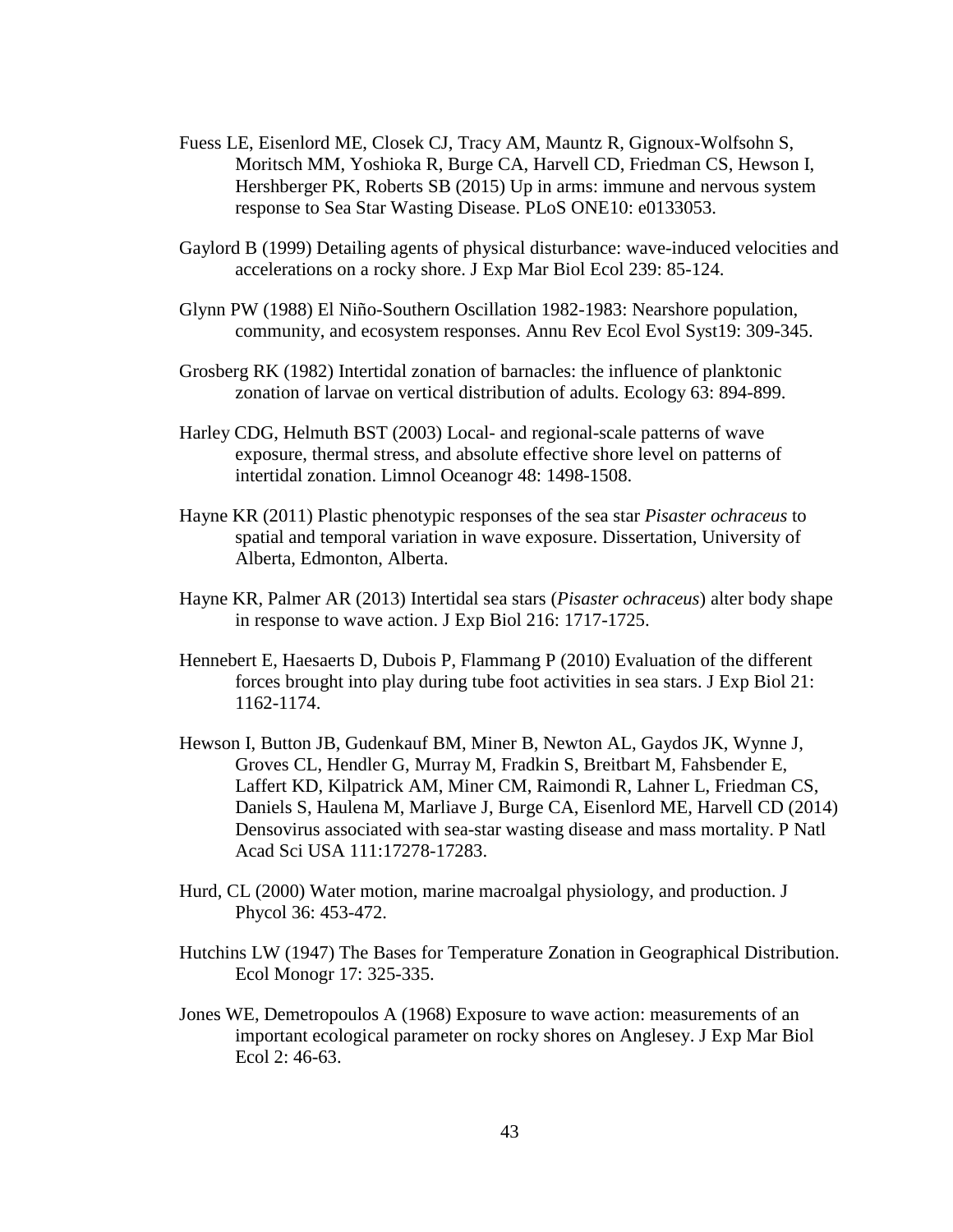- Jokiel PL, Morrissey JI (1993) Water motion on coral reefs: evaluation of the 'clod card' technique. Mar Ecol Prog Ser 93:175-181.
- Kilar JA, McLachlan J (1989) Effects of wave exposure on the community structure of a plant-dominated, fringing-reef platform: Intermediate disturbance and disturbance-mediated competition. Mar Ecol Prog Ser 54: 265-276.
- Lawrence JM (2013) Starfish: biology and ecology of the Asteroidea. The Johns Hopkins University Press, Baltimore, MD.
- McGhee MA (1998) Comparisons of water motion in coral reefs by measuring corrosion rates of dissimilar metals. Caribb J Sci 239: 286-297.
- Monaco CJ, Wethey DS, Gulledge S, Helmuth B (2015) Shore-level size gradients and thermal refuge use in the predatory sea star *Pisaster ochraceus*: the role of environmental stressors. Mar Ecol Prog Ser 539:191-205.
- Paine RT (1969) The *Pisaster-Tegula* interaction: prey patches, predator food preference, and intertidal community structure. Ecology 50: 950-961.
- Paine RT (1974) Intertidal community structure: experimental studies on the relationship between a dominant competitor and its principal provider. Oecologia 15: 93-120.
- Palumbi SR (1984) Measuring intertidal wave forces. J Exp Mar Biol Ecol 81: 171-179.
- Pankey MS, Wares JP (2008) Overdominant maintenance of diversity in the sea star *Pisaster ochraceus*. J Evolutionary Biol 22: 80-87.
- Power ME, Tilman D, Estes JA, Menge BA, Bond WJ, Mills S, Daily G, Castilla JC, Lubchenco J, Paine RT (1996) Challenges in the quest for keystones. BioScience 46: 609-620.
- Pia TS, Johnson T, George SB (2012) Salinity-induced morphological changes in *Pisaster ochraceus* (Echinodermata: Asteroidea) larvae. J Plankton Res 0: 1-12.
- Pincebourde S, Sanford E, Helmuth B (2009) An intertidal sea star adjust thermal inertia to avoid extreme body temperature. Am Nat 174: 890-897.
- Raimondi PT (1988) Settlement cues and determination of the vertical limit of an intertidal barnacle. Ecology 69: 400-407.
- Robles C (2013) Pisaster ochraceus. In: Lawrence JM (ed) Starfish: biology and ecology of the Asteroidea. The Johns Hopkins University Press, Baltimore, MD, p 161-173.